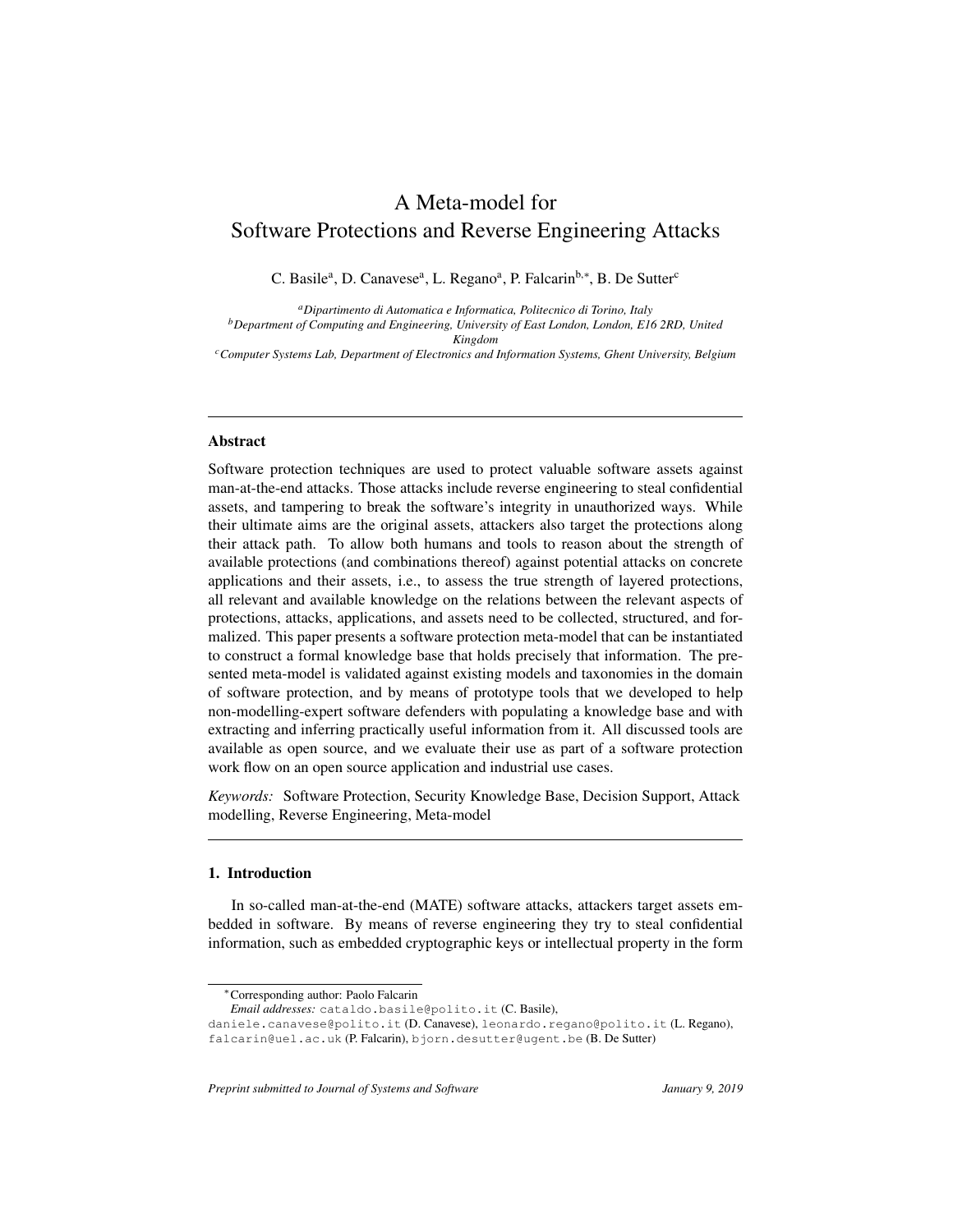of algorithms [1]. They also use reverse engineering techniques as a preparatory step towards tampering with the software to break its integrity, e.g., to break license checks. MATE attackers can mount sophisticated attacks, as they can tamper with software and data in their labs, where they have all kinds of software aids, such as debuggers, tracers, emulators, and customized operating systems; and hardware aids such as developer boards with (JTAG-based) hardware debuggers. The latest BSA Global Software Piracy Study<sup>1</sup> states that 39% of software installed on computers worldwide is not licensed, amounting to \$52 billion in losses; in particular, 98% of mobile apps lack binary code protection and they can be easily reverse engineered and tampered with<sup>2</sup>.

Software protection techniques transform code and inject new code to hamper reverse engineering and tampering. Perfect protection being impossible [2], the techniques aim to raise the cost for attackers and the time needed to perform the MATE attacks. When they attack protected software, attackers not only target the original assets in the code, but also the protections themselves. To undo, overcome, bypass, and work around them, they reverse engineer the protections and they tamper with them. From the perspective of the defender, the protections become assets as well.

Recently, some critical steps have been set in modelling the behaviour of MATE attackers [3, 4], including how they reason about code under attack, about protections they encounter, about assets they target, and about attack steps they conduct. There also exist formal models such as attack graphs [5] and Petri Nets to model concrete attack paths on concrete assets [6, 7]. We are still lacking overall models, however, that allow the representation of the relevant relations between (i) assets, (ii) the software those assets are embedded in, (iii) deployed protections, (iv) individual attack steps and tools and methods to perform attacks on those protections and on the assets, (v) possible paths of attack that start from scratch and through which attackers can reach their ultimate reverse-engineering end goal, i.e., stealing the original asset. Moreover, these models must support an inferential system that allows reasoning about the data represented with the model. That is, we need to build a Knowledge Base (KB), which is essential to perform a complete risk analysis of software applications and to decide on protections to mitigate reverse-engineering and tampering risks.

In related fields, such as network security, models exist that are consistently used in practice to assess the overall level of protection. Some models, like the Common Vulnerability Scoring System (CVSS) [8], Common Weaknesses Enumeration (CWE)<sup>3</sup>, and Common Vulnerability Exposure (CVE) [9], are used to model software weaknesses and vulnerabilities, attacks against them (exploit), as well as estimation of likelihood, expertise needed by hackers, and ease of replication on a large scale (severity). Others depict the landscape where attacks may exploit vulnerabilities, like Common Configuration Enumeration  $(CCE)^4$ . These models are used in a more complex ecosystem where defenders can perform their assessment, implement their mitigations, and have a precise snapshot of the system to protect with ad hoc tool and language support,

<sup>1</sup>BSA Global Software Piracy Survey: http://globalstudy.bsa.org/2016/

<sup>&</sup>lt;sup>2</sup>State of Application Security: https://www.arxan.com/resources/state-of-application-security/

<sup>3</sup>See http://cwe.mitre.org.

<sup>4</sup>See https://cce.mitre.org/.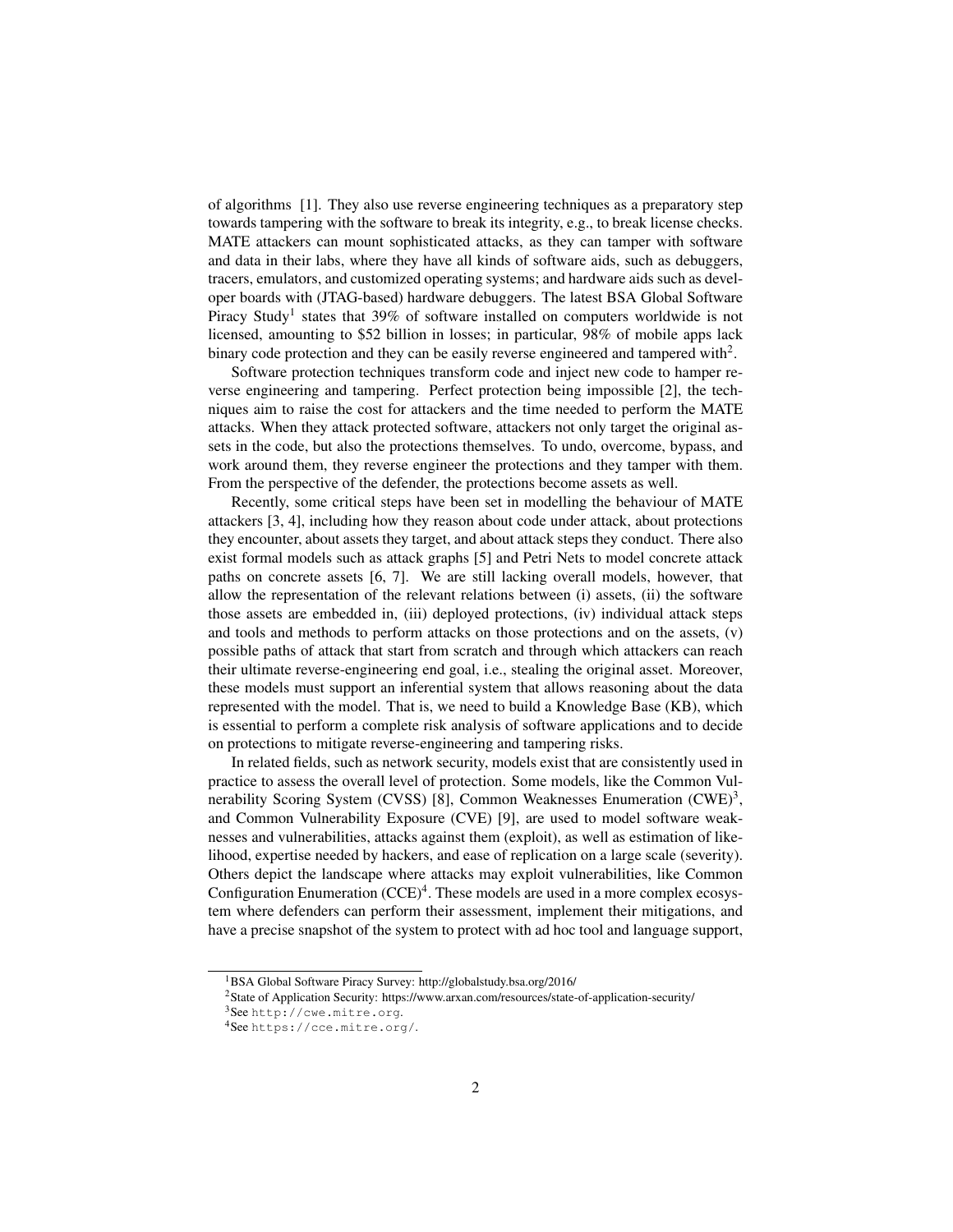e.g., with the Open Vulnerability and Assessment Language (OVAL) [10] or Security Content Automation Protocol (SCAP) [11] and Open Checklist Interactive Language (OCIL) [12]. Researchers have also defined KBs, as OWL ontologies, that represent relations between network vulnerabilities and attacks and have been used to assess attacks against corporate assets. Moreover, there are tools that can automate attack replication, like Metasploit. Clearly, the complexity of the network security scenario is limited compared to the target of this paper, i.e., the MATE context, where building the landscape also requires to dig into the semantics and internals of the software to protect.

In the domain of software protection, we also desperately need such models and similar levels of standardization to collect knowledge. The reason is simple: deploying protections is highly complex. All protections come with overhead in different forms (bandwidth, throughput, size, performance, real-time behavior, ...) and with different levels of expected effectiveness. All protections affect the software development life cycle in different ways (debugging capabilities, testing needs, integration issues, updatability, ...). Furthermore, multiple assets with different security requirements often need to be protected within the same application. Finally, combining multiple protections as needed to build a layered defence against all possible attacks, is hampered by both fundamental and practical composability issues. As a result, defenders face the difficult task of selecting the best combinations of protections to protect their software assets.

To help them in making the right decisions, a modelling framework, an inferential system, and a toolbox (i.e., a KB) are necessary that cover all of the relations between software, assets, protections, and MATE attacks. Such a KB has wider value however. It can also help researchers to identify those areas where more research is needed because satisfactory protections are still missing, and they can help software architects to identify which types of assets and related security requirements are safe in certain deployment scenarios, and which are not. Risk assessment and methodologies for evaluating protection strength are other interesting research areas that can benefit from the definition of appropriate meta-models. An additional long term objective would be developing an automatic decision support system for software protection, i.e., an expert system that may help software developers with limited expertise in software protection to select the best way to protect the assets embedded in their applications without the need of a team devoted to this task. A KB represents facts about a particular domain (e.g. software protection and reverse engineering), while an expert system can reason about those facts and use rules and other forms of logic to deduce new facts or spot inconsistencies. An expert system requires structured data, not just tables with numbers and strings, but references to other objects. A KB stores complex structured information and the ideal representation for a KB is an object model or an ontology as a graph linking classes, subclasses and object instances. A meta-model (similarly to a grammar for a programming language) describes the structure of such model, formally defining its syntax and rules. This paper presents a new meta-model in support of a formalized KB on the aforementioned relations. Moreover, it describes an inferential system that builds on the meta-model to perform the risk analysis of software applications.

The research into this meta-model and related tools was carried out in the European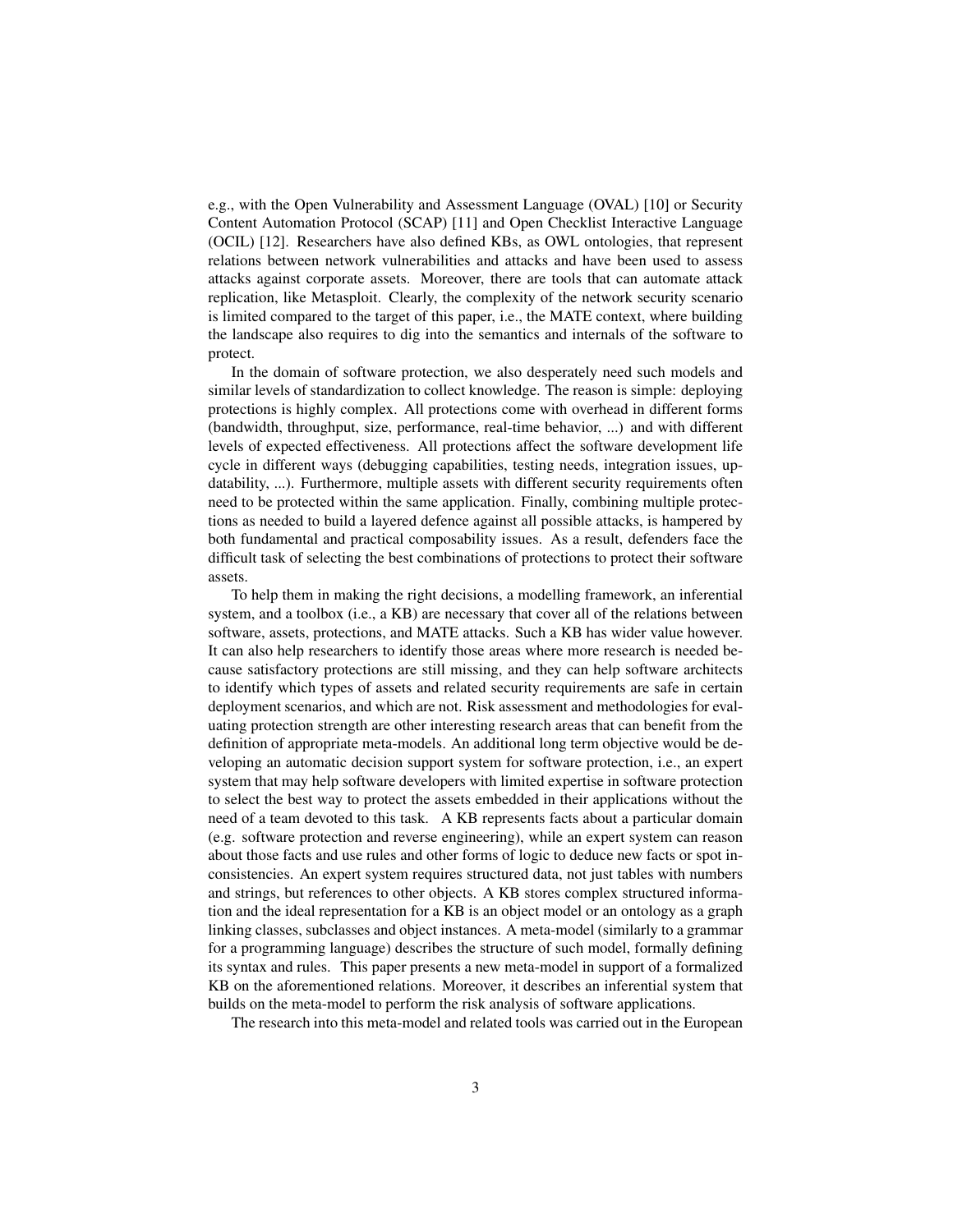FP7 research project ASPIRE<sup>5</sup>. This modelling research was done in conjunction with the design and execution of multiple penetration test experiments and with proof-ofconcept research into tool-supported, composable, multi-layered protection of multiple industrial use cases, i.e., on software and assets of real-world complexity. Moreover, ASPIRE researched an evaluation methodology for software protection strength, including a metrics framework, and decision support to automate the selection of the best combinations of software protections. Consequently, a major strength of the presented meta-model and the corresponding tools is that they have been evaluated and to a large extent validated in the context of all those other research activities.

This paper's main contributions are the following: (i) A discussion of the requirements of a MATE software protection KB and a corresponding meta-model in Section 2; (ii) the presentation of the meta-model that can be instantiated to populate a KB that captures the necessary information to reason about and assess MATE software protections in Section 3; (iii) a validation of that meta-model against existing models and taxonomies from the literature in Section 4.1; (iv) a validation of the meta-model by means of tools that demonstrate its practical applicability on concrete use cases in Section 4.2. After those contributions, we discuss related work in Section 5 and draw conclusions and discuss future work in Section 6.

## 2. Requirements and Scope

As already motivated in the introduction, we need a way to collect and represent knowledge regarding MATE attacks and protections, i.e, to model the relations between the already mentioned aspects of assets, applications, protections, and attacks. More precisely, we put forward the following requirements.

**Requirement R1:** We need a way to capture the application structure. This is important for two reasons. First, to relate attacks and protections to real software parts (e.g., functions and variables) and not entire applications or whole components, allowing a finer granularity and in turn more expressiveness. Second, it is important to have a way to model not only the various application parts, but also their relationships (e.g., variable x is contained in function  $\gamma$  or function  $\gamma$  calls function z) and possibly abstract interpretations involving these parts (e.g., control flow graphs). This is key to build a KB system where to perform meaningful inferences about the security of an application, not in the least because attackers typically dedicate quite some effort reverse engineering the relation between application components and zooming in on the most relevant components in the application under attack [4].

Requirement R2: We need a way to formalize the concept of assets. *Original assets* are the application parts that have value for the developer, so it is important to represent them in the most precise fashion. In addition, it is important to define which asset security properties the defender should try to protect and, vice-versa, the attacker will try to breach. In this regard, not only the original assets hold value. So do artifacts in the application code that help attackers to execute complete attack strategies, such as hooks where they can attach their tools, and code patterns they can easily identify and

<sup>5</sup>Advanced Software Protection: Integration, Research, and Exploitation - https://www.aspire-fp7.eu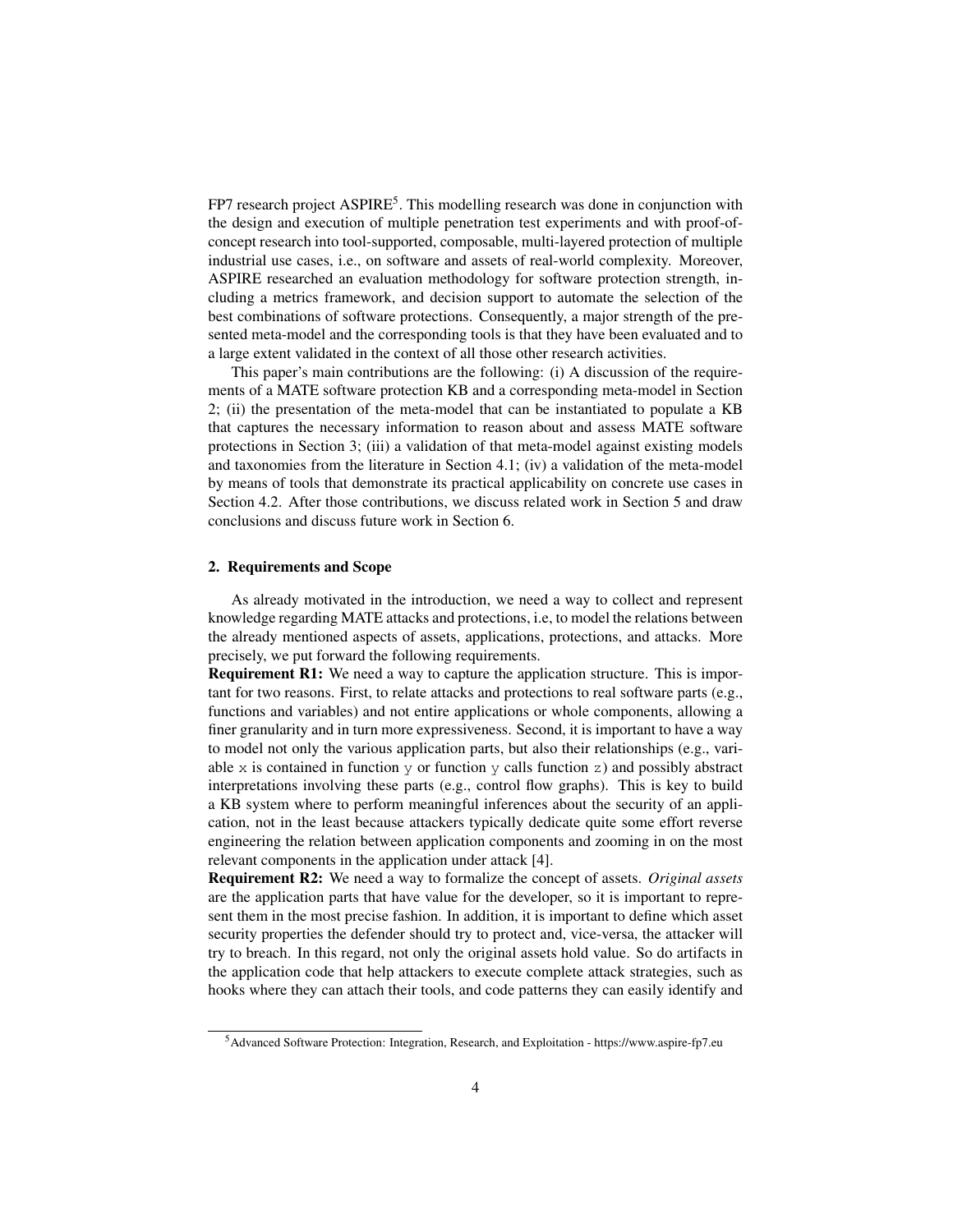that lead them towards the original assets, i.e., that allow them to zoom in in the most relevant parts of the software. We call such artifacts *intermediate assets*. Furthermore, we consider *protection assets*, which are artifacts of the deployed protections that either allow the identification of the deployed protections (thus allowing the attacker to pick a strategy to defeat the protection) and protection artifacts that can become the target of individual attack steps to defeat the protections. Unlike original assets, which come with security requirements defined by the application developer, intermediate and protection assets become assets only because they are the target of attack steps. Reasoning about original assets and automatically inferring intermediate and protection assets would be an important task to demand to a KB system.

Requirement R3: We need a way to formally describe attacks and relate them to the various application parts. Even if there are some efforts in the security world to represent attacks (e.g., CWE, CVE), we are still lacking a formal way to represent a complete attacks in an unambiguous way in a MATE scenario. This is important, especially since we are interested in building a KB system whose inferences allow performing various kinds of automated security analyses that need to cover all possible attack paths in order to be truly useful.

Requirement R4: We need a way to formally describe the effects of protections when applied to code and data. A protection can be abstracted as a specialized tool that transforms code or injects new code for the purpose of hampering attacks on (original, intermediate, or protection) assets. Several protection tools are available on the market, each one offering support for specific versions of multiple protection techniques, configurable in various ways. Therefore, we are interested in modelling protections both from the perspective of the attacks they prevent or delay, and with respect to the performance overhead and software development life cycle impact they have. Modelling what a protection effectively does is vital for a KB system able to perform automatic inferences for a protection assessment of a software application. Moreover, a KB system to suggest mitigations strongly relies on the ability of the meta-model to represent relationships among protections.. On the one hand, a defender may be interested in knowing when protections cannot be applied on the same piece of code, or on the same applications. On the other hand, he could be interested in knowing when applied protections strengthen each other either because one renders defeating another protection more complex or because they work in synergy against the same attack.

Requirement R5: We need a way to formally describe a protected application. Assessing the security of protected applications requires to model with precision where and how the protections are deployed. Since the application of protections can be configured and tuned based on a set of configuration parameters (e.g., opaque predicates of different levels of complexity can be inserted into the code at different frequencies based on an integer parameter) we need a model that is expressive enough to capture all the possible ways protections may be applied on each application part. Note that, while R4 concerns reporting how protections relate to each other and how they change an application, R5 is about describing how protections are applied to application parts. A KB system that can reason on this information, can be used to predict the effect of protections when applied on specific application parts, both in terms of overheads and reached protection strength. Clearly, this is a necessary step to build an expert system that can assist defenders when they have to select the best way to protect the assets in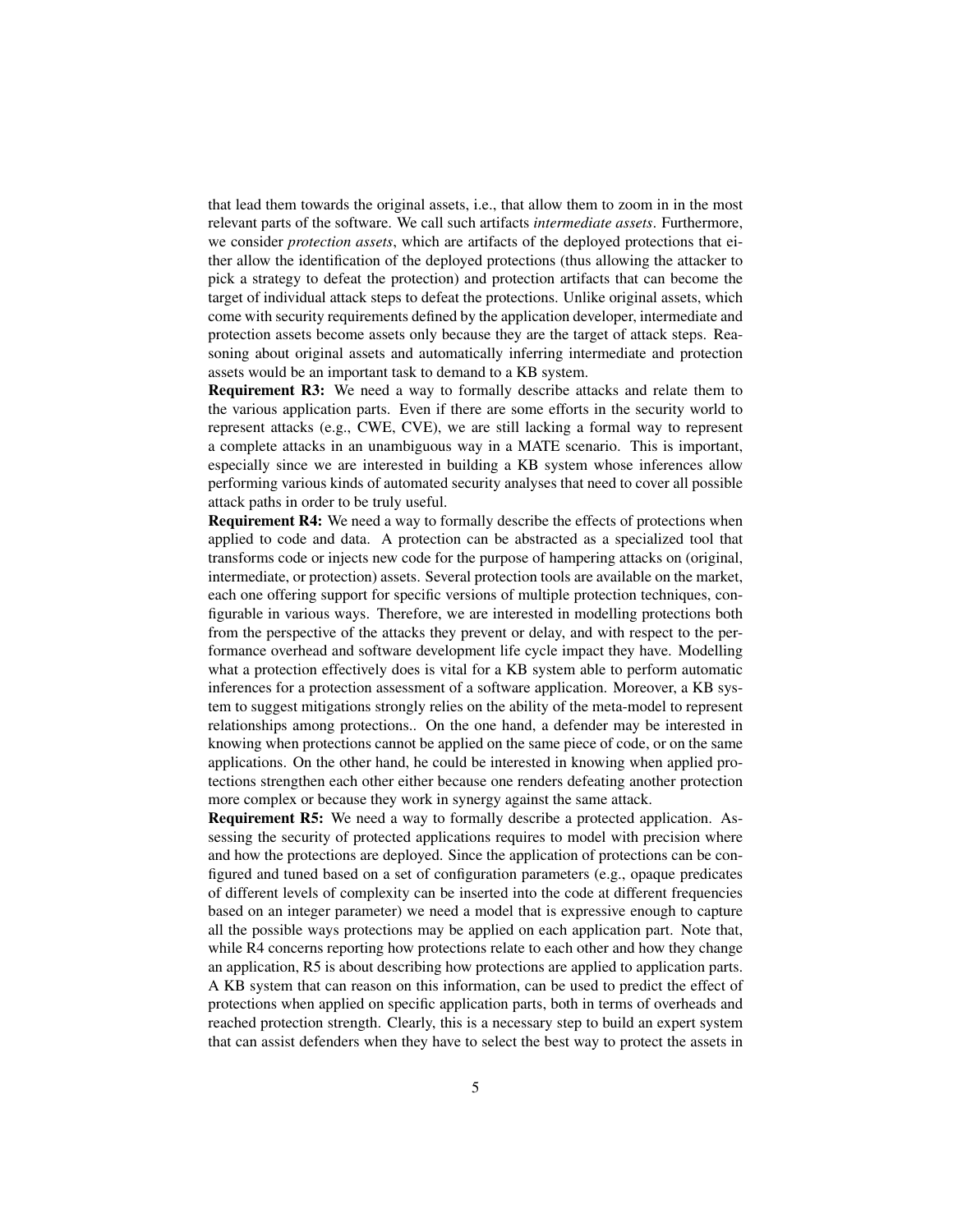# their applications.

Requirement R6: Besides the qualitative relations that we need to model between protections and attacks, it is also useful to model the relation quantitatively where possible. This can facilitate more accurate evaluations of the strength of protections given an application, its assets, and potential attacks. In literature, many metrics to measure that strength have already been proposed. For example, software complexity metrics have been proposed to quantify the potency of obfuscations, i.e., the extent with which obfuscations make manual code comprehension tasks and automatic de-obfuscation techniques harder [13, 14, 15]. Other authors have proposed combining many different metrics for assessing the strength of a wider range of protections [16, 17, 18] or have evaluated which metrics are better predictors of obfuscation quality [19].

Requirement R7: We need a way to help users populate the KB system, without requiring them to be modelling experts, i.e., by using visual model editors or textual data that can be easily translated and imported. Similarly we need a way to help users in extending the model by importing new information from different sources into a unique format.

In these requirements, we observe the need to model three forms of information:

- *generic a priori information* describes features of and relations between aspects that holds invariably for a defender, such as the available attack tools and protection tools and their capabilities, which do not depend on the exact software to be protected;
- *a priori use case information* describes features of and relations between the application, its assets, and their security requirements;
- *a posteriori information* describes features of and relations between a concrete application and its assets, applicable protections, and possible attacks on protected and unprotected versions. This is mostly information that can be inferred from the two other forms of information.

The scope of our model is currently limited to software-only protections. We exclude protections that depend on advanced hardware security features such as Intel's enclaves [20] or TrustZone [21] or Sancus or SOFIA-like cryptography-based enforcement of integrity and confidentiality [22, 23]. Furthermore, the attacks we envision are limited to man-at-the-end attacks. Man-in-the-middle attacks, which focus on attacking distributed systems by intercepting communications and by tampering with the communications, are excluded. And so are system penetration attacks. In MATE scenarios, attackers are assumed to have, in their own lab, all the access they want to the software under attack, they do not need to penetrate systems in order to get that access.

Furthermore, the scope of our work is limited to native software, i.e., code that is distributed to end users and attackers in the form of stripped executable binaries that can be either main executables of applications, or dynamically linked libraries. This excludes threats from insiders such as any developers with access to the source code or intermediate formats. It also excludes hardware descriptions in any source, intermediate, or binary format.

Finally, it is important to point out that the models, inferences, and tools we propose are created first and foremost to aid developers and users of software protections,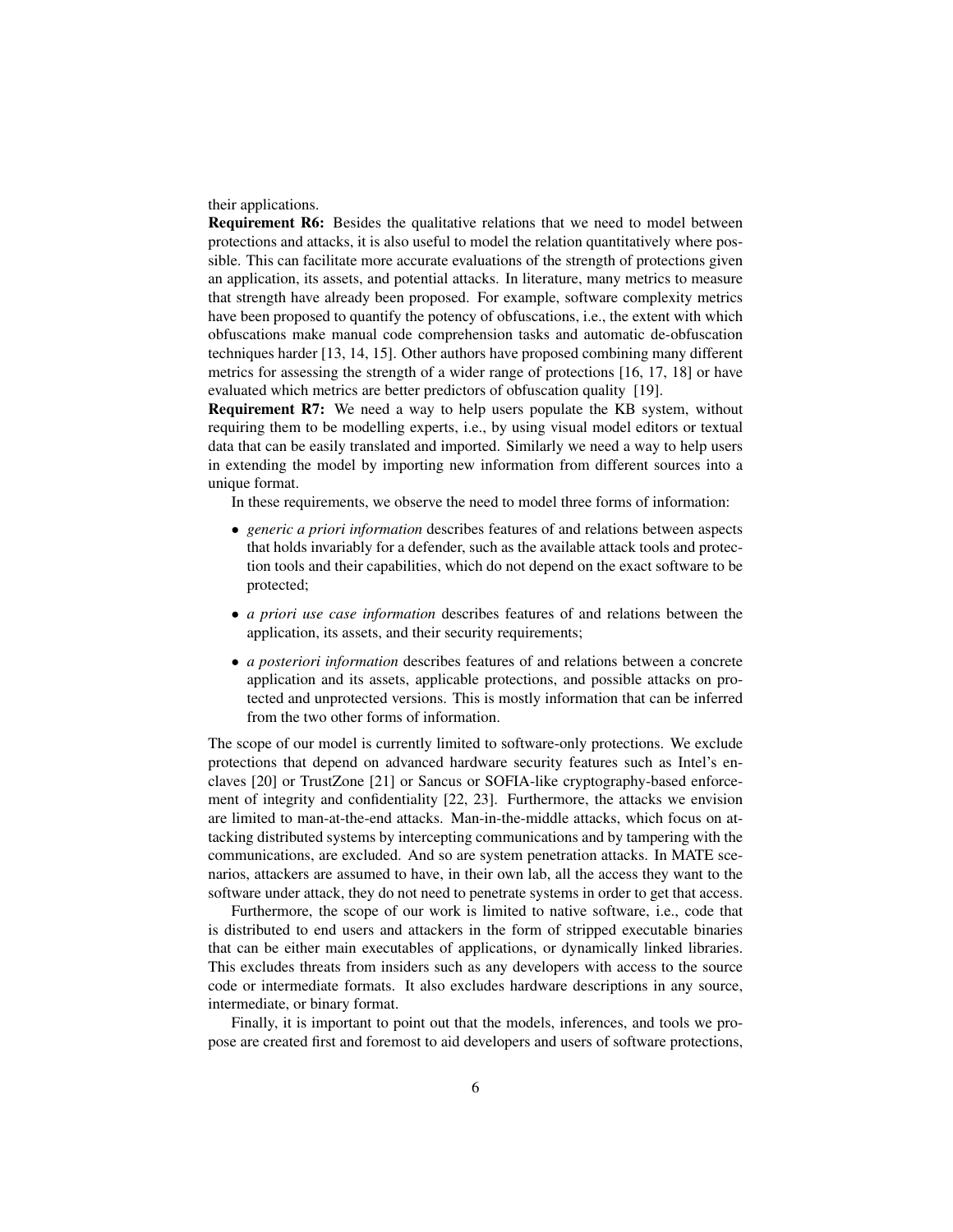i.e., the defenders. We approach the link between protections and attacks from the defender's perspective. Individual attackers approach an application and its assets one attack step at a time, and consider alternatives and directions for their next steps after each step, thus executing one sequence of attack steps, i.e., one attack path. Each attacker's path depends on his experience, his access to tools, the exact precision with which their specific tool versions and tool customizations analyse particular deployments of protections, and even sheer luck, such as when they decide to spend limited amount of time on searching for clues through an unordered set of information, and it hence depend on luck whether or not they bump onto the most relevant elements before their time runs out. Defenders cannot reason in terms of individual attack paths and luck, however. They instead have to make worst-case assumptions, including the assumption that multiple attackers may be attempting multiple different attack paths at any point in time, and the assumption that all potentially successful attack steps will actually be successful. In other words, they have to assume that all potentially successful attack paths will be attempted in parallel. Our models reflect this worst-case scenario. For example, they do not contain the notion of failed attack steps. However, not all companies and developers may want or be able, to protect their application against all the possible attacks. They may lack access to the most powerful protection tools because of their cost and expertise needed to use them successfully, or their applications maybe cannot suffer from the performance overhead that invariably comes with stronger protections. Also the application domain matters. While it is reasonable to protect software for critical infrastructure also against sophisticated attacks mounted by very motivated and skilled attackers, several applications (e.g., low-cost games for smartphones) just need to be protected against automated attacks launched by script kiddies. We hence differentiate between different levels of attacker expertise, but in our worst-case analysis, we assume that all the attacks that can be mounted by attackers with a certain expertise are all performed in parallel and successful.

## 3. Meta-model

We will now introduce our meta-model that, for the sake of readability, is split in four smaller meta-models:

- the *core meta-model* contains the most important classes and relationships, from our perspective;
- the *application meta-model* details the concepts and associations related to a generic application and its code;
- the *protection meta-model* describes the notions that link together the protections and the protected areas of an application;
- the *attack meta-model* finally introduces the attack classes and their relationships with the various application parts.

In the UML class diagrams shown in the rest of the paper, we have adopted a colour code to help the reader in understanding the effort to fill in the meta-model instance: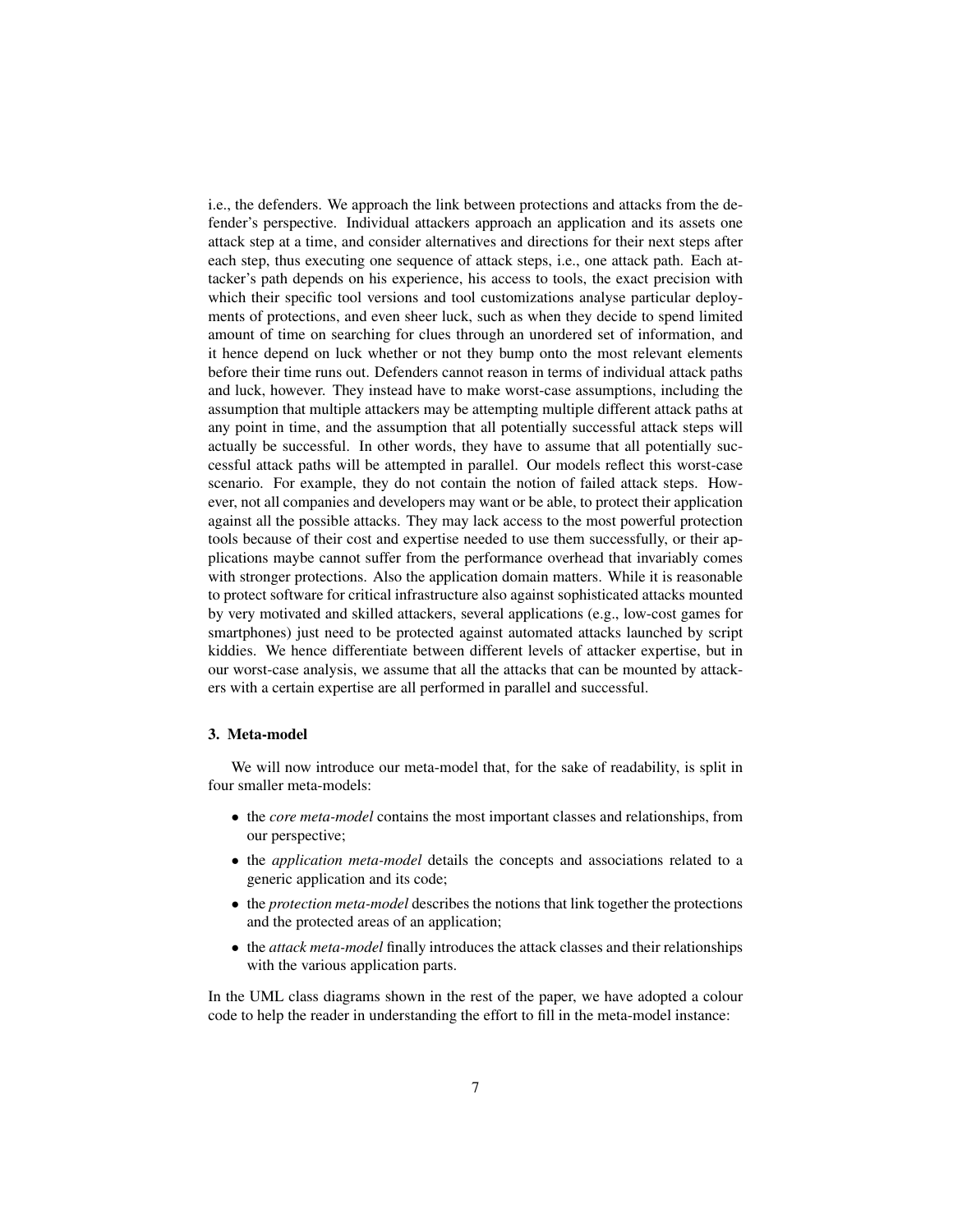- Red classes with a double border represent generic a-priori concepts. Instances of these classes are populated by security experts when preparing the KB. It is not expected from defenders to change these instances when they have to protect their applications, unless they are experts in formal models and want to add new features (e.g., inferences, reasoning) that cannot be built with the data in the existing meta-model.
- Blue classes with a double border relate to the a-priori use case information. Instances of these classes are expected to be obtained from the application to protect. These data can be obtained automatically, e.g., name of functions and their relations, i.e., a call graph, can be obtained with static analysis tools, or manually, e.g., to report that a function or a piece of code discovered automatically is an asset and requires the enforcement of specific security requirements.
- The yellow classes with a single border model the a-posteriori knowledge. All a-posteriori data is, by definition, obtained automatically with the inferences performed in the KB, thus defenders have not to care about their collection.

The reader may have noticed that the effort required by the defender to build the KB system for protecting a specific application is limited to part of the a-priori use case information and associations.

## *3.1. The core meta-model*

The core meta-model formalizes the relationships between the main concepts involved in assessing an application's vulnerabilities and protecting its valuable assets. Figure 1 depicts the main meta-model's UML class diagram. It includes the classes to model the application itself, the assets that must be protected, the available software protections, the attacker, and the potential attacks on the assets' security requirements.

The main class is Application, whose instances abstract the applications or libraries that must be protected. An Application is a composition of one or more ApplicationPart instances, which represent functions, code regions (as defined by the developer, see Section 4.2.2 for more details), and global and local variables. An Asset is an ApplicationPart instance with a set of security requirements, such as confidentiality or integrity, targeted by an attacker and that must be enforced by means of some protection. All the Asset objects must then have at least one has Requirement association with the Security Requirement enumeration, containing all the security requirements an asset can have.

The AttackTarget class represents a possible target of an attacker, who aims at breaking the security requirements of the assets, as explained before. In our meta-model each AttackTarget instance will be associated with one and only one Asset via the threatens association and with one and only one SecurityRequirement element via the affects relationships. If an attacker can target multiple asset requirements, then several Attack-Target on the same asset are instantiated.

Attacks can be typically subdivided in an ordered sequence of steps. For example, if the attacker wants to break the integrity of a function in the application, such as in a license check, he will need to disassemble/decompile the application's binary, find the license check function that forms the asset, and then modify it in order to break its integrity, being its security requirement. We model such basic steps via the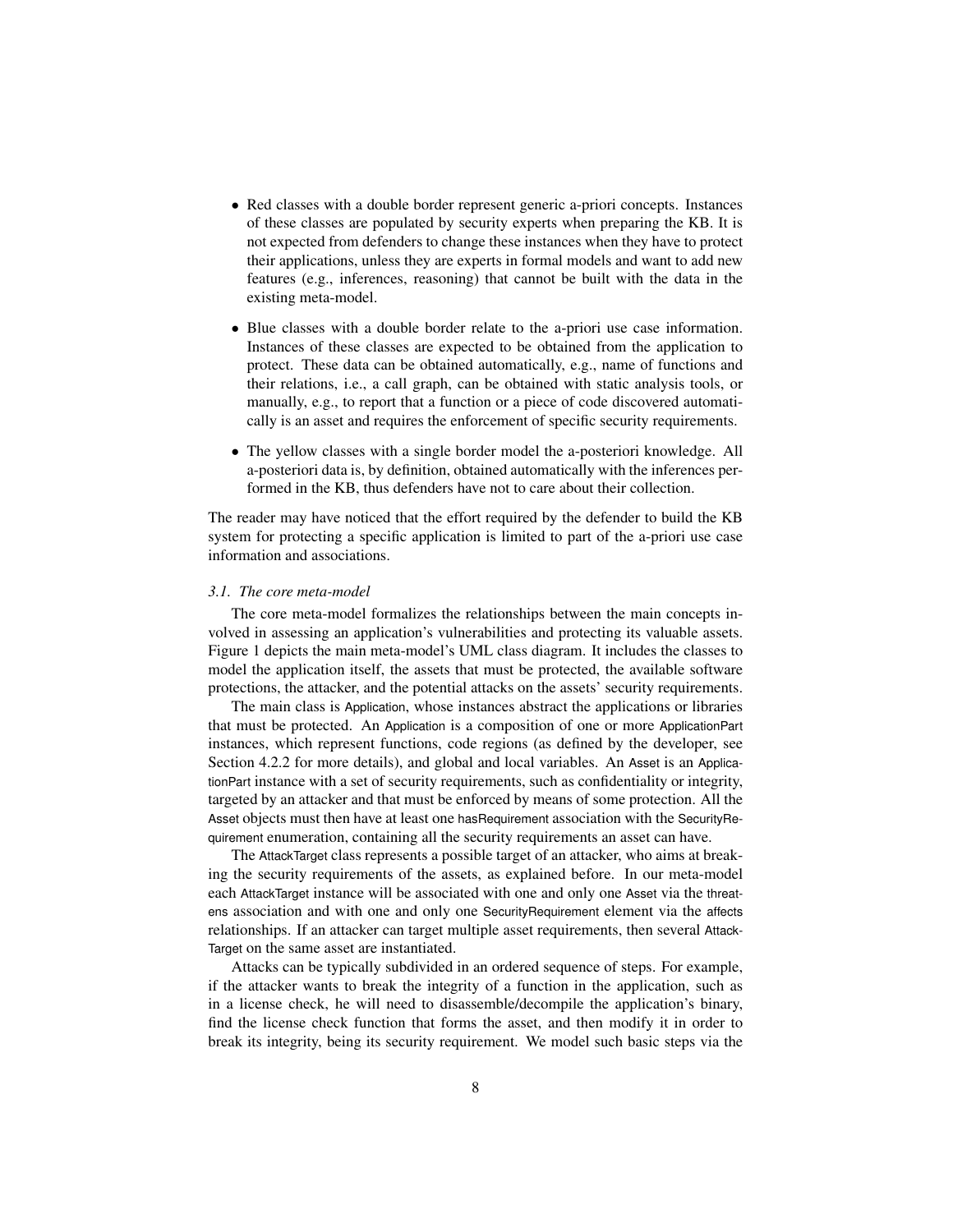

Figure 1: Core meta-model UML class diagram.

class AttackStep. Instances of this class may have one or more hasTarget relationships with instances of the AttackTarget class. Note that some attack steps may not have any target, since they model some preparatory actions needed by the attacker to mount the following attack steps (e.g., attaching a debugger to the application before dynamically changing a function code).

Attacks are modelled via the AttackPath class, whose instances are ordered sequences of attack steps. Note that not only the last attack step will breach the security requirement of an asset. For instance, an attack step that threatens the confidentiality of a particular asset can lead to another step breaching the asset integrity. To formally enforce the attack step order, we introduced the class AttackStepItem, whose instances are associated with a single AttackStep object via the refersTo association and the next step in the attack path through the isFollowedBy association. Each AttackPath instance is related, through the startsWith relationship, to one AttackStepItem instance representing the starting point of the attack path.

Generic protections types are represented via the Protection class. A protection enforced with a specific tool and with a particular configuration is represented in the meta-model as an instance of the ProtectionInstance class. Every ProtectionInstance object has two importation relationships. The first one is represented via the hasType association that binds a ProtectionInstance object with its generic protection, that is a Protection instance. The second one is the isEnforcedWith association, used to relate a ProtectionInstance object with one or more ProtectionTool instances, modelling all the tools needed to actually deploy the protection. For instance, the control flow flattening obfuscation technique is represented as a Protection class instance [24].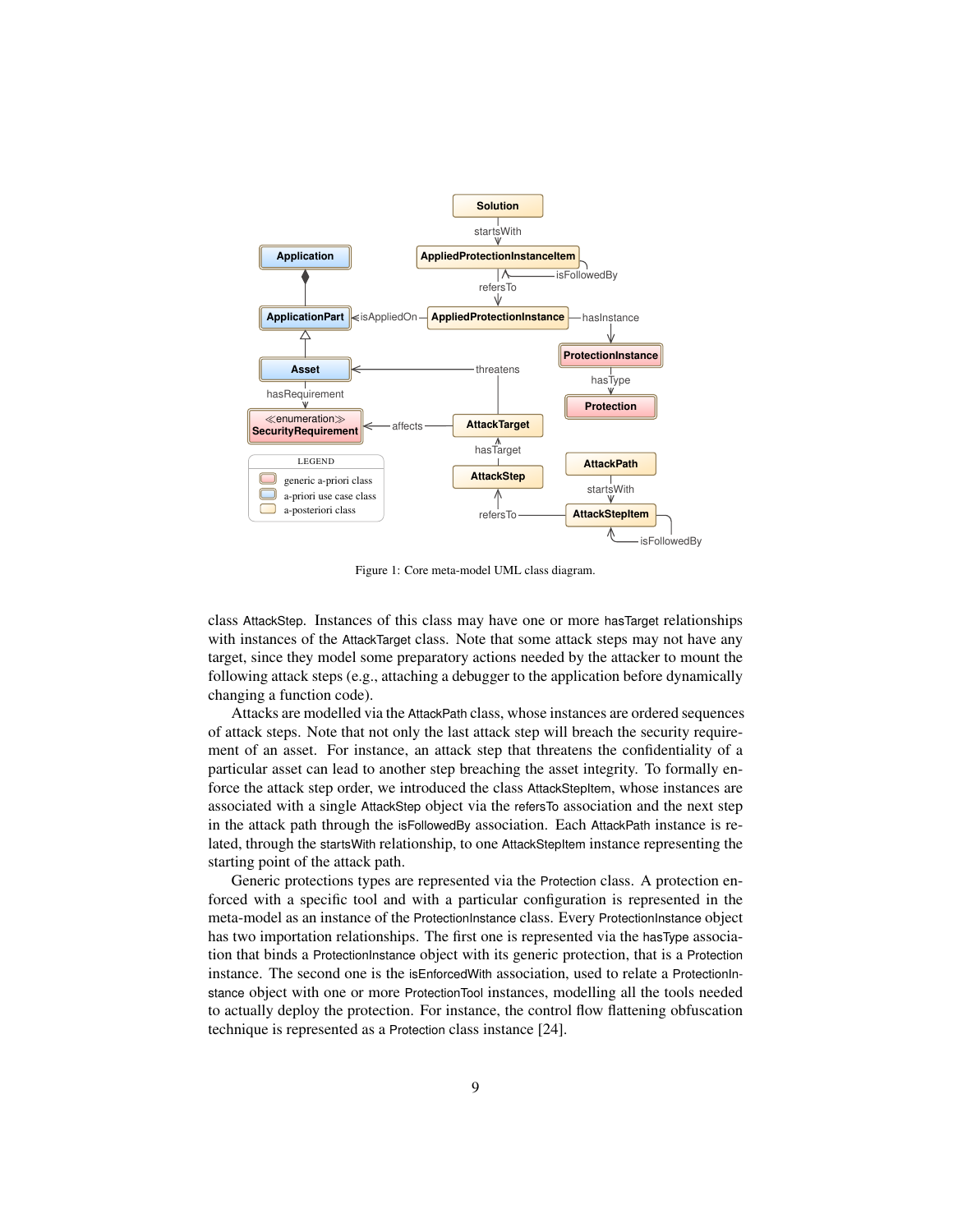To slow down an attacker, various protection instances must be applied to the assets in the application. Therefore, we introduced the AppliedProtectionInstance class, representing a protection instance applied to a generic application part. This association is directed towards the application part class, and not the asset concept, since a security expert can choose to protect also non-assets in order to confuse (and hence slow down) the attacker (see Section 4.2 for more information about this subject). Instances of the AppliedProtectionInstance class are bound via the hasInstance and isAppliedOn associations to a ProtectionInstance and ApplicationPart objects, respectively representing the protection instance and the application part where the former is deployed.

The global set of applied protection instances is represented with the Solution class. Different solutions in the same model, i.e., for the same application, are obviously possible. For example, different solutions may be devised to find the best trade-off between the level of security achieved and the introduced overhead. When applying more than one protection to the same asset, the order of application is important, since it could lead to different results in terms of security and even to incoherent cases. Therefore, we enforced an ordering between the applied protection instances in a solution by means of the AppliedProtectionInstanceItem class, representing an applied protection instance inside a solution. Every AppliedProtectionInstanceItem object is linked with a AppliedProtectionInstance object via the refersTo association. Each Solution instance will have an association startsWith with an AppliedProtectionInstanceItem instance to represent the first applied protection instance. The ordering in the solution is then enforced between the AppliedProtectionInstanceItem instances via the isFollowedBy relationship.

#### *3.2. The application meta-model*

The meta-model depicted in Figure 2 defines the fundamental information about the application needed to protect its assets, in order to preserve the security requirements of the latter from the attacks mounted by the attacker, allowing us to satisfy the requirements R1 and R2.

The class used to model the various components of an application is ApplicationPart. Each application part has a name attribute and it is contained into a source file represented with an homonym class, specifying its location in a file system with the path element. All the ApplicationPart instances can be assets, code or data, represented by three distinct sub-classes.

The Datum sub-class represents a generic variable or function parameter. Each datum is characterized by its type (e.g., string, integer variable, cryptographic key or ciphertext), modelled by the DatumType class and hasType association. Knowing this information is useful for at least two reasons. First, data protections usually are only applicable to specific data types. For instance, in the prototype protection tools developed in the ASPIRE project, XOR masking [13] can only be deployed to protect an integer variable or array of integers. Second, some attacks can only be mounted against some kind of data. For example, differential cryptanalysis [25] is only meaningful for some kind of encrypted data.

The Code sub-class is used to model functions, class methods and any generic code region. A code region can be thought of as a container of other application parts (e.g., a function contains variables, but also other smaller code snippets) and this fact is modelled via the containment relationship between the ApplicationPart and Code classes. A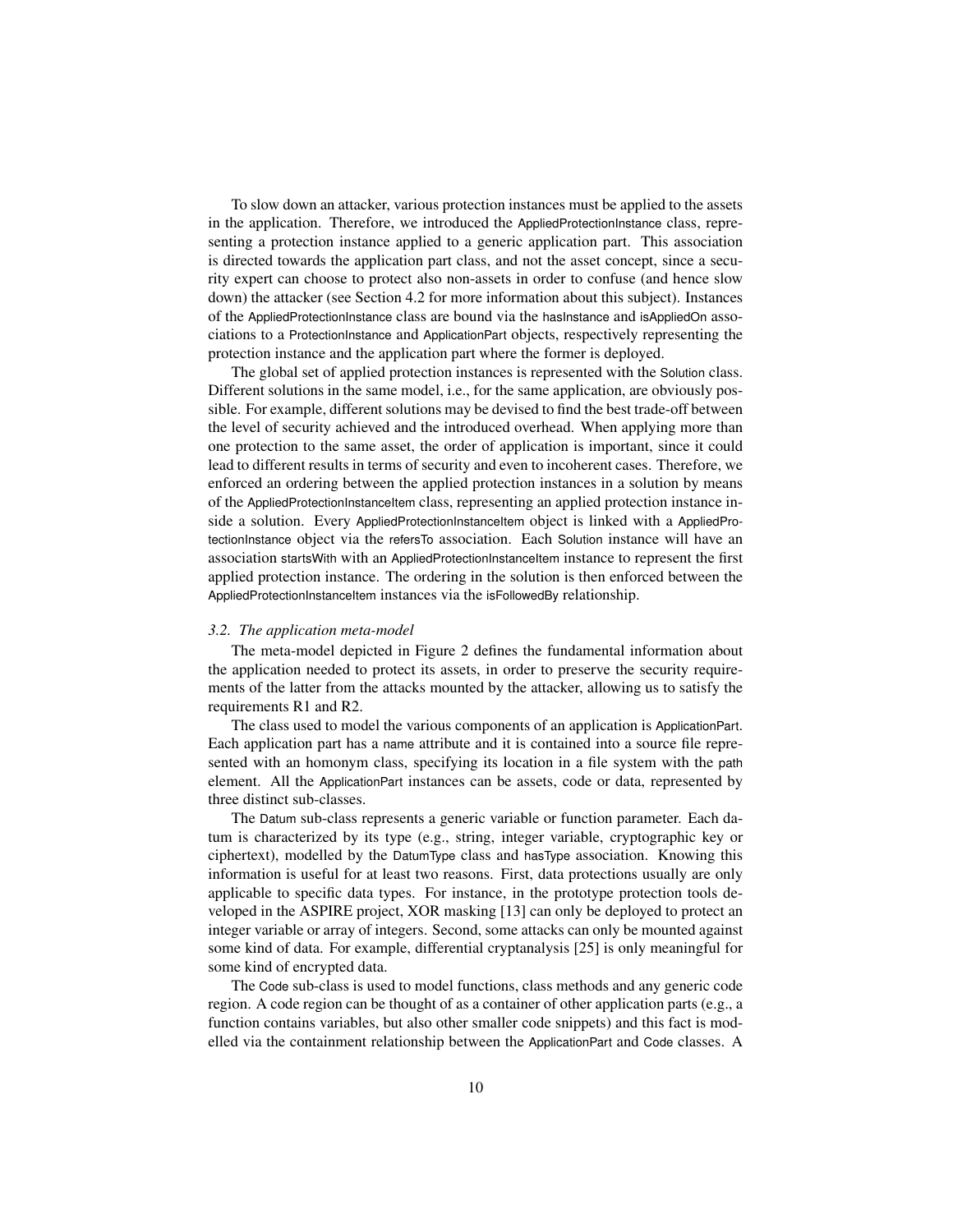

Figure 2: Application meta-model UML class diagram.

piece of code can also access a (local or global) variable, fact represented by the accesses association. In addition, storing also the call graph of the application may prove useful, especially when inferring attacks. Each call to a function is modelled as an instance of the Call class. The caller code is bounded to the call via the hasCall 1-to-1 association, while the call is related to the callee with the hasCallee 1-to-1 association. Each call object contains also to the ordered list of parameters passed to the called function. A parameter in this ordered list is modelled via the DatumItem class, related to the correspondent Datum instance with the refersTo association and the next item via the isFollowedBy relationship. If the called function has at least one parameter, the Call instance will contain a startsWith association with a DatumItem instance modelling the first call parameter. Note that when it is relevant to consider multiple calling sites to the same callee in some caller function, this can be done by considering multiple ApplicationParts in the function, and by associating each of them to the callee with hasCallee.

As introduced in the core meta-model, assets are represented as instances of the Asset concept, a sub-class of ApplicationPart, and are related with their security requirement with the association hasRequirement to items of the SecurityRequirement enumeration. In this context, we limited the list of security requirements to the following values:

- *confidentiality*, indicating that an asset should not be comprehensible for the attacker (e.g., patented algorithms) or that it should remain hidden completely (e.g., crypto key);
- *execution correctness*, specifying that a code asset must be called and executed as intended, and should not be bypassed by the attacker (e.g., license checks) or be executable outside the context of the given application (e.g., a white-box crypto algorithm);
- *integrity*, applicable to an asset that must not be modifiable by the attacker (e.g., a hard-coded PIN number);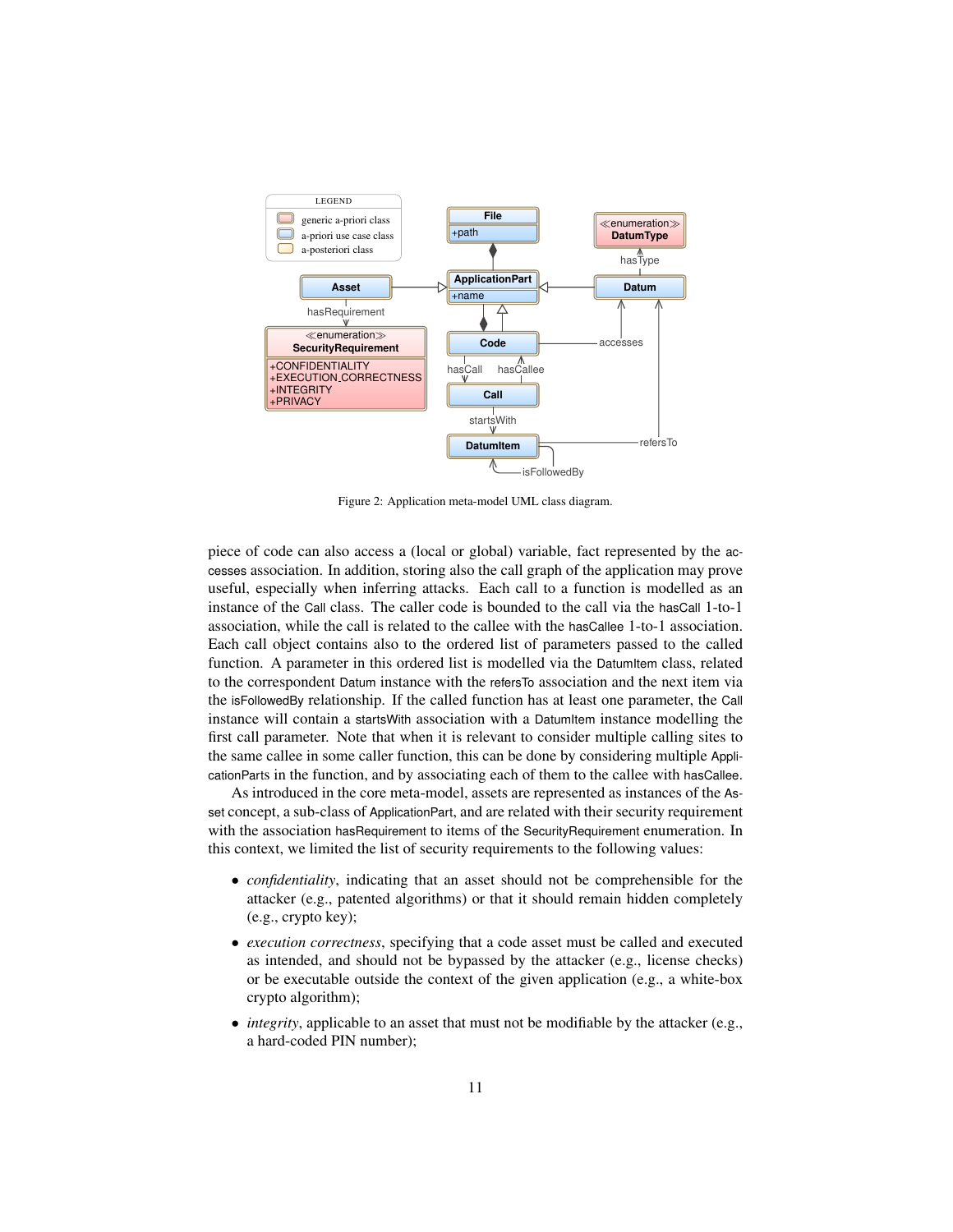

Figure 3: Protection meta-model UML class diagram.

• *privacy*, suitable when the disclosure of an asset could lead to personal data leakage (e.g., credit card numbers).

Note that the meta-model does not restrict the usage of these requirements, but allows the security expert to add additional ones, if needed. Also note that although these requirements can never be met completely (as full protection against MATE attacks is impossible as explained in the introduction), it is useful to express them because the aim of the protections is to delay the attackers that aim for violating the requirements. Thus the expected attacks follow in part from these requirements.

Since filling this meta-model with meaningful instances can be a long process, especially for big applications, we developed some tools to perform this action automatically (see Section 4.2.2).

#### *3.3. The protection meta-model*

The protection meta-model, depicted in Figure 3, contains the classes and relationships related to the protections that can be used to protect the security requirements of the assets against the actions performed by the attacker. This meta-model allows to model not only the protection relationships (requirement R4), but can be also used to precisely describe how an application was protected (requirement R5).

The Protection class is associated with SecurityRequirements values by means of the enforces association. This association characterises the abilities and purposes of applying a given protection. Furthermore, the Protection class has several association loops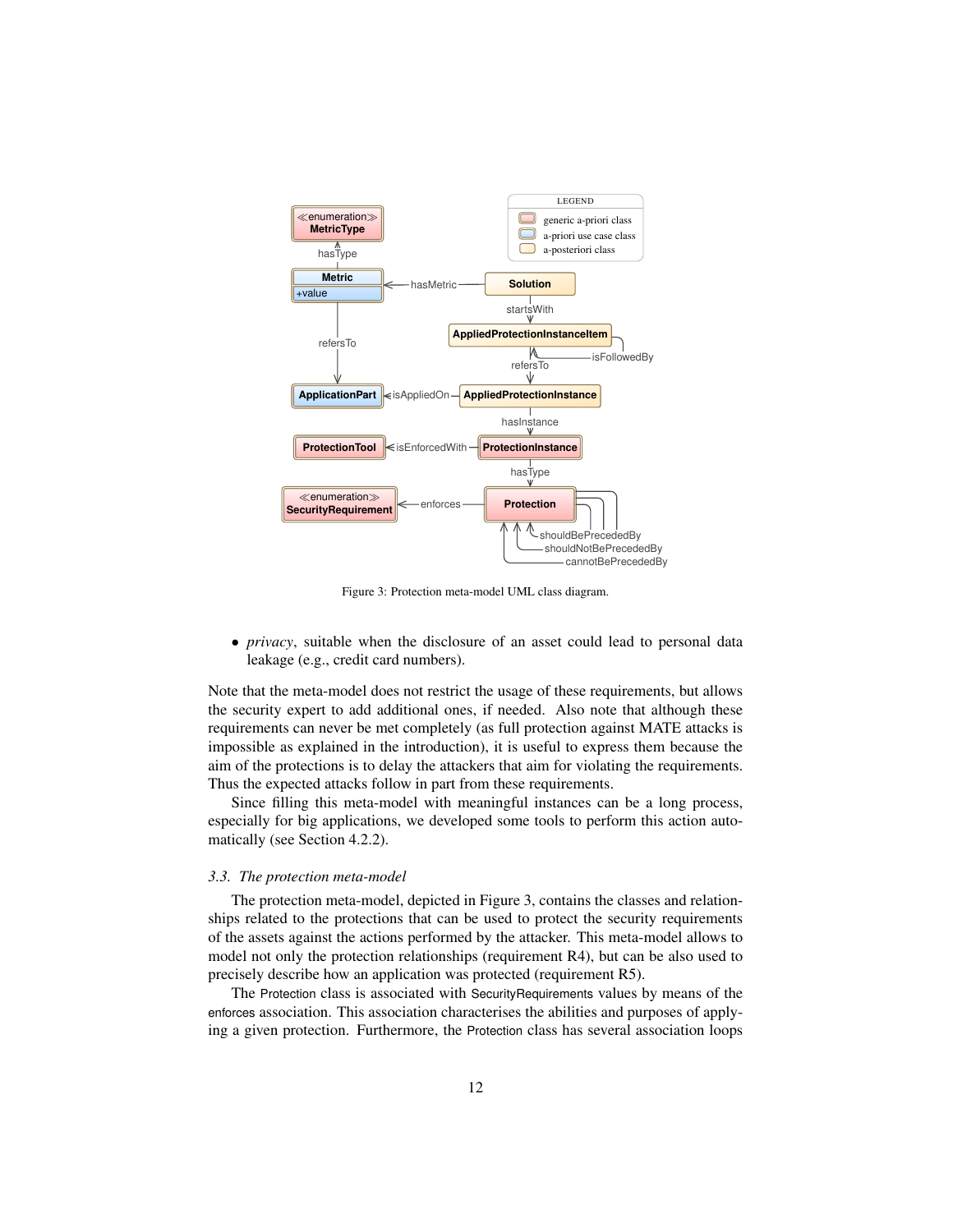that are useful to model protection synergies and forbidden precedences. In particular, the shouldBePrecededBy and shouldNotBePrecededBy associations are respectively used to specify that an applied protection instance should or should not be preceded by another applied protection instance of a given kind. This is useful when choosing the best solution since one protection can make another, previously applied protection stronger (e.g., software remote attestation [26] can be made more robust if coupled with antidebugging [27]), but applying one protection can also make a later one weaker (e.g., a control flow obfuscation applied first can negatively impact the data flow analysis that checks preconditions for applying a data obfuscation), thus affecting the aggressiveness with which the data obfuscation can be applied. Furthermore, the cannotBePrecededBy relationship is used to model impossible sequences of protections that can lead to incoherent or non-compilable applications (e.g., software remote attestation is usually the last protection to be put, since altering the code after its deployment will trigger an invalid attestation).

The ProtectionTool class contains all the available tools that can be used to deploy a protection on an asset or application part. The supported protection instances are linked to their tool via the isEnforcedWith association.

Finally, the Metric class instances represent the value of a certain complexity metric computed over an application part (usually a code) [17]. The value attribute represents the numerical value of the metric, while the kind is modelled via the hasType association towards an enumeration MetricType containing all the available metric categories (e.g., Halstead length, cyclomatic complexity). The refersTo and the hasMetric associations direct towards respectively the relative application part and the current protection solution. Complexity metrics can be useful to quantitatively measure certain security features of an application, as we also discuss in Section 4. Together, these classes allow the meta-model to meet requirement R6.

We developed several tools that enable us to assess the security level of a protected application (see Section 4.2) and further increase the attack effort by strategically protecting some non-asset application parts (see Section 4.2.7).

#### *3.4. The attack meta-model*

The attack meta-model, whose UML class diagram is sketched in Figure 4, contains all the classes and relationships used to represent the attacker, his attacks and their effects on the application and the protections. These classes allow us to model with precision the effects of the attacks on a generic application and its components, thus meeting the requirement R3.

The attackers are modelled via the Attacker class, related with the hasExpertise association to the AttackerExpertise enumeration, representing the various levels of expertise an attacker may have. We envision four levels of increasing expertise (i.e., geek, amateur, professional and guru). Note that this enumeration set is completely customizable and adaptable according to the scenario that needs to be modelled. In addition, the solution itself is related to a specific attacker via the hasAttacker relationship to explicitly indicate that it was generated to counteract a specific attacking profile.

Attack steps usually refers to an application part (not necessarily an asset). This is modelled through the refersTo association and the fact that an attack step can threaten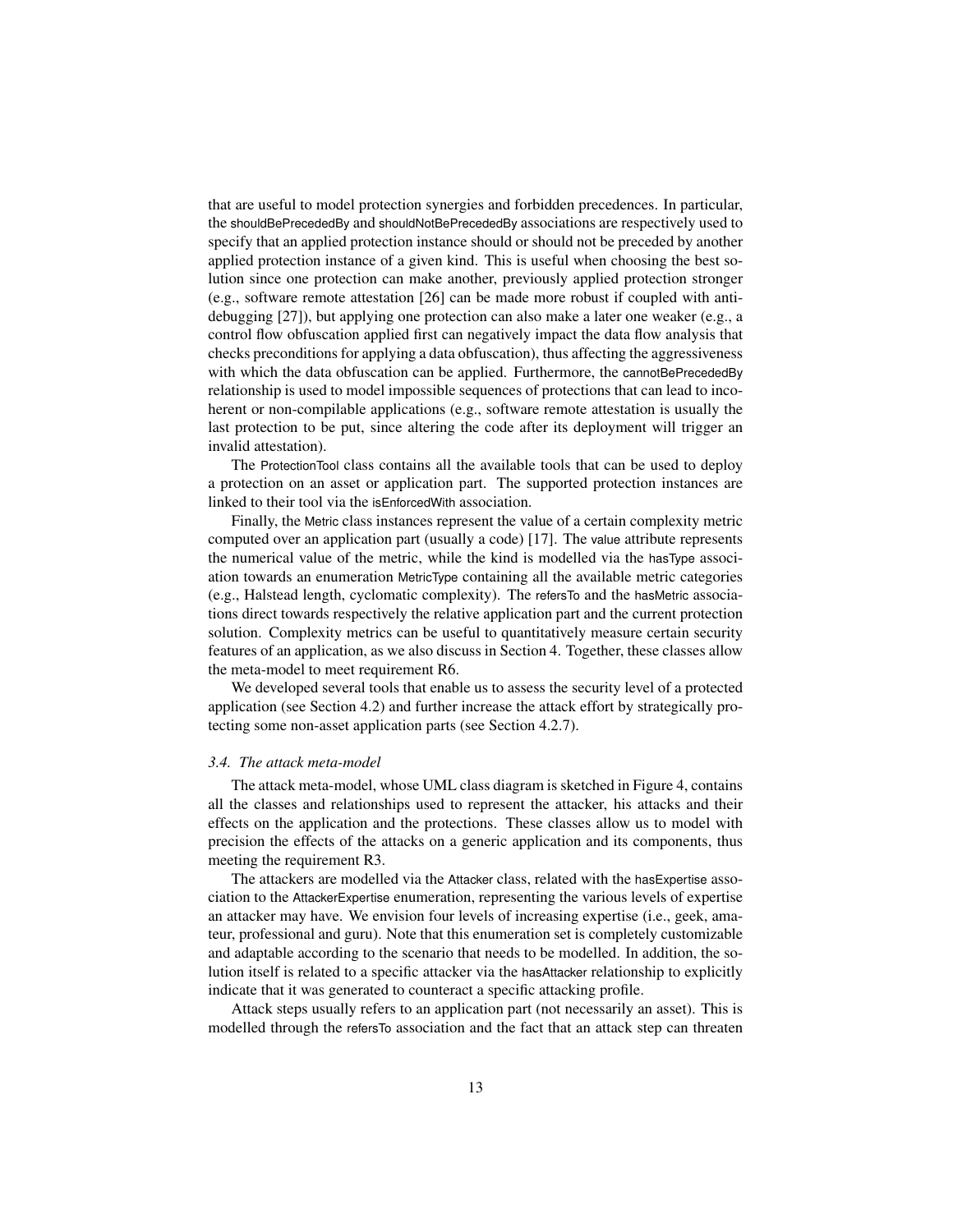

Figure 4: Attack meta-model UML class diagram.

a security requirement of an asset is modelled via the AttackTarget class and its relationships. For instance, if the variable 'x' is an asset whose confidentiality must be enforced, the attack step 'locate the variable x in the function y' refers to the function 'y' and has an attack target for the confidentiality of the asset 'x'.

The requiresExpertise association represents that an AttackStep may need a minimum level of attacker expertise to be mounted, thus representing its base difficulty level. This should represent a best-case scenario from the attacker point-of-view and can be useful to perform additional inferences on the global difficulty of an entire attack path. Analogously, the meta-model includes the requiresExpertise association between AttackTool and AttackerExpertise instances, which allows the classification of tools based on the minimum level of skills the attacker should have to use it.

Each attack step belongs to a specific type such as dynamic tampering or static analysis. This fact is formalized through the AttackStepType class and the hasType association. As stated before, we stress that an attack step does not necessarily need to be a full fledged attack, but it can also be a preparatory step such as 'setup a web server',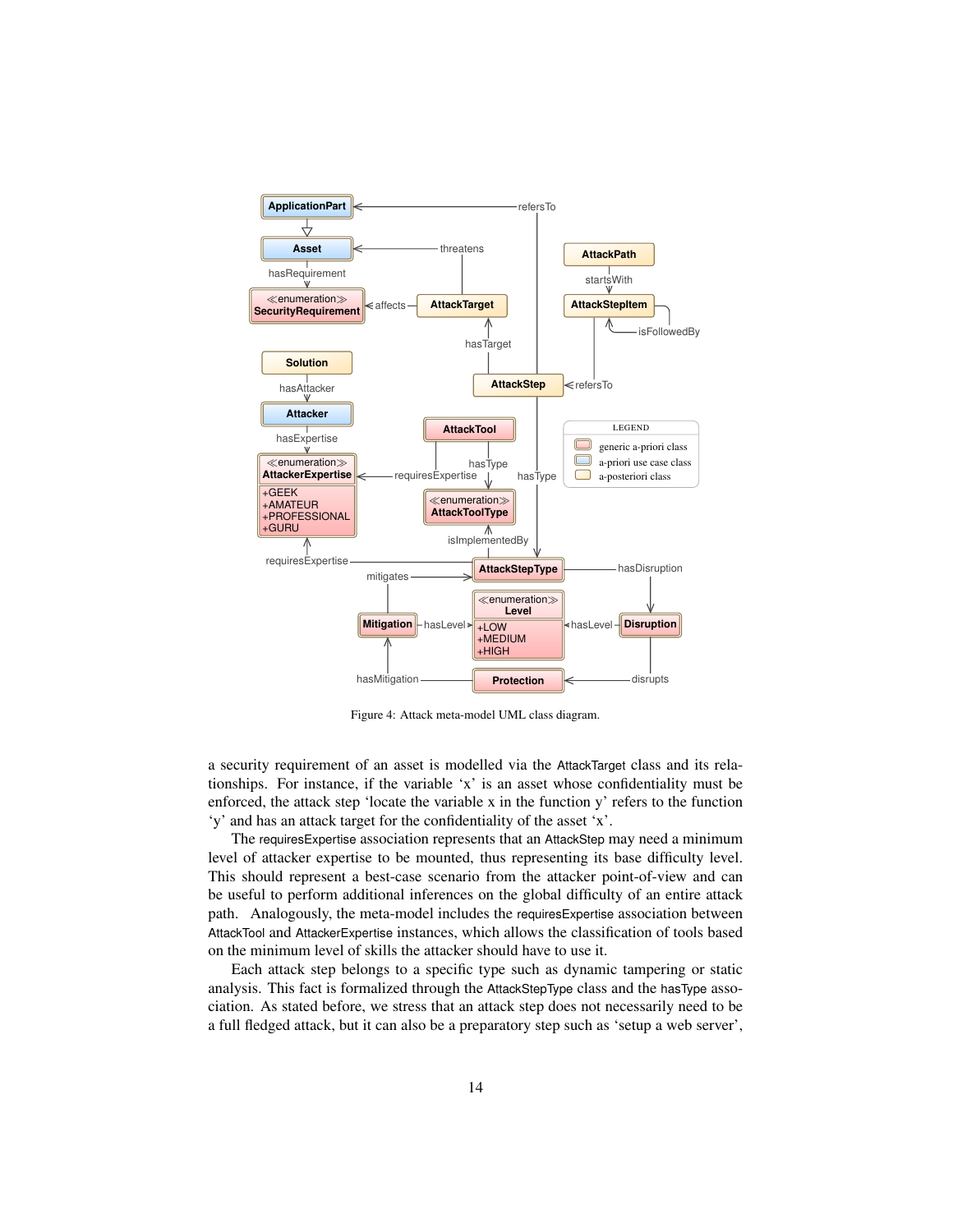thus the AttackStepType instances mix together both proper attacks and non attack types. Furthermore, the requiresExpertise association models the fact that an attack step type requires a minimum expertise level to be mounted by an attacker.

An attack step type (e.g., a debugging attack) can be performed by one or more different attack tool types (e.g., a debugger). This fact is represented by the isImplementedBy relationship with the AttackToolType enumeration, in turn related with the AttackTool class, via the hasType association, containing the known attack tools (e.g., IDA Pro).

The hasMitigation property is used to represent that a protection can mitigate an attack step type. For instance, this allows us to express that the opaque predicates obfuscation technique [13] can be used to decrease the feasibility of both static and dynamic analysis attacks. The Mitigation class represents the protection mitigation. It is linked with the softened attack step type through the mitigates association and also allows to specify a non-numeric level of effectiveness by using the hasLevel association and the Level enumeration. Vice-versa, an attack can be used to partially or completely remove a protection. This is modelled via the hasDisruption relationship with one or more Disruption class instances. Analogously to the mitigation case, this class specifies the protection that is affected by an attack via the disrupts association and the effectiveness level of the disruption with the hasLevel relationship.

Risk analysis is an important phase in the software life cycle. We hence created a tool that allows us to automatically discover the attacks that can be mounted against a protected or not protected application (see Section 4.2.5) and another one that performs various kind of assessments on attack paths and steps via Petri nets (see Section 4.2.8).

The meta-model can indeed represent several simple yet useful inferences. For instance, information about expertise is useful to reduce the complexity of the attack discovery tool. If one wants to protect just against a certain category of attackers, the tool has not to consider all the attack steps and tools, which is an advantage with backward reasoning. As an example, if we consider the AttackerExpertise values as an ordered set (GEEK < AMATEUR < PROFESSION < GURU), an attack path can be considered feasible by an attacker of a given expertise (e.g., AMATEUR) if and only if all the attack steps needed to mount it require at most the same expertise (i.e., AMATEUR or GEEK). As another example, attack step types can be associated to the expertise based on the information about the tools needed to mount them. That is, if an attack step can only be implemented by attack tools that require a minimum expertise, the attack step type cannot be performed by attackers having expertise less than the minimum expertise required by the tools needed to mount it.

## 4. Validation

Several taxonomies and surveys of software protections and reverse engineering techniques have been presented in literature. In the first part of this section, we discuss to what extent our meta-model covers concepts and relations presented in that literature, thus validating that our models can capture the information considered relevant in literature. In the second part, we discuss a number of tools we developed to populate a KB system using our meta-models and to make practical use of the information in that KB system. With these tools, we validate that the models have practical use.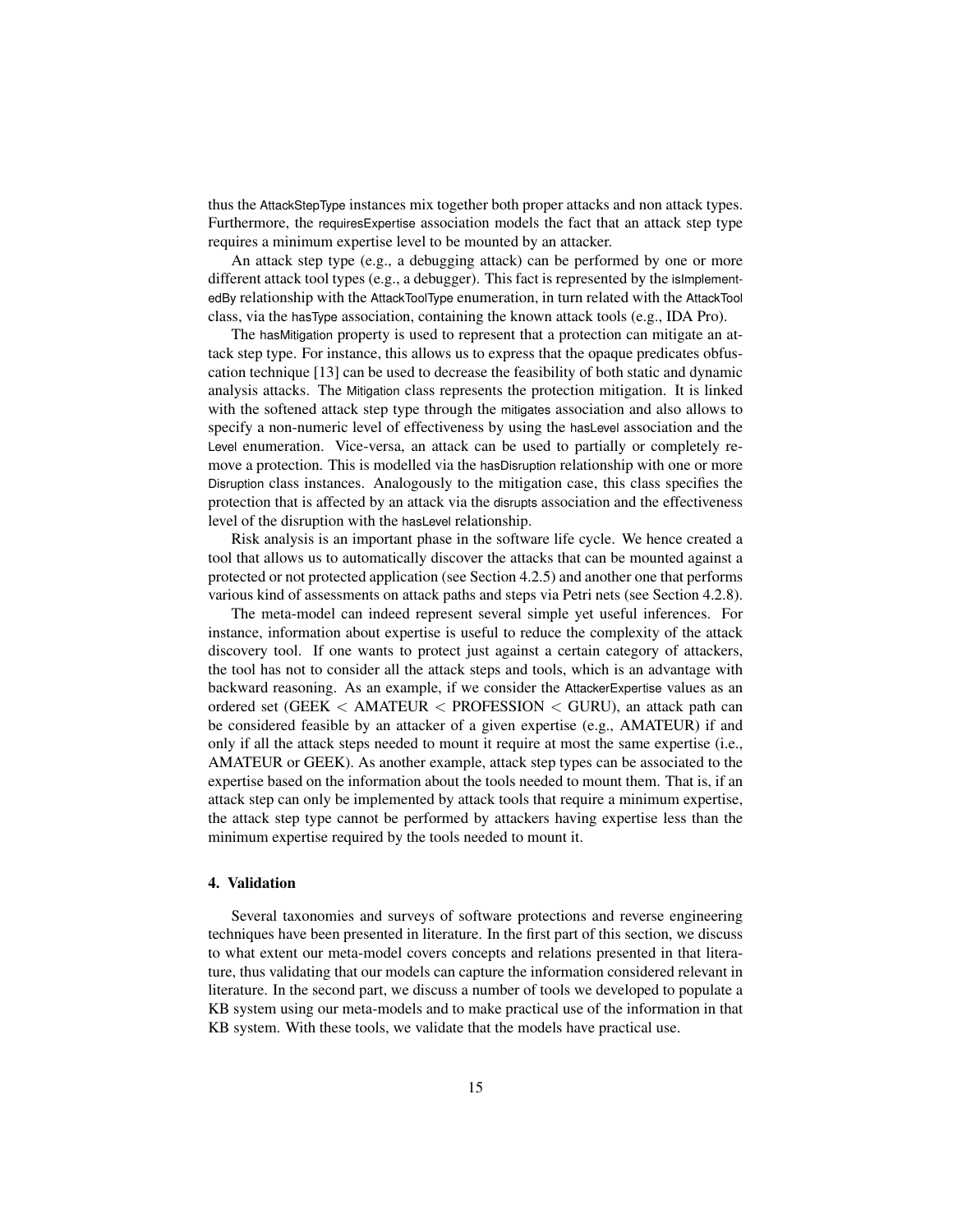## *4.1. Validation against models from the literature*

# *4.1.1. Reverse engineering taxonomy and models*

Recently, Ceccato et al. developed models to capture the activities of attackers that target protected software [3, 4]. On the basis of penetration test reports and public challenge reports produced by professional and amateur hackers, they created a taxonomy of the concepts that were used by the attackers to describe their attack methods and corresponding reasoning processes. This taxonomy is a hierarchy of concepts, in which sub-concepts are refinements and concrete instances of higher-level concepts. They also presented four models that capture causal, conditional, temporal and instrumental relations between (a) the attackers' high-level comprehension activities; (b) their attack strategy building activities; (c) their attack tool selection, creation and customization activities; (d) their selection processes to choose between undoing, overcoming, bypassing or working around protections.

It is interesting to study how our meta-model covers the taxonomy concepts and models from Ceccato's work. With regards to the taxonomy, we observe that all toplevel concepts can either be mapped onto the classes of our meta-model, or are irrelevant to it. More in detail, we observe the following regarding these top-level concepts:

Asset Assets map directly to our Asset class.

Attack strategy Attackers mention generic attack strategies as justification for how they spend their attack effort. Concrete attack path models in a KB, (through instances of the AttackStep, AttackStepItem and AttackPath classes in our meta-model) represent the result of concrete, executed attack strategies, i.e., the sequence of steps executed as a result of implementing an attack strategy. So while the current meta-model does not directly support modelling attack strategies, it supports concrete instances.

Background knowledge Attackers rely on their background knowledge for making decisions. Since different attackers have a different background knowledge, they can choose the most disparate attack paths. Remember, however, that a defender reasoning about the protections most often needs to consider the worst-case scenario in which the attackers at the considered level of expertise (as incorporated in our attack meta-model, see Section 3.4) have all the possible knowledge available to the experts at that specific expertise level. The relevance of their combined background knowledge is determined by the attack paths that this knowledge enables. Hence, the relevant information can be incorporated in the meta-model by populating it with all the attack paths that are built on that knowledge. The attack-related classes in our meta-model support this representation, as discussed for the previous concept of attack strategies.

Workaround In the taxonomy by Ceccato et al., workarounds are a specific class of attacks to defeat protections. They map directly to the AttackStep class.

Analysis / Reverse engineering These concepts are techniques (e.g., diffing, debugging, profiling, pattern matching) to analyse and reverse engineer different aspects of the software under attack. Those concepts map directly onto the AttackStepType class.

Difficulty Attackers face all kinds of practical issues in their experimental environment. That is the case because their concrete environments are not perfected a-priori for the attacked software. From a defender's perspective, these are best-case scenarios. On the other hand, in worst-case scenarios, such difficulties do not occur, so there is no strict need to cover them in our meta-model. In case the issues are not mere practical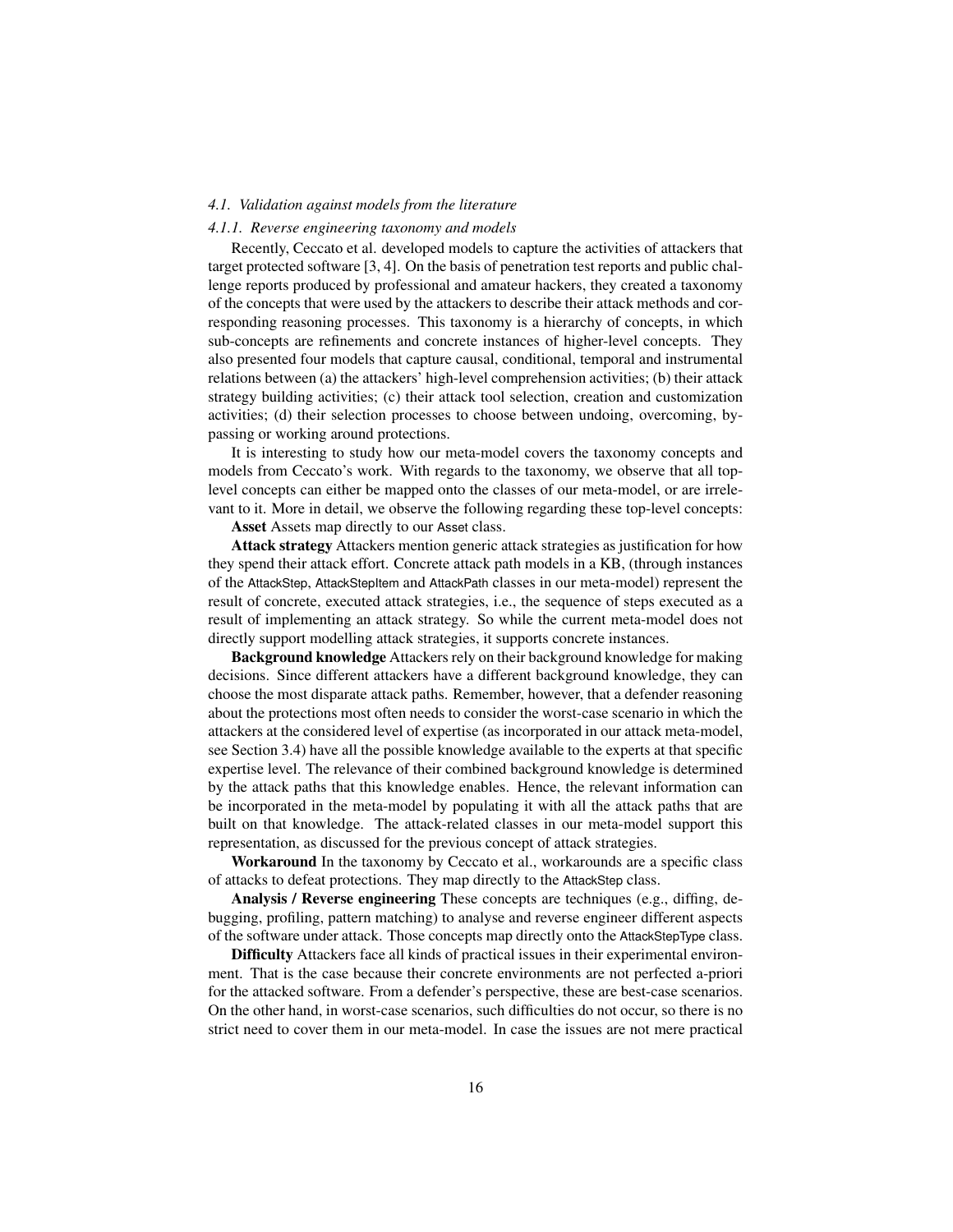ones, but fundamental limitations (e.g., related to non-scaling analysis and decidability issues) the impact these difficulties have on attacks will be reflected in the absence of certain attack paths in the KB. So, by populating the KB system with the relevant attack paths, and excluding the irrelevant ones, this concept can also be covered.

Obstacle Ceccato et al. consider two kinds of obstacles that attackers face when trying to execute attack strategies. The first are protections, which are clearly covered in our meta-model (by the Protection, ProtectionInstance and AppliedProtectionInstance classes). In addition, also the effects that they have on enabling or disabling certain attack steps can be modelled via the Mitigation and Disruption concepts. The second kind of obstacles are additional limitations to the attack environment (e.g., impossibility to run the protected application, lack of knowledge in the application execution environment), to which the aforementioned discussion for the concept of difficulties applies.

Weakness Weaknesses are features of application parts that ease attacks on corresponding assets, be it original assets with security requirements or protections that are attacked or intermediate assets that attackers target on their way along a complete attack path. The fact that an application part is weak against some attack step can be modelled in our KB system by means of the AttackTarget class and the hasTarget, threatens and affects associations from our meta-model.

Tool Concrete attack tools map directly to the AttackTool class. Their abstractions (i.e., sets of similar tools with similar capabilities) map onto the AttackToolType class.

Attack step Ceccato et al. identified a wide range of attack activities at a fine granularity. These steps, such as "locate a variable in a function", have explicit or implicit objects, i.e., targets. For the previous example, these are the function and the variable themselves. These steps map directly to the AttackStep class. In addition, the relationships with the objects is handled by the refersTo association and the AttackTarget class (and its relationships), if the object is an asset.

Analyze attack result Ceccato et al. noted that while executing the attack paths, the analysis of their results (in particular whether or not attempted attack steps succeeded) is an important aspect for attackers to decide on the next attack steps to try, i.e., to estimate the path of least resistance that they will try to execute. As our metamodel aims to model worst-case scenarios from the defender's perspective, it is not relevant to represent such steps separately. As discussed above, attack paths in our KB model all successful attacks.

Attack failure Being the outcome of an attempted, but failed attack step, this concept is not relevant in the context of our meta-model.

Software element Ceccato et al. listed a wide range of software artifacts that are targeted in individual attack steps because they serve either as ultimate targets of the attacks or because they serve as clues while the attacker is still searching for the ultimate assets. These artifacts or elements include both code and data, and static ones (e.g., code fragments, global data, API definitions and invocations) as well as dynamic ones (e.g., variables being assigned values during the program execution, system calls being executed, code patterns in traces). In all cases, they relate directly to the application parts that are covered by the ApplicationPart class in our meta-model.

As for the four inferred models of relationships between concepts in the work of Ceccato et al., we note that these reflect how attack paths are constructed by attackers. The knowledge in those models is not stored directly in the KB, but the constructed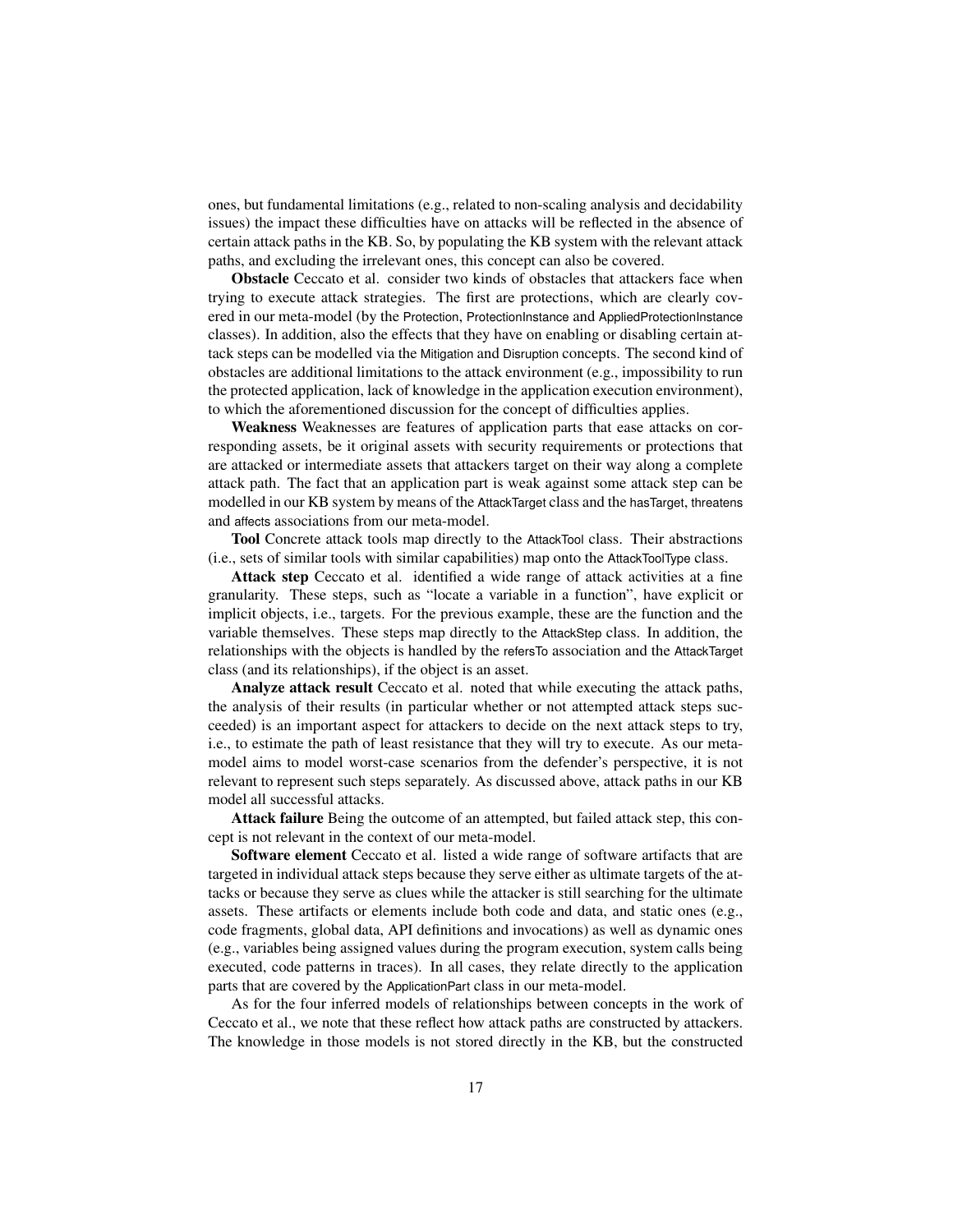paths are, as already discussed above for some of the top-level concepts. Thus, the relevant conclusions to be drawn from Ceccato et al.'s models can be represented in a KB system based on our meta-model.

In our prototype tools (see Section 4.2) that populate a KB system built upon our meta-model, the inferred models from Ceccato et al. are present but in a strongly simplified form. More specifically, one of the so-called enrichment modules hard-codes some causal and temporal relations between attack steps to infer relevant attack paths starting from a set of attack steps. For simple cases, this module allows us to populate a KB system with straightforward attack paths relevant to the use case at hand, i.e., the application at hand with its deployed protections and embedded assets. In future work, we plan to extend our meta-model to cover concepts of attack strategies as well as the relationships in the relational models of Ceccato et al. The relevant information to infer relevant attack paths for a given (protected) application with a set of given constraints from a set of generic, a-priori available attack steps can then all be stored in the metamodel, at which point we foresee that more interesting inference can be performed to populate the KB system with attack paths, thus avoiding the need to insert a-posteriori complex attack paths manually with the Petri Net tools (see Section 4.2.8).

From this discussion, we conclude that requirements R3-R4-R5 are met with respect to the concepts and relations considered relevant by Ceccato et al.

## *4.1.2. Obfuscation taxonomy*

Collberg et al. presented the first taxonomy of obfuscation techniques in a seminal paper on software protection against reverse engineering [13]. The obfuscation taxonomy includes layout obfuscations, data obfuscations, control obfuscations, and preventive transformations, and discusses several de-obfuscation attacks. The paper also puts forward potency, cost, and resilience as aspects to consider during the evaluation of protections.

The obfuscation techniques discussed in the paper are mostly covered by our protection meta-model: data and control obfuscations operate on code and data; both those forms of application parts are covered by the meta-model. Layout obfuscations are not but they are also outside the scope of our model: they concern source-code aspects such as comments and names of variables, which are mostly irrelevant in stripped binaries. Those binaries, be it main binaries or dynamically linked libraries, are the form in which native software, the focus of our work, is distributed and hence attacked. The sole exception is when identifiers identify external APIs. As discussed in the previous section, API definitions and invocations are covered by the ApplicationPart class. Preventive obfuscations, i.e., obfuscations that do not hide assets but that prevent analysis techniques from providing (very) useful results, are modelled as well, and the Mitigation class and its relations in the attack meta-model enables us to model which protections prevent which attack steps.

To evaluate the potency of obfuscations, Collberg et al. propose to use software complexity metrics that need to be computed on the relevant application parts. Others later extended on this idea, including some of us [16, 17, 18]. Our protection metamodel contains the relevant classes and relations to express the necessary information regarding such metrics and application parts. To evaluate the cost of protections, specific metrics can be used, such as the static number of instructions to measure code size,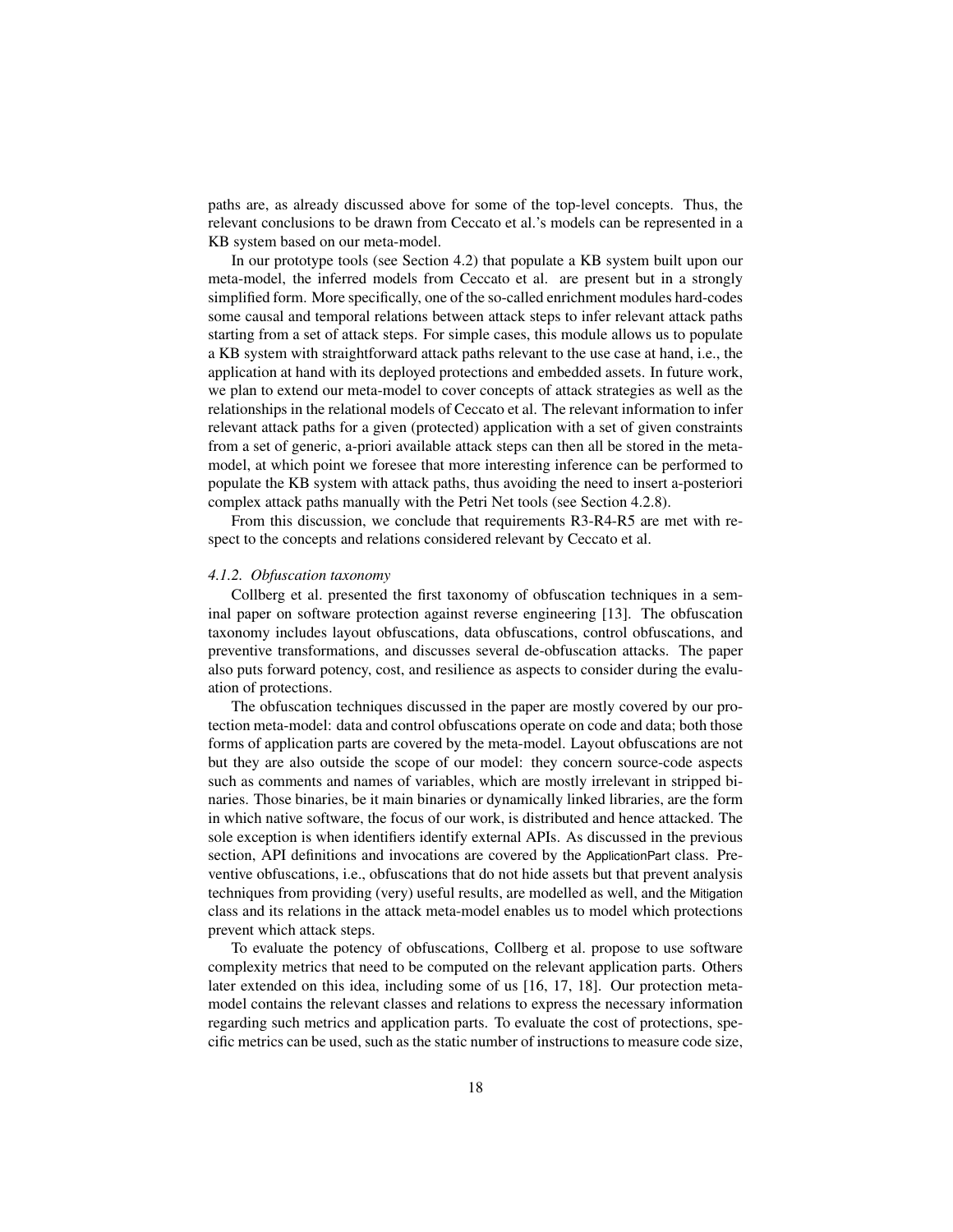and the dynamic number of instructions (i.e., the number of executed instructions for some inputs) to approximate performance overhead. To evaluate resilience, Collberg et al. propose a discrete scale with five levels of resilience: trivial, weak, strong, full, and one-way. In the attack model, the Mitigation and Level classes can capture three levels of resilience of protections against attacks. We opted for only three techniques because the level "trivial" is mostly useless when considering only worst-case scenarios, and because one-way is theoretically possible, but in practice not yet achieved in MATE scenarios where attackers have white-box access to the software and assets under attack. When considering resilience, Collberg et al. distinguish between programmer effort, i.e., the effort needed to build or customize tools to perform an attack, and deobfuscator effort, i.e., the time and resources needed to deploy the thus built tools. In our models, we do not make this distinction explicitly. However, the individual attack steps that our meta-model covers can be both preparatory steps, such as customizing a tool, and actual attack steps, such as deploying a tool. Thus our meta-models are expressive enough to capture all the concepts and relations put forward by Collberg et al.

From this discussion, we conclude that requirements R3-R4-R5-R6 are met with respect to the concepts and relations considered relevant by Collberg et al.

#### *4.1.3. Obfuscations versus program analyses*

Much more recently, Schrittwieser et al. surveyed the state of the art in software obfuscation vis-a-vis code analyses [15]. The latter are used as attack techniques to ` directly attack obfuscations, i.e., if obfuscations lack the necessary resilience, and to work around obfuscations, i.e., if obfuscations are not potent with respect to some reverse engineering task. Like the concrete obfuscation techniques surveyed by Ceccato et al. the concrete ones surveyed by Schrittwieser et al. can be modelled with our protection model. Furthermore, the code analysis techniques surveyed by Schrittwieser et al. can be modelled with our attack model.

Schrittwieser et al. provide a taxonomy that partitions concrete attack techniques in categories based on (i) the attack goal, (ii) the generic, abstract technique used to reach that goal, such as "locating code through static analysis", and (iii) whether or not the technique is fully automated or performed with human assistance (or even completely manually). Each of the different combinations they consider can be modelled with multiple instantiations (one for each concrete technique) of the AttackStepType and AttackToolType classes from our attack meta-model. Finally, Schrittwieser et al. analyse the resilience and potency of the obfuscations with respect to different attack classes, and label them in three categories, ranging from "minor increase of costs", over "not unbreakable, but makes analysis more expensive", to "breaks analysis fundamentally". These labels map well onto the three levels of mitigation in our attack meta-model.

From this discussion, we conclude that requirements R3-R4-R5-R6 are met with respect to the concepts and relations considered relevant by Schrittwieser et al.

## *4.1.4. Integrity protection taxonomy*

An interesting taxonomy of software integrity protections has recently been published by Ahmadvand et al. [28]. It covers several concepts that are also represented in our meta-model. However, we noticed two major differences that are related to the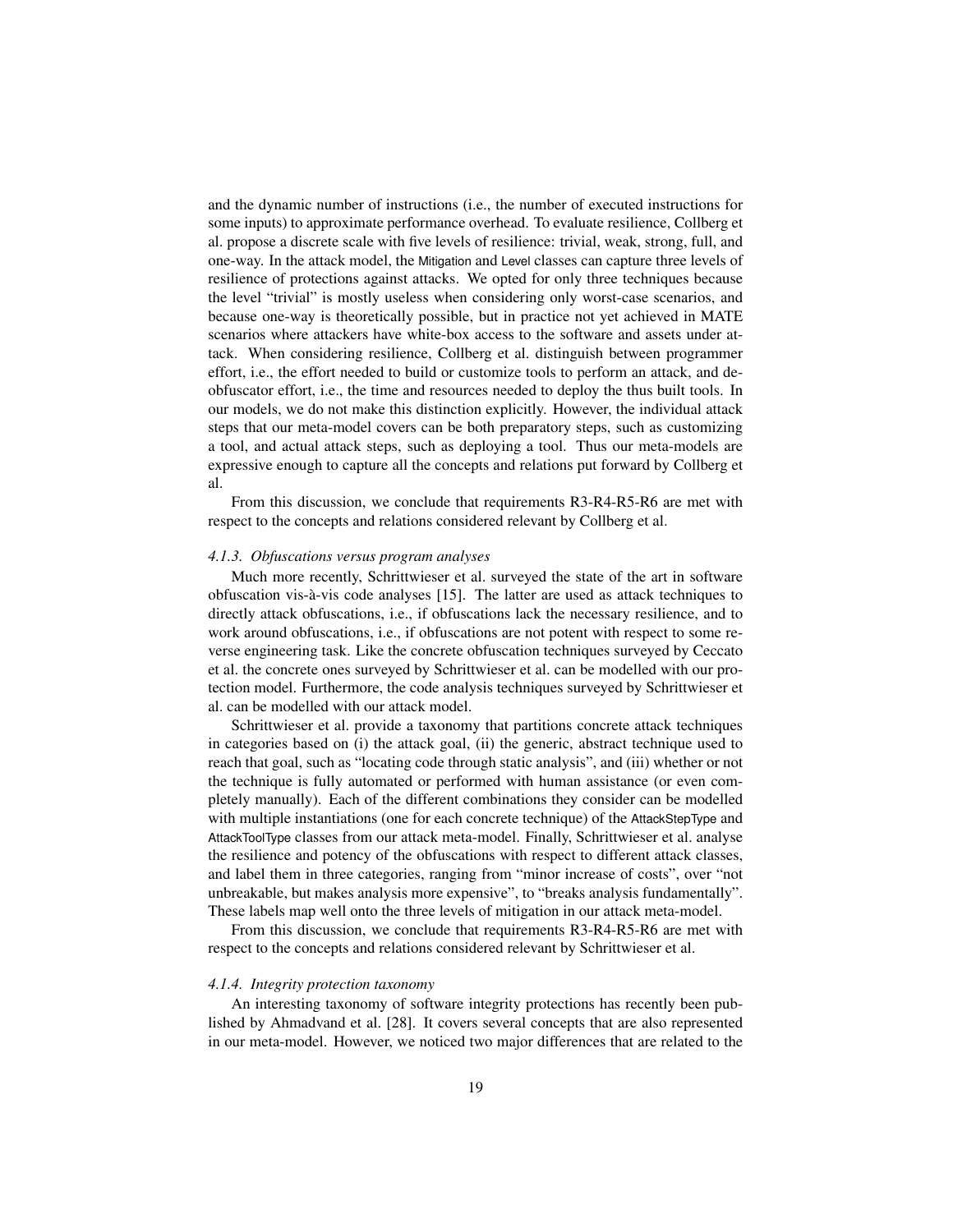goal of the two works. Whereas our approach started from the need of representing the information needed when protecting an application from tampering (to break software integrity requirements or to defeat anti-reverse-engineering protections in MATE scenario with software-only protections), the classification presented by Ahmadvand et al. aims at describing integrity protections. Therefore, our attack meta-model is more precise than their taxonomy. While they define generic attacks, which can be roughly mapped to our attack step types, we also have the possibility to define precise attack steps that refer to the original, intermediate, and protection assets, to group them in paths and associate attack tools on individual attack steps. Moreover, their taxonomy lacks the concept of a deployed protection and of the solutions that are needed when deciding how to protect an application.

On the other hand, they expanded the high-level classification of protections with intermediate concepts that group protections in a way that is interesting for categorisation purposes, but is unnecessary for our goals. Moreover, their classification includes information about the life cycle, which describes information about management and production stages of the application to protect. It will be certainly interesting to study how that information can be integrated in our model, as life cycle information can be useful when protecting libraries or when protecting applications without having the possibility to access source code. Moreover, the proposed taxonomy includes highlevel concepts like overhead (which we have explicitly avoided as too coarse grained by resorting to a broader concept of metrics), and trust anchor (which defines hardware security mechanisms that we have excluded by hypothesis). Moreover, in their work, authors explicitly defined the granularity of representation of the assets, which we can avoid as our application meta-model conveys precise information on the application parts that allows us to infer the granularity.

#### *4.2. Validation with practical tools*

The meta-model presented in Section 3.2 has been used in conjunction with various tools to support the process of analysis and protection of an application.

These tools have been developed and used in the context of the ASPIRE project. Here they are introduced to demonstrate that our meta-model is able to convey information useful to perform real software protection tasks.

#### *4.2.1. Integration with Eclipse EMF*

The meta-model has been implemented using the Eclipse Modeling Framework (EMF)<sup>6</sup> , allowing its manipulation and navigation directly in Java applications. EMF is a well supported standard in the Eclipse world and several tools (e.g., Eclipse Epsilon<sup>7</sup>) are available to perform various modelling tasks, such as validation and model-tomodel transformation. The code of our meta-model is publicly available at https:// github.com/SPDSS/adss/tree/master/eu.aspire\_fp7.adss.akb.

This implementation contributes to the coverage of the R7 requirements, as it concerns the usability of our meta-model.

<sup>6</sup>See https://www.eclipse.org/modeling/emf/.

<sup>7</sup>See https://www.eclipse.org/epsilon/.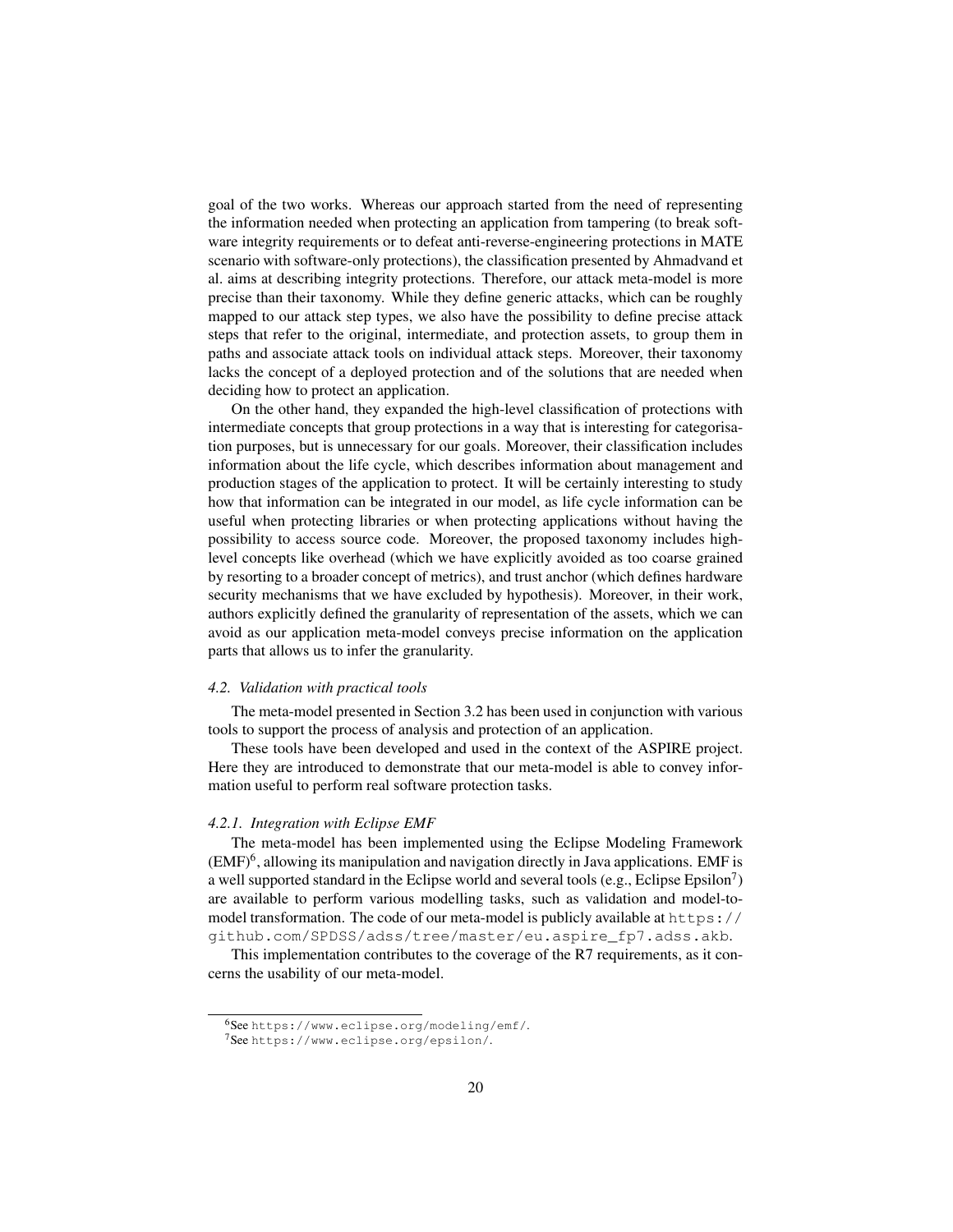## *4.2.2. Automatic analysis of the application to protect*

We developed a tool based on the Eclipse C Development Toolkit (CDT)  $8$  that is able to parse a set of C/C++ source files, identifies the functions, their parameters, reconstruct the call graph, locate the local and global variables, and to translate such information into appropriate instances of our EMF-based meta-model, in particular the application meta-model. The fact that we were able to correctly and properly represent all the information extracted by CDT about an application that we deemed important for attack evaluation and protection purposes validates the effectiveness of our metamodel in meeting the requirement R1.

Moreover, the CDT tool is also used to parse annotations, directly applied to the code by software developers or analysts, that indicate which parts of the applications are assets and which are their security requirements. The ASPIRE tools support annotations in the form of pragmas to identify and annotate code regions of interest and attributes to identify and annotate variables of interest [29]. Using this approach, we were able to validate the capability of our meta-model to represent what constitutes an asset, thus fulfilling requirement R2.

## *4.2.3. Text to OWL conversion*

We developed a text2OWL tool<sup>9</sup> for developers who are not familiar with the OWL formalism and tools. It was developed to create or update a valid OWL ontology out of a text file containing a taxonomy of reverse engineering attacks. The input text file consists of two parts: the first one contains the taxonomy of concepts, while the second part consists of additional rules between such concepts. In the first part the taxonomy is made of a set of trees of concepts whose hierarchy is defined by the indentation, as in the following excerpt of the textual taxonomy:

```
Analysis-reverse engineering
=Static analysis
==Diffing
==Control flow graph reconstruction
=Dynamic analysis
==Dependency analysis
```
The number of = characters indicates the sub-concepts' nesting depth. This tool generates the same class hierarchy in OWL via an axiom for each tree edge as a triplet of 'concept, relationship, concept' (e.g., 'Diffing isSubConceptOf StaticAnalysis').

A list of similar triplets forms the second part of the text file, but with different types of relationships (e.g., 'Analysis-Reverse Engineering usedTo IdentifySensitiveAssets'), that actually transform the taxonomy in a thesaurus (a graph of concepts, not bound by a tree structure like a taxonomy). Furthermore, the tool also checks for inconsistencies among the concepts defined in the rules and the taxonomy (e.g., concepts in the rules that do not appear in the taxonomy). This tool has been specifically developed for, and tested on, the taxonomy and models of Ceccato et al. that were discussed extensively in Section 4.1.1. This tool also helps us to meet the usability requirements of R7.

<sup>8</sup>https://www.eclipse.org/cdt/

<sup>9</sup>Online at https://aspire-fp7.eu/system/files/Text2OWL.java\_.bz2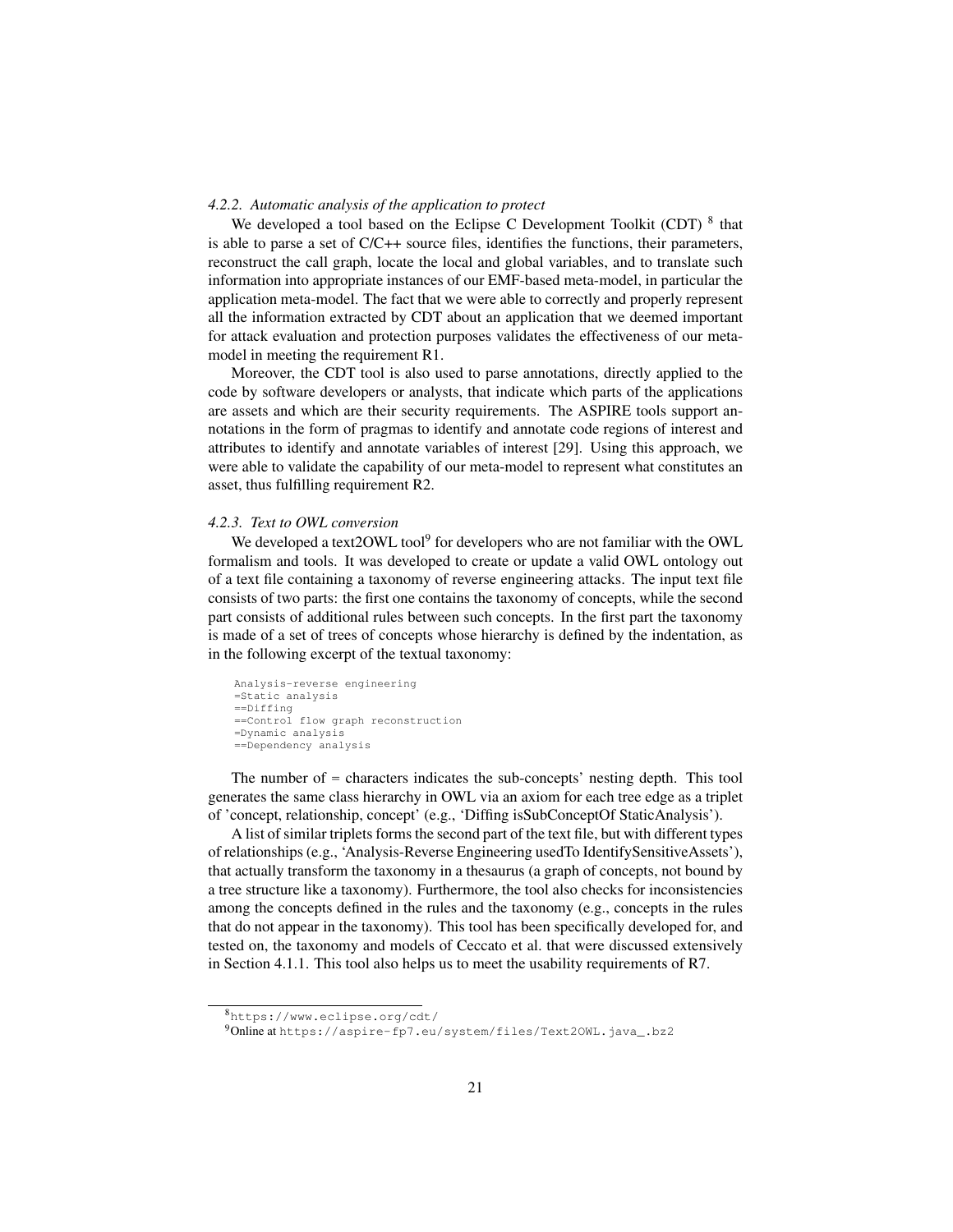## *4.2.4. Integration with OWL ontologies*

Given the huge amount of information required to perform security analysis of software applications in MATE scenarios, supporting the KB enrichment with automatic inferences was one of our primary goals. Ontologies are an important tool that we have positively evaluated to perform basic inferences and checks. For this purpose, we developed an API to translate the EMF meta-model in an ontology<sup>10</sup>, written in the Web Ontology Language 2 (OWL2) and vice-versa (from OWL2 to EMF) to feed the meta-model with the inferred data. In addition, this API allows the manipulation of the ontology (e.g., create/remove classes/individuals or write  $SWRL<sup>11</sup>$  rules), uses a reasoner (we support both the Hermit<sup>12</sup> and Pellet<sup>13</sup> reasoners) and performs advanced queries using the SPARQL-DL language<sup>14</sup>. This allows executing advanced searches, coherence checks (e.g., test if a Solution instance does not contain any forbidden precedence between its applied protection instances) and various logical inferences (e.g., infer all protections that mitigate a particular attack step with a given level of efficacy).

With the help of such tool, and eventually manually filling out the missing information, it is possible to generate instances of the application and protection metamodels constituting a strong KB, to be used with more advanced inference and analysis tools. This tool fulfills all the R1–R6 requirements, as it concerns the generation of aposteriori information and hence covers all the meta-models.

#### *4.2.5. Deriving attack paths against an application*

We have developed a tool, written in Java, which infers various types of attack paths on application assets by using Prolog-based reasoning [30, 31]. We have used the metamodel to instantiate a KB with various types of attack steps that include dynamic and static tampering attacks as well as network attacks, such as sniffing and spoofing the client-server communications.

The tool manages a fact base that is initialized with the information, taken from the KB, about the assets and their security requirements. Moreover, the tool imports from the KB the attack steps, which have been annotated (manually by us at the tool design time) with pre-conditions and post-conditions. Pre-conditions are predicates built on the facts in the fact base. Examples of facts are:

- the asset  $a$  is a code region inside function  $f$ , which is used to infer relations of attack steps related to static and dynamic analysis;
- traces collected for function  $f$ , which indicates that the application has been executed in a previous attack step, and which enables all attack steps that involve dynamic analysis;
- the value of the variable x is known, which may be the target of an attack (e.g., knowing the license key) or enable cryptographic operations (together with the

<sup>10</sup>Its source code is available at https://github.com/daniele-canavese/ontologies.

<sup>11</sup>See https://www.w3.org/Submission/SWRL/.

<sup>12</sup>See http://www.hermit-reasoner.com/.

<sup>13</sup>See https://github.com/stardog-union/pellet.

<sup>14</sup>http://www.derivo.de/en/resources/sparql-dl-api/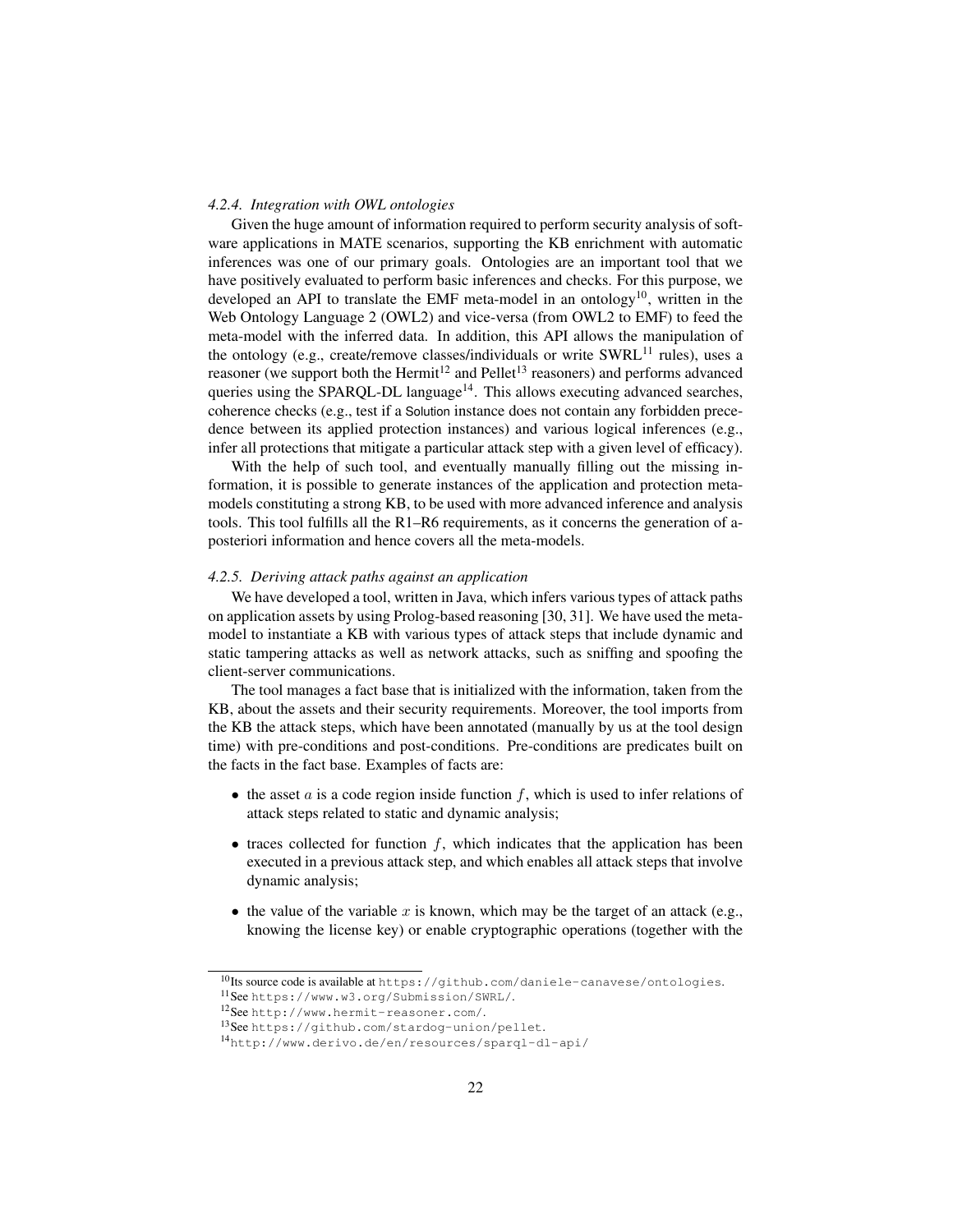fact  $x$  is a symmetric/asymmetric private key).

When a pre-condition is true, the attack step can be executed and adds new facts in the fact base. The tool uses Prolog to infer, with backward reasoning, if there is a sequence of attack steps, i.e., an attack path, that compromises the security requirements of the assets. All the discovered attack paths are then added in the KB. In the end, this tool is able to fill in an instance of the attack meta-model in a completely automatic fashion. The effort of annotating attack steps is only needed once and it needs an update only in the rare event of new attack steps added to the KB. With this tool we have been able to validate the satisfaction of requirement R3, as the meta-model was able to properly store all the inferred attack paths and steps on industrial ASPIRE use cases (as will be discussed in more detail in Section 4.2.12).

#### *4.2.6. Protections and their potency estimation*

The protections that counter the attack paths can be found with various inference rules. We implemented them as custom enrichment modules that integrate ontology reasoning with our EMF implementation of the meta-model. Once these protections are found, they must be applied in the right order on each (original, intermediate and protection) asset, thus producing a Solution instance. Waiting for an effective automatic decision support system that finds such, these solutions are manually devised. In order to assist the security expert to estimate the effectiveness of such solutions, the concept of potency introduced by Collberg et al. [13] can be used. The potency is essentially a value stating how good the security of a protected asset is based on the value of selected software metrics. In his work, Collberg proposed the use of seven static and dynamic metrics. Since metrics need to be measured on the protected asset, evaluating the potency of a protection over a specific asset means that the protection needs to be actually applied, the program possibly rebuilt and some complexity metrics needs to be extracted by an ad-hoc tool. This process can be time consuming, especially if the application is big and/or if the number of candidate solutions to choose from is high. To avoid the actual application of protections, we developed an estimator that uses a set of neural-networks trained to predict, with a high degree of accuracy, the variations of the metric values used to compute the potency. Therefore, with this tool a defender is able to accurately estimate the potency of a solution starting only from the unprotected assets' complexity metrics without rebuilding the application each time [32].

By using the protection meta-model to store the information about (single and combination of) protections applied to an asset and the various application part metrics, we validated the satisfaction of the requirements R4 and R6.

#### *4.2.7. Hiding protected assets*

Protected assets have recognizable fingerprints that can be identified and exploited by attackers. For instance, obfuscation techniques may flatten the control flow or increase the number of if statements (opaque predicates) to render code understanding more difficult. However, static analysis and inspection allow an attacker to identify these protected parts with respect to unprotected areas. Therefore, after having protected the assets, a security expert might decide to fool the attacker by applying the same protection on other application parts that are not real assets with the purpose of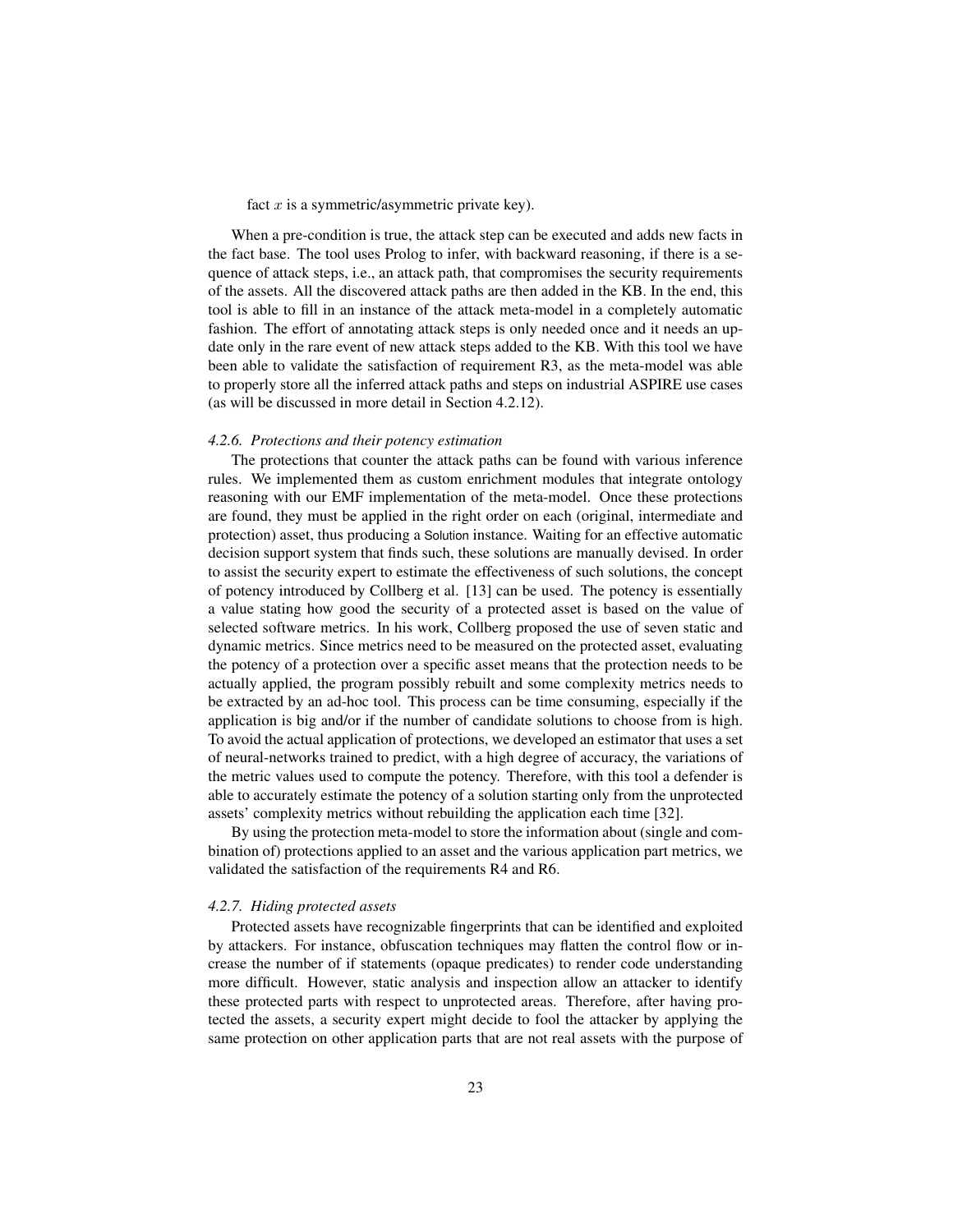delaying the attacker activities, who will have to evaluate more candidate assets fingerprints. We named this protection step *assets hiding*. We developed a tool [33] that automatically generates a mixed-integer linear problem for the IBM ILOG CPLEX<sup>15</sup> solver to select the best applications parts where to apply these decoy protections in order to maximize the attacker confusion and delay, by leveraging the information in the application and in the protection meta-models.

Also in this case, the protection meta-model served his purpose, as it allowed us to model both the protected assets and the other protected application parts, thus validating the requirement R5.

#### *4.2.8. Petri net modelling of attacks*

Petri Nets (PNs) [34] are often used to model the flow of information in concurrent and distributed systems. We chose a Petri net editor to model reverse engineering attacks visually, thus helping to meet requirement R7.

Petri nets are bipartite graphs, with two types of nodes: places and transitions, visualized as circles and rectangles respectively. In our interpretation, places represent sub-goals reached during an attack and transitions correspond to attack steps being executed. The final place in the model represents the final goal of the attacker, i.e., accessing or compromising the security-sensitive asset. By correctly connecting the places and transitions in a single PN, one can easily model one or more sub-goals that need to be reached before the next attack step can be executed, which attack steps can be performed concurrently or sequentially, and which alternative attack paths lead to the same goal. In a Petri net model there are different attack paths that can be followed to achieve the final goal. Each attack path is a temporal sequence of attack steps, visited by a token (a black dot within a place in the PN model) traversing the net from the initial state to the end state through one of the possible attack paths. Each token represents a different attacker in a team of attackers in collusion to achieve the same goal. In this way attacks performed in parallel by two colluding attackers can be represented.

PNs with Discrete Variables (PNDVs) are a more recent PN extension with a set of finite global integer variables, used in pre-conditions, that are guards on transitions [35]. In our experience with all the ASPIRE use cases, we noted that the information used by the attackers can be decomposed and mapped to a set of integer variables. For example, when looking for a cryptographic key into a binary file, the attacker usually needs to identify some areas of code worth of further investigation. Such intermediate knowledge can be represented with a code region array, where each code region is represented by a couple of integer numbers, representing the initial and final offset with respect to the base address of the binary code.

To design the attack models we used ePNK, an Eclipse-based tool<sup>16</sup> which provides a Java-based extensible open source platform for PN modelling, based on EMF and Graphical Modeling Framework  $(GMF)^{17}$ . The current ePNK plug-ins allow designing

<sup>15</sup>https://www.ibm.com/analytics/data-science/prescriptive-analytics/ cplex-optimizer.

<sup>16</sup>See http://www.imm.dtu.dk/œekki/projects/ePNK/.

<sup>17</sup>See http://www.eclipse.org/gmf-tooling/.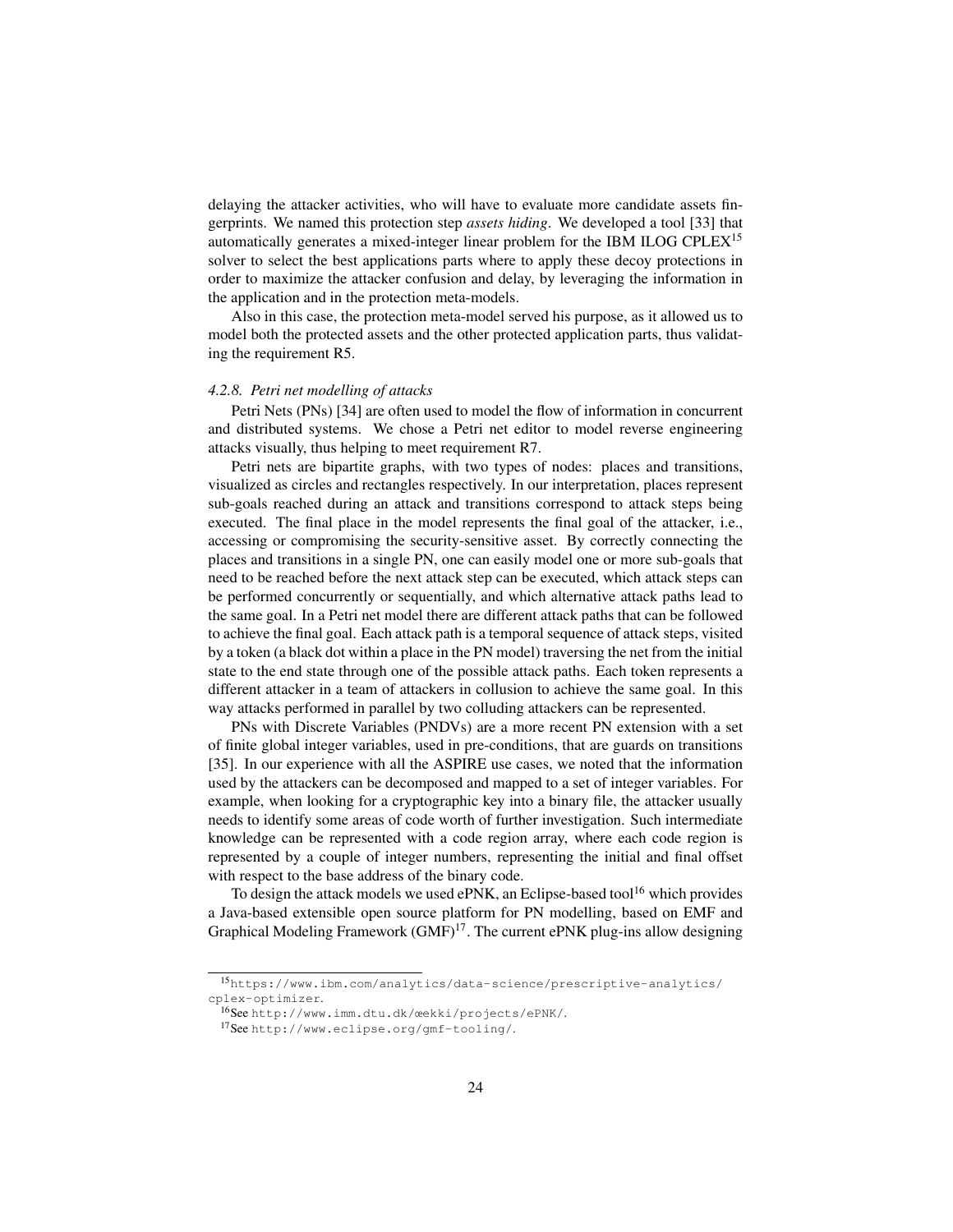a PN model with discrete values and save it as standard PNML<sup>18</sup> file, as the GMFbased editor is built on top of an EMF meta-model of PNML. We used this tool to model attacks on two software protection techniques. The first, as shown in Figure 5, aims to extract the cryptographic key from a White-Box Crypto (WBC) [36] library. The second aims at de-obfuscating the code of an application protected by the use of custom, randomized instruction sets that are interpreted by a software virtual machine (SoftVM) [37], as shown in Figure 6. These models have been designed after four rounds of interactions with the security experts from the ASPIRE project's industrial partners responsible for the development of these protections.<sup>19</sup>

These modelling exercises have helped the security analysts in identifying and visually defining the different attack steps and related attack tools. Moreover, the Petri net editor has been used to populate the OWL KB with new attack step types and new instances of attack steps. Each new attack step in the Petri net can be mapped to a new or existing AttackStepType and to a new AttackStepItem object in OWL, according to the syntax defined in the attack meta-model of Figure 4. Similarly the attack paths represented by the PN are mapped to many AttackPath objects in the KB, while the temporal sequence between attack steps in a PN model is mapped into a set of OWL axioms instance of the isFollowedBy relationships between two AttackStepItem objects. Finally the Petri net models have been used by other tools for more advanced analysis and simulation [38].

The Petri net modelling helped us in validating the R3 requirement of the metamodel by showing that it can represent even complex attacks on industrial use cases.

In the remainder of this section, we report more details about the modelling of the attacks on the two protections to demonstrate the level of precision that our attack meta-model can reach. First, the PN attack model on white box cryptography contains pre-conditions to transitions. For example, in case the attacker has detected AES-related binary code (represented by Ts0), he will run a more precise static analysis with AESKeyFinder (represented by Ts1), or in case RSA-related code is found (i.e., *crypto* = 'RSA'), he will run a RSAKeyFinder (represented by Ts2), otherwise the IDA Pro findCrypt2 plug-in can be used (Ts3). After an initial phase with the static analysis tool, the attacker is in P2 and can choose among many following attack steps representing different dynamic analysis techniques (Td1 to Td4): each attack step can be executed depending on the results and the type of the static analysis attack step previously executed. The pre-condition can help defining that, for example, Ts1 isFollowedBy Td1 is a possible sequence of AttackStepItem while other combinations of attack steps are not actually feasible.

On the other hand, the design of a PN attack model on virtualization obfuscation as in Figure 6 has shown that an attack can be performed by a team of attackers working in parallel. In the virtualization obfuscation, the SoftVM contains an interpreter that fetches bytecode from memory. For each bytecode, the SoftVM executes the corresponding native code stored in the respective Instruction Handler (IH), and then loads the next bytecode. The bytecode is not stored in a single file or data structure but it split

<sup>&</sup>lt;sup>18</sup>Petri Net Mark-up Language (PNML) standard ISO/IEC 15909, on-line at  $http://www.pnml.org/$ <sup>19</sup>WP4 deliverables on the ASPIRE website present a full description of the attacks on the two use cases.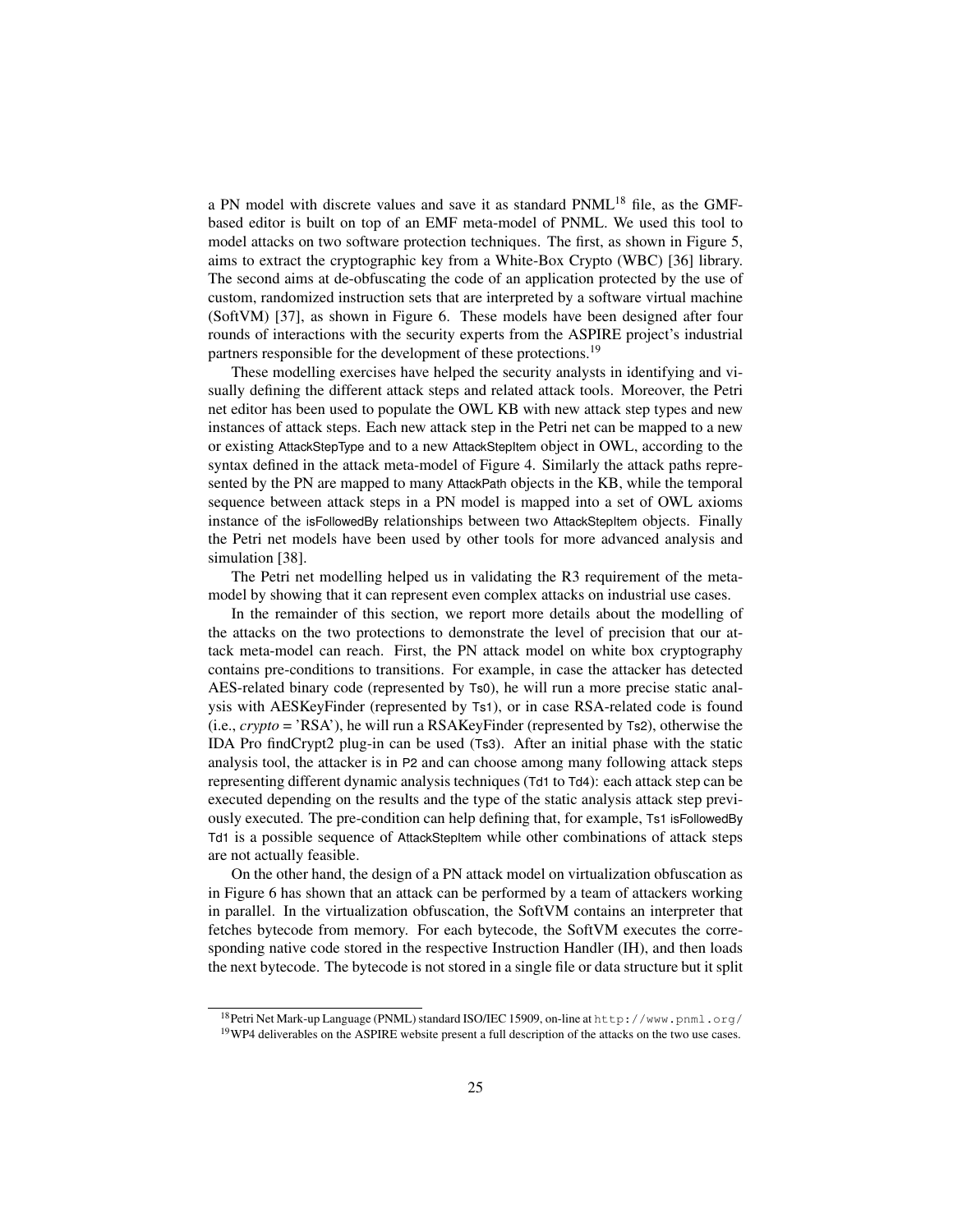

Figure 5: Petri net for the attack on white-box cryptography.

in different code chunks spread throughout the native code. The VM implementation is split in a set of IHs which might be obfuscated and then encrypted and then spread through the native binary code using a binary rewriting tool. Each code chunk can contain one or more bytecode instructions. The VM contains different code portions that are interesting to the attacker: (i) the VM function called by the native code to transfer control to the VM; (ii) a decoder, which translates the bytecode into native code; (iii) a dispatch routine that given a particular bytecode invokes the IH, and (iv) the different IHs.

Petri nets are particularly useful to model parallel processes, and in this example we can see how three attackers can work together to achieve the common goal. Attacker1 can start looking for the VM function with dynamic analysis (attack step Tvm), and then search for the bytecode chunks within the binary code (T6). The other two attackers can find the dispatch routine of the VM (Tdis) and then split the work: Attacker2 can focus on the decoder function and building a custom disassembler for the bytecode (Tdec followed by T5), while Attacker3 can search for the IHs using various static and dynamic analysis tools (To, T2, T3, T4).

In order to rebuild the de-obfuscated code (attack step T7), Attacker2 and Attacker3 must synchronize to understand the bytecode semantics by running the code chunks (found in attack step T6) through the custom disassembler (built in attack step T5). Once Attacker1 will find the IHs he will have to synchronize with the others to combine the bytecode semantics and IHs manually to understand the full semantics of the deobfuscated code. This case study with parallel attacks can be represented in the KB system with a set of axioms representing the different sequences of *AttackStepItem* linked by the relationship isFollowedBy; in fact, (T5, T6, T7) or (T6, T5, T7) are two valid attack paths representing the fact that T7 can start only when both T5 and T6 have been performed in any order.

# *4.2.9. Validation on software protection tool chain*

In the ASPIRE project, a tool chain for composable native software protections was developed [29], which integrates a wide range of protections, and of which almost all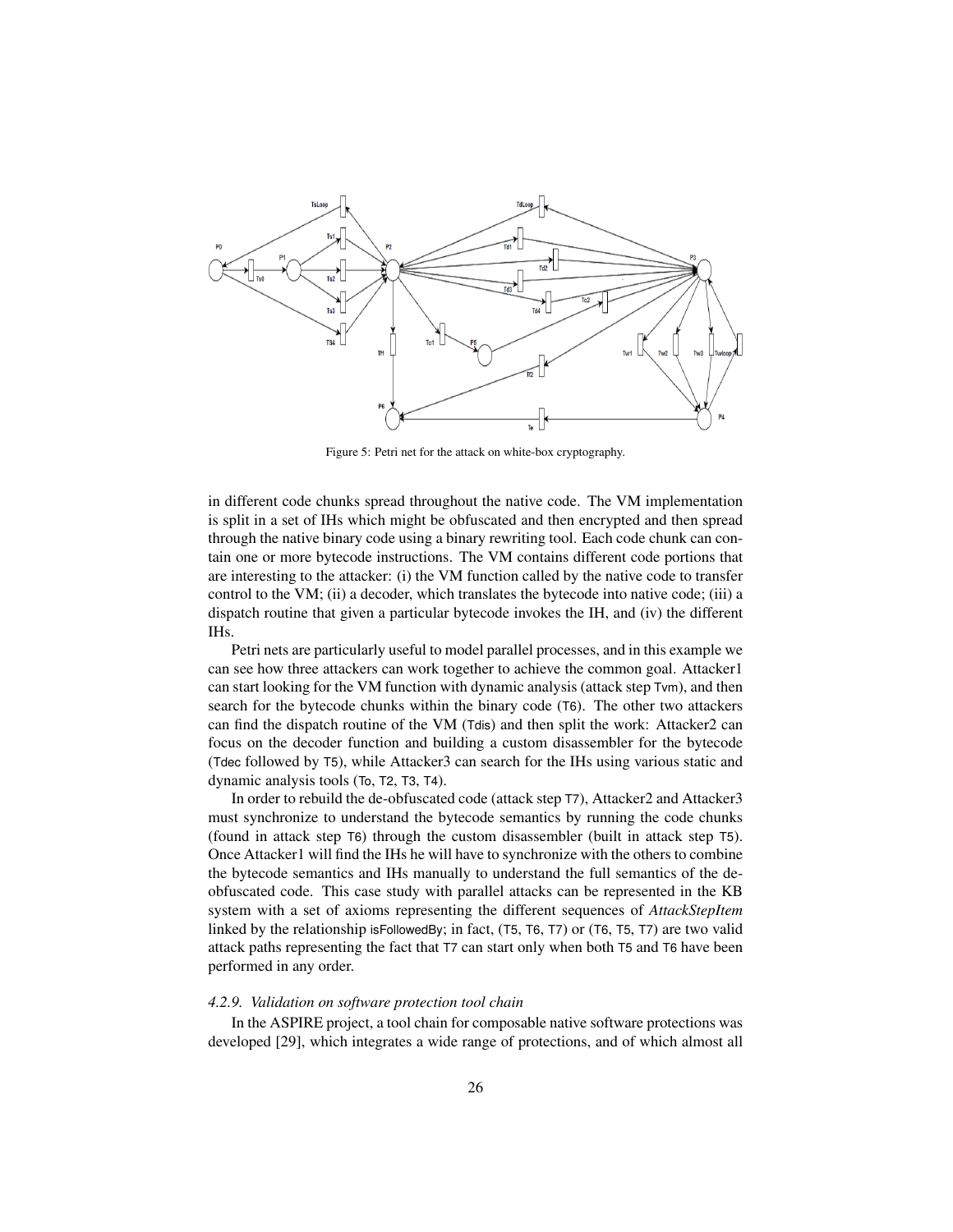

Figure 6: Petri net for attacks on a SoftVM.

components are available as open source at https://github.com/aspire-fp7/. This tool chain is called the ASPIRE Compiler Tool Chain (ACTC). It uses compiler techniques to deploy software protections on applications. Those protections all implement different parts of a layered software protection architecture [39, 40]. The ACTC's protections aim at defending against reverse-engineering, tampering, and cloning. They include code and data obfuscations [13], white-box cryptography (as also discussed in Section 4.2.8) [36], code mobility [41], code diversity, code guards, code renewability, remote attestation and migration of sensitive code to secure servers [42], use of custom instruction sets interpreted by virtual machines [37] (as also discussed in Section 4.2.8), anti-debugging by means of self-debuggers [27], and more.

During the project, we validated that the presented meta-model can capture the necessary aspects of all of those protections, of the tool chain that allows the composition of those protections to varying degrees, and of the attacks we surveyed in the project and collected in the so-called ASPIRE attack model. This includes, e.g., the two attack models discussed in Section 4.2.8. We cannot discuss the full attack model in detail, as it was a confidential document. It consists of a survey of the different types of assets and their security requirements; the different types of attackers that we might face; the concrete methods, tools, and techniques that are available to the attackers and the different types of attack activities that can be performed with them to reach specific intermediate or final attack goals; as well as the possible ways in which the attackers combine different attack activities to reach their final goal. We do confirm, however, that all attacks considered as relevant in the scope of the ASPIRE project by both its academic and its industrial partners, are covered by our meta-model.

From this discussion, and from the final validation report [43] of the ASPIRE project, we conclude that requirements R1–R6 are met with respect to the concepts and relations considered relevant in the scope of the ASPIRE project.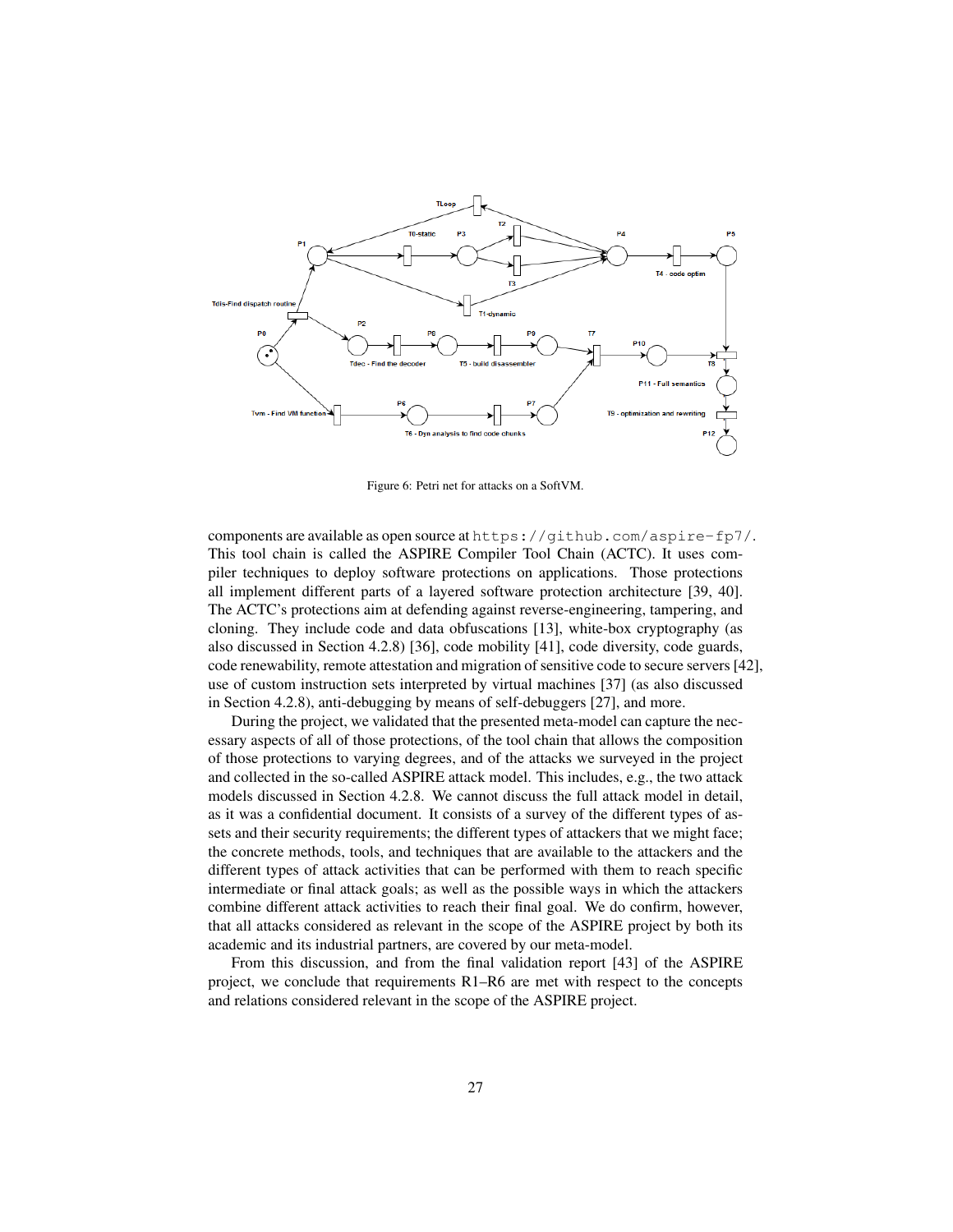```
int func(int x)
{
   int i=0;
   //start of the asset
   _Pragma("ASPIRE begin requirement(integrity)");
   x++:
   i--;
   _Pragma("ASPIRE end");
   //end of asset
   return i-x;
}
```
Figure 7: Example of a code annotation used to define assets.

#### *4.2.10. Software protection work flow*

The tools presented in Section 4.2.2 and Sections 4.2.5 to 4.2.8 have been integrated with the ACTC as introduced above, to assist software developers in (semiautomatically) protecting their applications with the ACTC. The meta-model allowed us to integrate inferences as needed for providing decision support for using the tools in the ACTC into a KB system. The integrated tools and the ACTC thus form a toolsupported work flow for semi-automated software protection.

As a first step, the work flow calls the tool of Section 4.2.2 to an instance of the application meta-model by parsing and analysing the structure of the C/C++ application to be protected. The user only needs to link the application parts he considers as assets to security requirements. This is done manually, via pragma annotations. An example of an asset, in this example a part of the C code that requires integrity, is provided in Figure 7. For a complete specification of the supported annotations, we refer the reader to the ASPIRE Framework Report [29] and the ASPIRE Open Source Manual [44].

The structure of the target application is described by means of classes from the application meta-model of Section 3.2. Variables and functions are translated into instances of the ApplicationPart, assets as Asset instances, while security requirement annotations are translated in hasRequirement relationships between the Asset instances and values of the SecurityRequirement enumeration.

The structure of the application stored in the KB is then analysed by the automatic attack discovery tool described in Section 4.2.5. The identified attacks against the application's assets are then translated by using the a-posteriori classes defined in the attack meta-model described in Section 3.4. For each instance of the hasRequirement relationship, i.e., for each security requirement of each asset, the tool generates an instance of the AttackTarget class, with the threatens and affects relationships set accordingly. Then, for each AttackTarget instance, the tool tries to generate any possible AttackPath containing at least one AttackStep having a hasTarget relationship with the AttackTarget instance. Attack paths are generated by following a set of Prolog rules, contained in an external KB system, as described in [31]. Identified attacks may also be manually visualized and refined by the software developer with the Petri net tool described in Section 4.2.8. Manual attack paths may be added to the attack meta-model; they will hence be compatible with the later tools in the work flow.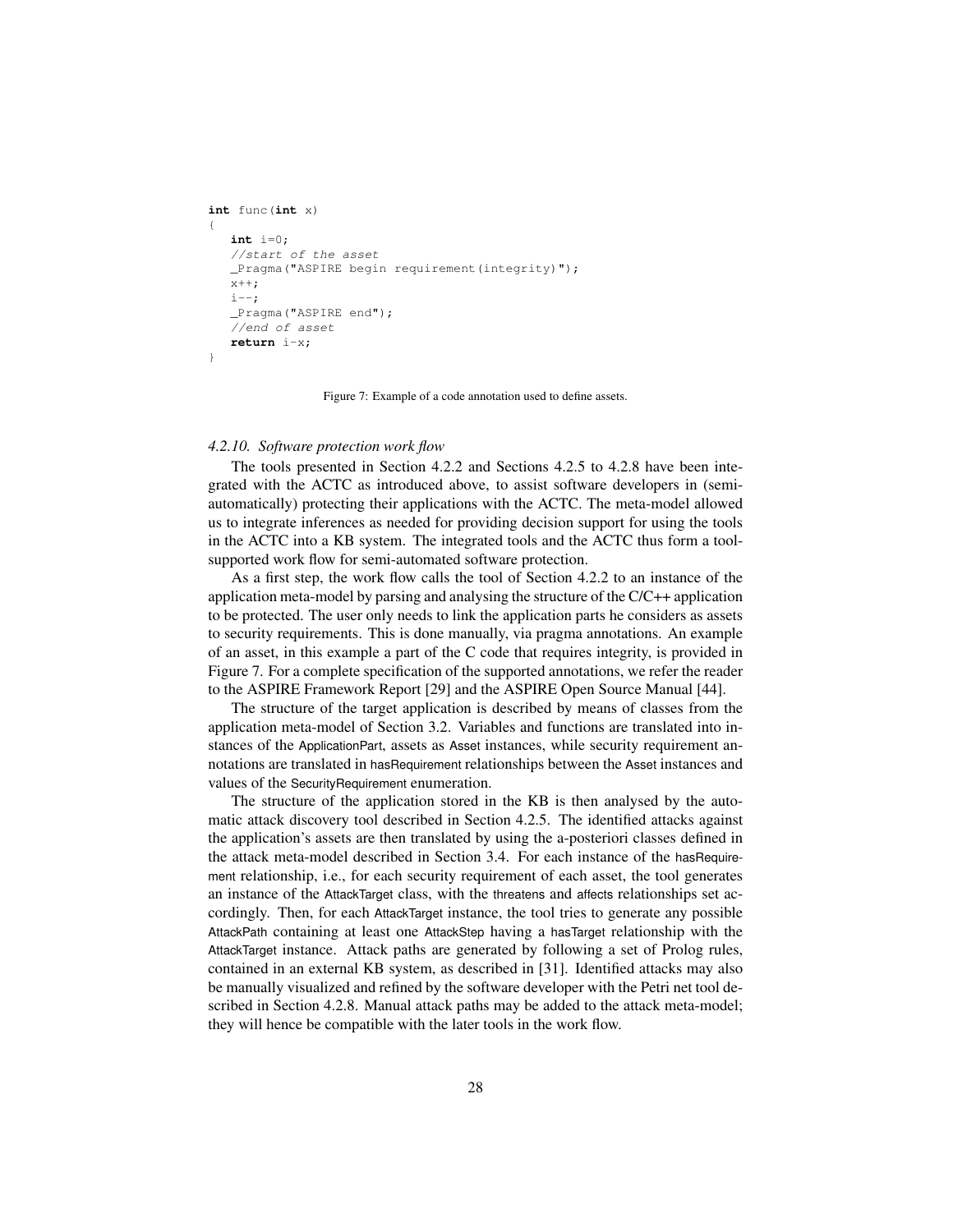After inferring the possible attacks against the application with the custom enrichment modules of our EMF meta-model implementation described in Section 4.2.6, the work flow identifies the protections that can be applied on the target software in order to block the attacks found in the precedent step of the work flow. The tool automatically generates an instance of the ProtectionInstance class for each AttackPath instance for each Protection having a Mitigation for the AttackStepType of at least one AttackStep instance in the target AttackPath. The candidate ProtectionInstance instances can be manually combined by the application developer into an instance of the Solution class.

The tool described in Section 4.2.6 produces an estimation of the software metrics on the ApplicationPart instances after being protected with the AppliedProtectionInstance instances in the Solution (linked with the isAppliedOn relationship). The estimated metrics serve to compute an estimated potency of the solution without actually applying any protection on the application. With this approach, the defender can quickly compare several solutions in terms of effectiveness and overhead, without spending time to actually apply the solutions and measure and compute the metrics on the target software. Clearly, the usefulness of the estimation relies on its precision. In the ASPIRE project, in which we used profile information collected on the unprotected software to drive the estimation, we found it sufficiently precise for selecting protections. These data are saved in the protection meta-model by means of hasMetric relationship between each Solution and Metric class instances, for each pair of ApplicationPart and MetricType. Moreover, the original metrics of the unprotected application can be modelled using a dummySolution instance that links no protections and it is not related to any AppliedProtectionInstance.

Next, assets are hidden in other code with the tool of Section 4.2.7. It refines a Solution by adding decoy protections as AppliedProtectionInstance class instances, both on already protected assets and other ApplicationPart instances not marked as assets. In the latter case, there is no need to link the ApplicationPart to security requirements.

As a final step, a tool is executed to annotate the source code of the application with data that can be processed by the ACTC tool chain to automatically apply the protections. The tool, starting from the solution selected by the defender, navigates the associations in the meta-model to identify the code to be protected (i.e., files and line numbers) and determines, for each code region to protect, the low-level parameters that configure the deployment of each protection. All the data that will drive the tool chain for that deployment is injected into the source code in the form of low-level annotations, named protection annotations. Like the aforementioned security requirement annotations, these are pragmas and attributes. With the protection annotations, however, the developer configures the ACTC to deploy concrete protections on the assets, i.e., on the annotated code fragments. We again refer to the ASPIRE Framework Report [29] for a complete spec of those annotations.

# *4.2.11. Validation of work flow on open source application*

We have executed our work flow on an open source application, Sumatra<sup>20</sup>, a C console application used to compare DNA sequences. More information on the meta-

 $^{20}$ https://git.metabarcoding.org/obitools/sumatra/wikis/home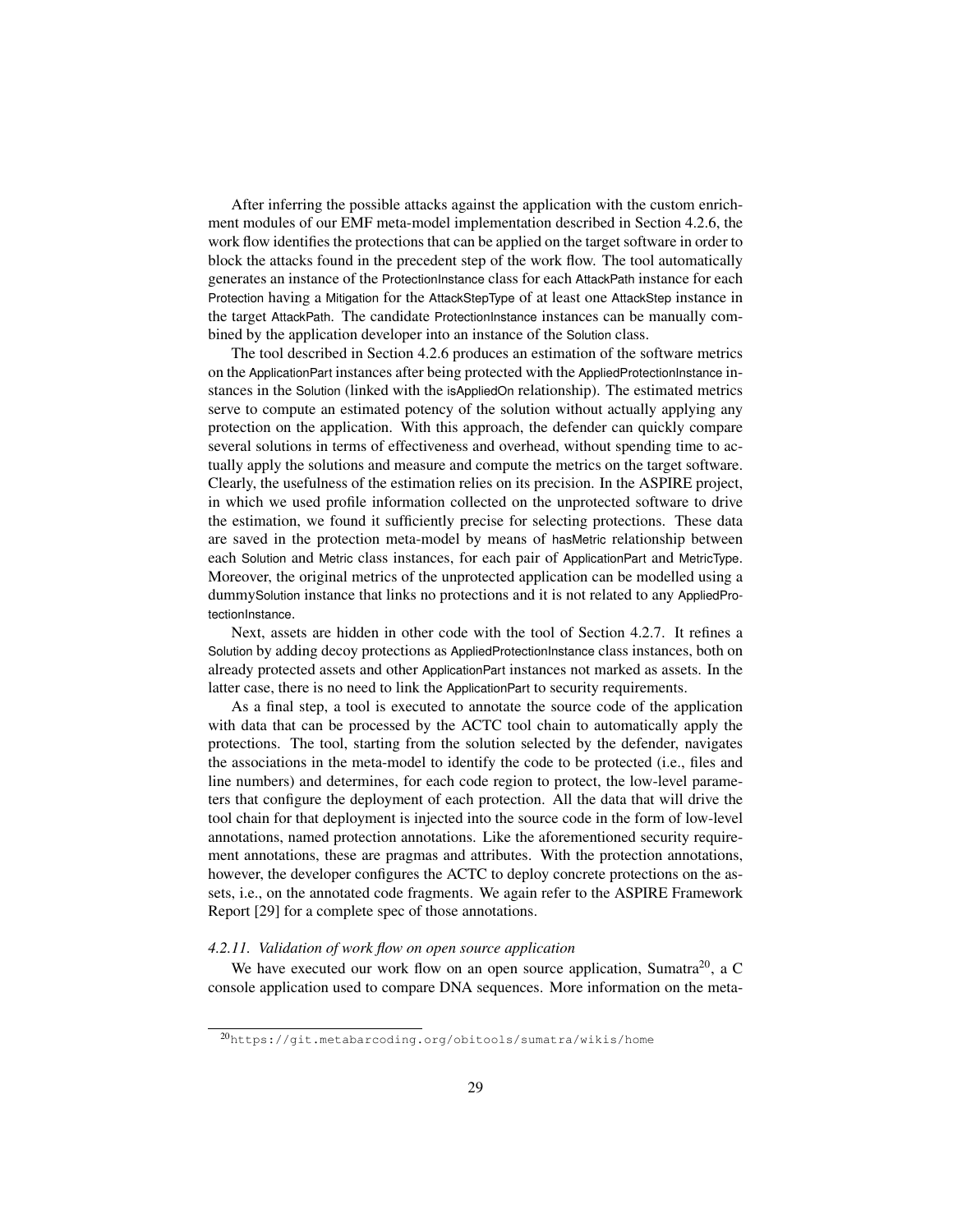model instance and the meta-model parts that have been instantiated during the phases of the presented work flow is available as support material to this paper.

To simulate a risk analysis and mitigation task of a software application, even if Sumatra is open-source and free, we treated it like it was commercial software, whose comparison algorithms must be safeguarded against reverse engineering to protect intellectual property. We have thus manually identified the assets, 25 functions related to the DNA comparison, performed in four consecutive phases, which we have associated to the confidentiality security requirement.

We have identified 162 attack paths able to compromise the security requirements associated to the assets. Then, we have identified nine types of protections that may help in stopping/delaying the identified attacks. These protections can be applied in different ways to the assets by changing their configuration and application parameters, our tool flow identified 299 different protection instantiation instances that can be considered during the protection phase (e.g., for trading off performance and potency). Based on this information about attacks and useful protections, we have defined one solution that, according to our experience, properly protects the assets. This solution includes 27 protections instances, at least one for each asset. For an asset that has been considered more sensitive, the solution foresees the application of a combination of three protections. Finally, we have refined this solution by adding 45 protections to additional application parts to help hiding the original assets.

The instantiation of the meta-model and the associated knowledge base is available as an ontology file<sup>21</sup>, written in the Web Ontology Language 2 (OWL2). In a supplementary document associated with this paper [45], we present a detailed analysis of how the work flow performed on the Sumatra application, and how the meta-models were instantiated for this application.

#### *4.2.12. Validation of work flow on industrial use cases*

As part of the ASPIRE project, the ACTC was validated on industrial use cases. The three industrial project partners, Nagravision, SafeNet and Gemalto, are world market leaders in their digital security fields. They developed the uses cases, and in particular the client-side Android apps of which the security-sensitive parts were implemented in native dynamically linked libraries that were protected by means of the ACTC. DemoPlayer is a media player provided by Nagravision. It incorporates DRM (Digital Right Management) functions that need to be protected. LicenseManager is a software license manager provided by SafeNet. OTP is a one time password authentication server and client provided by Gemalto. Table 2 shows their lines of code (measured by sloccount [46]). All security-sensitive code is implemented in the C code part, which is the code protected with the ACTC.

Security experts from the industrial partners determined the assets in the C code, as well as their security requirements. A pseudonomynous list of them can be found in Section 5 of the ASPIRE Validation Report [43]. The security experts, together with the developers of the ACTC, then also determined which configurations of protections have to be deployed on each asset to achieve sufficient protection against attacks on

<sup>21</sup>https://aspire-fp7.eu/system/files/EMSE2018.owl\_.bz2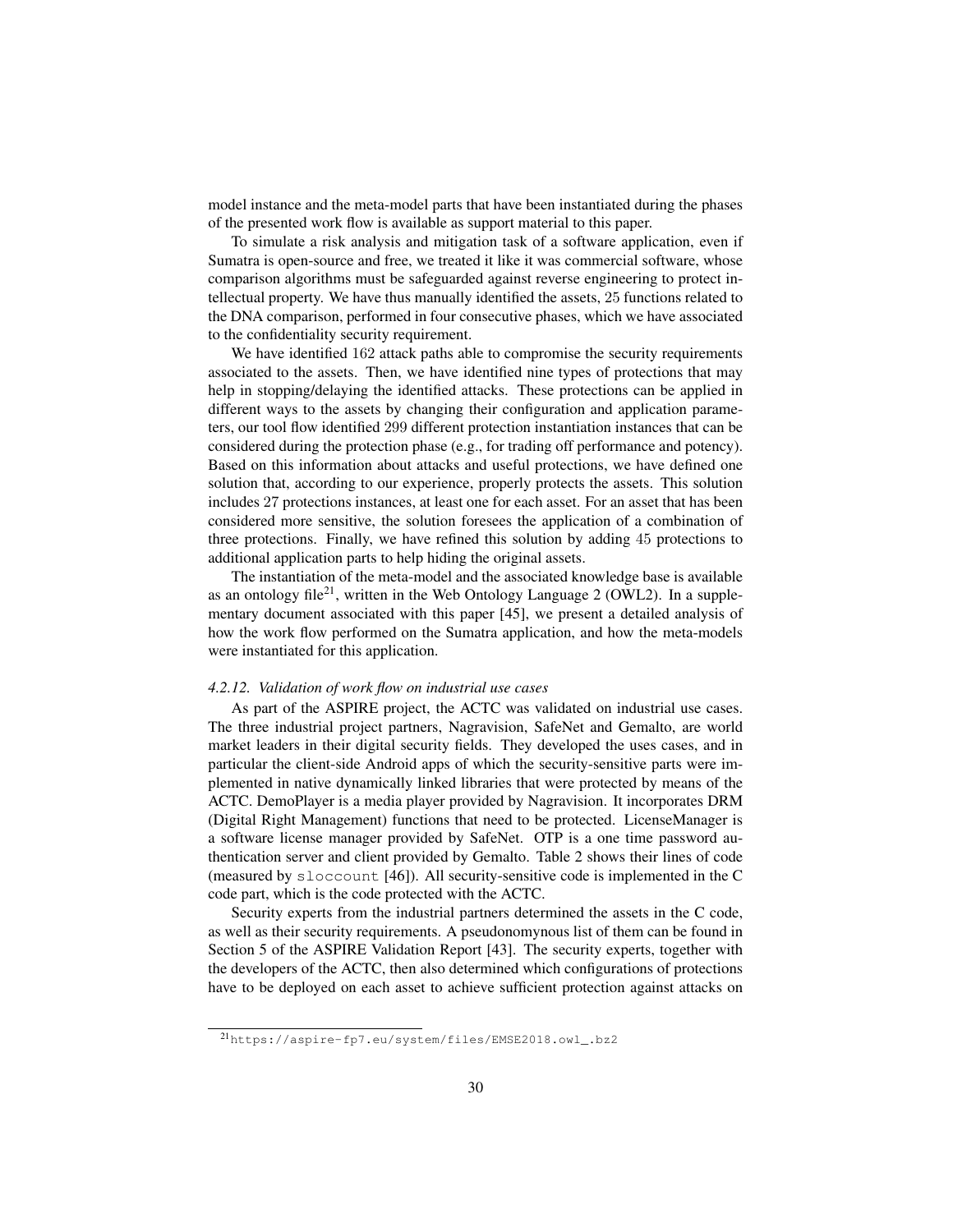| <b>Industrial UC</b> | Data<br>Obf. | Anti<br>Debug | Remote<br><b>Attestation</b> | Code<br><b>Mobility</b> | <b>Client-Server</b><br>Splitting | <b>SoftVM</b><br>Obf. | <b>WBC</b> | <b>Binary</b><br>Obf. | <b>Diversified</b><br><b>Crypto Libs</b> |
|----------------------|--------------|---------------|------------------------------|-------------------------|-----------------------------------|-----------------------|------------|-----------------------|------------------------------------------|
| DemoPlayer           |              |               |                              |                         |                                   |                       |            |                       |                                          |
| LicenseManager       | ×            |               |                              |                         |                                   |                       |            |                       |                                          |
| <b>OTP</b>           |              |               |                              |                         |                                   |                       |            |                       |                                          |

Table 1: Protections applied to each industrial use case.

| <b>Application</b> | C       | н      | Java  | $C++$  | Total   |
|--------------------|---------|--------|-------|--------|---------|
| DemoPlayer         | 2.595   | 644    | 1.859 | 1.389  | 6.487   |
| LicenseManager     | 53,065  | 6.748  | 819   | $\sim$ | 58.283  |
| OTP                | 284.319 | 44.152 | 7.892 | 2.694  | 338.103 |

Table 2: Size of industrial use case applications in SLoC per file type, before the ACTC is deployed.

the assets. Table 1 lists the deployed protections on the use cases. Note the use of the SoftVM obfuscation and WBC for which we discussed Petri net attack models in Section 4.2.8. To generate the protected use cases, their thus annotated source code was sent through the ACTC.

At this point, it is useful to remark that the penetration testing experiments with professional, hired hackers mentioned in Section 4.1.1 as the basis for the models developed by Ceccato et al. [3, 4] were performed precisely on these protected use cases. When we validated that our meta-model covers all protection and attack concepts taken into account by Ceccato et al. as discussed in Section 4.1.1, this therefore already implied the validation of the meta-model with respect to all attack activities performed on the protected industrial use cases by the professional penetration testers. For those penetration tests, the necessary protection annotations were injected into the use cases' C code, and the thus annotated use cases were compiled and protected by the ACTC.

Access to the industrial use cases, to the security requirements of their assets, to experts' opinions on how to best protect the assets with the ACTC, and to reports of actual penetration test experiments performed on the protected use cases provided an ideal basis for validating the meta-model and the work flow engineered around it.

We hence validated the work flow presented in Section 4.2.10 on the use cases. For this validation, we started from use case source code annotated with the security requirements annotations, not with the protection annotations. Also in this validation effort, we involved security experts from the industrial partners. In particular, we asked them to assess the practical usefulness of the work flow.

The security experts were satisfied by the level of detail of the information obtained by our tools about the applications to protect. This implicitly validates the meta-model that allow to represent these data.

The security experts were surprised by the number of attack paths our tool was able to identify and appreciated the possibility to add new attack paths manually. Again, the information represented by the meta-model was defined sufficient and appropriate. However, they found the attack steps we instantiated for our analysis had been defined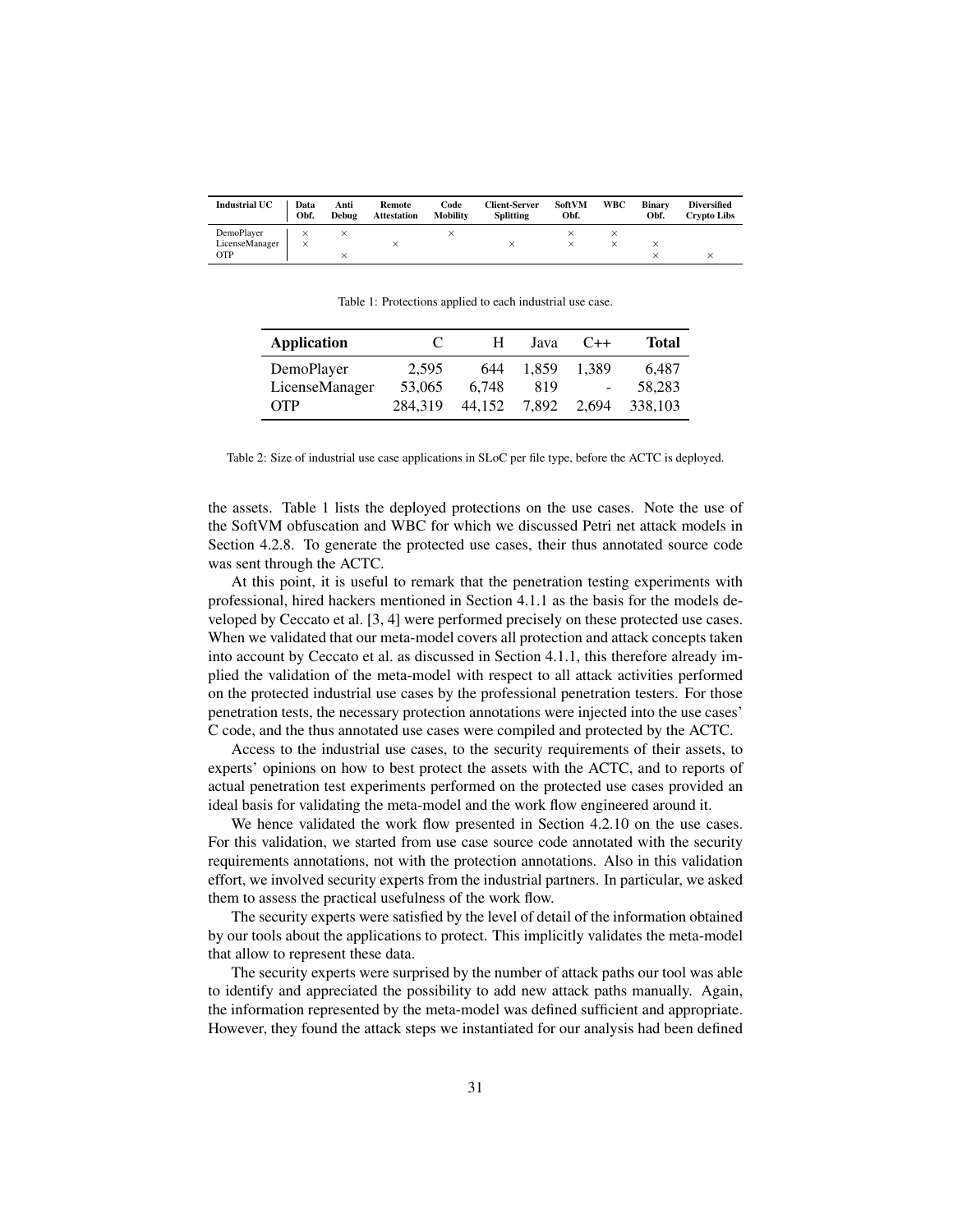too coarse grained. As the meta-model supports more fine-grained attack steps (we simply did populate the KB a-priori knowledge with such steps), this is not a fundamental issue.

Furthermore, the experts were satisfied by the protections identified by the tool to mitigate the risks of each attack path. To a large degree, these identified protections overlapped with the ones they had proposed manually. They also appreciated the possibility to precisely link each protection to the attack step it affected. Moreover, the possibility to indicate combination of protections and an optional order of application was an important characteristic, in their opinion, for the adoption of the work flow.

Even if they were a bit reluctant on considering the potency score we computed for each combination of protections as trustworthy, they were convinced that the possibility to visualize metrics and protection scores for each asset to protect was a useful feature.

We can conclude from the feedback received that the meta-model and the corresponding work flow can be considered positively validated.

## 5. Related Work

In this section we provide some additional insights on the current state-of-the-art on the use of meta-models, ontologies and Petri nets in cyber-security, complementary to the related work already discussed in the introduction.

*Meta-models.* Various meta-models and modelling languages have been proposed to represent threats in enterprise networks. Sommestad et al. [47] presented the Cyber Security Modeling Language (CySeMoL), which can be used to model computer systems in enterprise networks. In addition, the authors presented a way to infer threats against such systems using an inference engine on the models developed with CySeMol, evaluating also the success probability of the inferred attacks. Based on this work, Valja et al. [48] proposed an improved security analysis, that considers attacks by attackers external to the enterprise network mounted and by legitimate users inside the network.

Kritikos et al. [49] presented a meta-model to assess the security of cloud applications, alongside a domain specific language, namely CAMEL (Cloud Application Modelling & Execution Language). It permits the description of the design and the security requirements of cloud applications and allows the validation of the model against a set of constraint expressed using OCL (see https://www.omg.org/spec/OCL/).

In the field of access control systems, Mouelhiv et al. [50] proposed a meta-model to represent access control policies, with a particular focus on mutation analysis, a testing technique for security policies based on the voluntary injection of flaws (mutation) in policies, in order to evaluate the efficiency of the security tests. Mutation operators are included in the meta-model to represent the aforementioned testing process.

Model-Driven Reverse Engineering approaches usually aim at extracting models from code [51]; our work is the first proposed meta-model including software protections and reverse engineering attacks.

*Ontologies.* A significant deal of work has been done by the scientific community in defining ontologies for cyber-security purposes. Herzog et al. [52] presented an ontology in OWL to model vulnerability and threats on assets in network domains,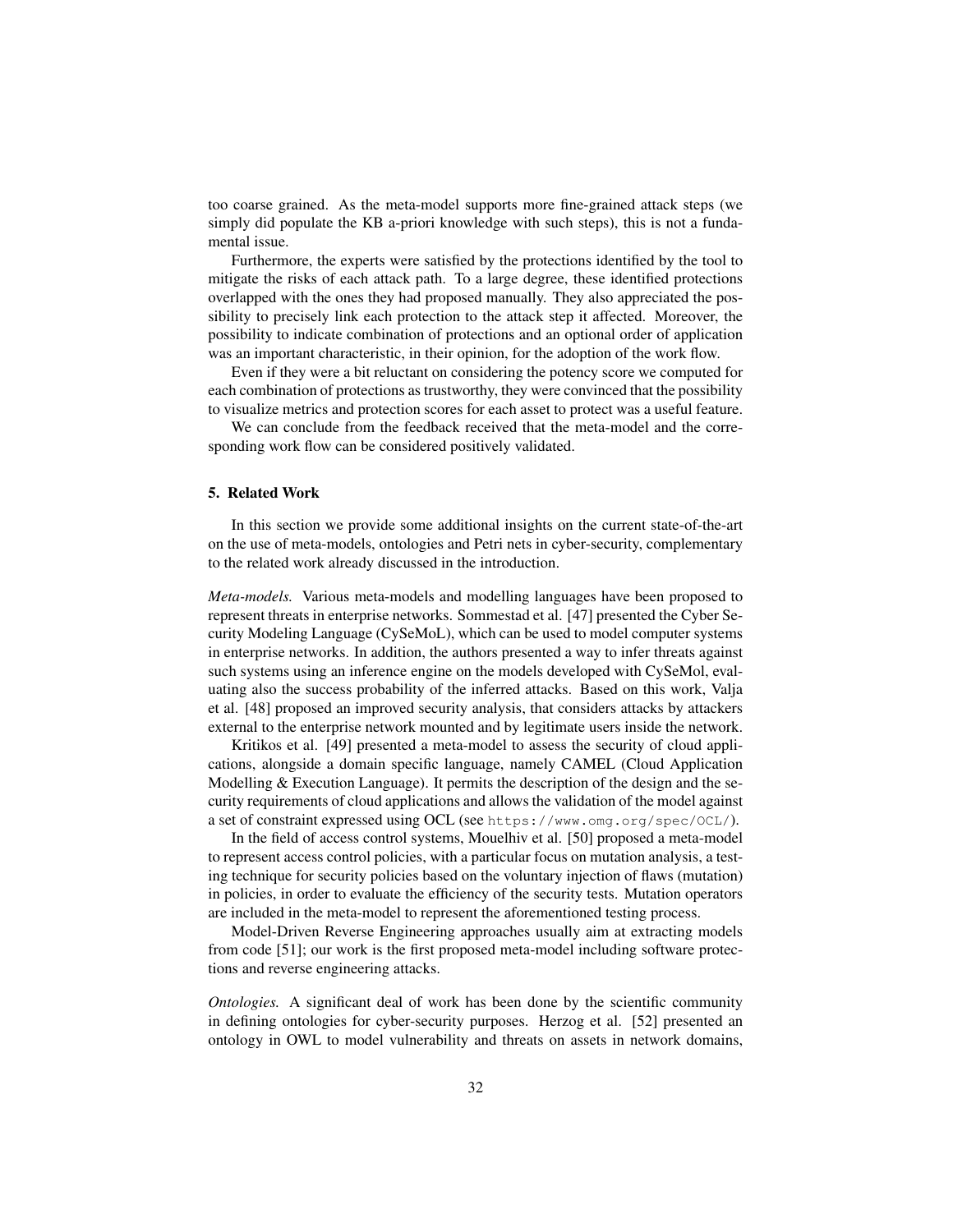with the relative countermeasures. The authors presented, alongside the ontology itself, a set of possible inferences that can be done on it, e.g., finding all the appropriate countermeasures for a specific threat. They also show how to query the ontology using the SPARQL language. Ekelhart et al. [53] developed another security ontology, built to simulate attacks against assets in corporate networks, in order to support a costbased analysis of these threats. It is an extension of a previous work by Landwehr et al. [54], where the authors created an ontology as a centralized KB of flaws for computer systems designers and security analysts. Costa et al. [55] proposed a security ontology focused on the modelling of insider threats, e.g., potential malicious activities by legitimate users inside an organization. They also described a database of real life incident reports, named MERIT, built by the authors to validate the ontology against real life use cases.

*Petri nets.* Petri-nets are a super-set of state-transition diagrams, and their usefulness for attack modelling was pointed by McDermott as an alternative to attack trees [56], as Petri nets are better at representing the actions of simultaneous attackers collaborating on the same attack. Traditionally attack trees have been the most common type of model for representing known attacks [57] as a hierarchy of sub-goals leading to the final goal. Attack trees have been extended to attack graphs where nodes might have associated values or logical "and/or" conditions [5]. Other proposals of attack graphs have emerged with different semantics and visual representation to document attack paths [58], analyse risks [59] or generating attack graphs from a PROLOG KB [60]. Roy et al. [61] proposed Attack countermeasure trees (ACT) to extend attack trees to take into account both attacks and protections. Attack trees and attack graphs lack a common standard for representing and exchanging models and the fact that they are subset of Petri Nets models made us choose the latter modelling for visual editing of attacks and exporting in standard PNML format.

Recently they have also been used to combine hierarchical Petri nets to model specific cyber-physical attacks on smart grids [7], while Wang et al. [62] focused on Petri net based attack modelling for software security where the attack step difficulty is ranked within five categories (from automated to fully manual). Xu et al. [63] also models attacks with aspect-oriented Petri nets to superimpose protections as sub-nets to be interconnected with the attack model. Dalton et al. [64] suggested generalized stochastic Petri nets for attack modelling; stochastic Petri nets are a type of timed Petri nets where transitions fire after random times. Coloured Petri nets (CPN) are used to design coloured Petri nets, where tokens represent different data types (colours) [65]; a similar open-source project is PIPE Petri Net editor and simulator [66], however, both tools cannot export the model to standard formats, making more complicated the conversion of their models towards standard formats like OWL.

# 6. Conclusions

This paper has presented a meta-model developed to describe the knowledge needed to perform risk analysis in the context of software protection against MATE attack scenarios that involve reverse engineering and tampering attacks. We discussed how the meta-model meets a set of concrete requirements, we discussed how existing models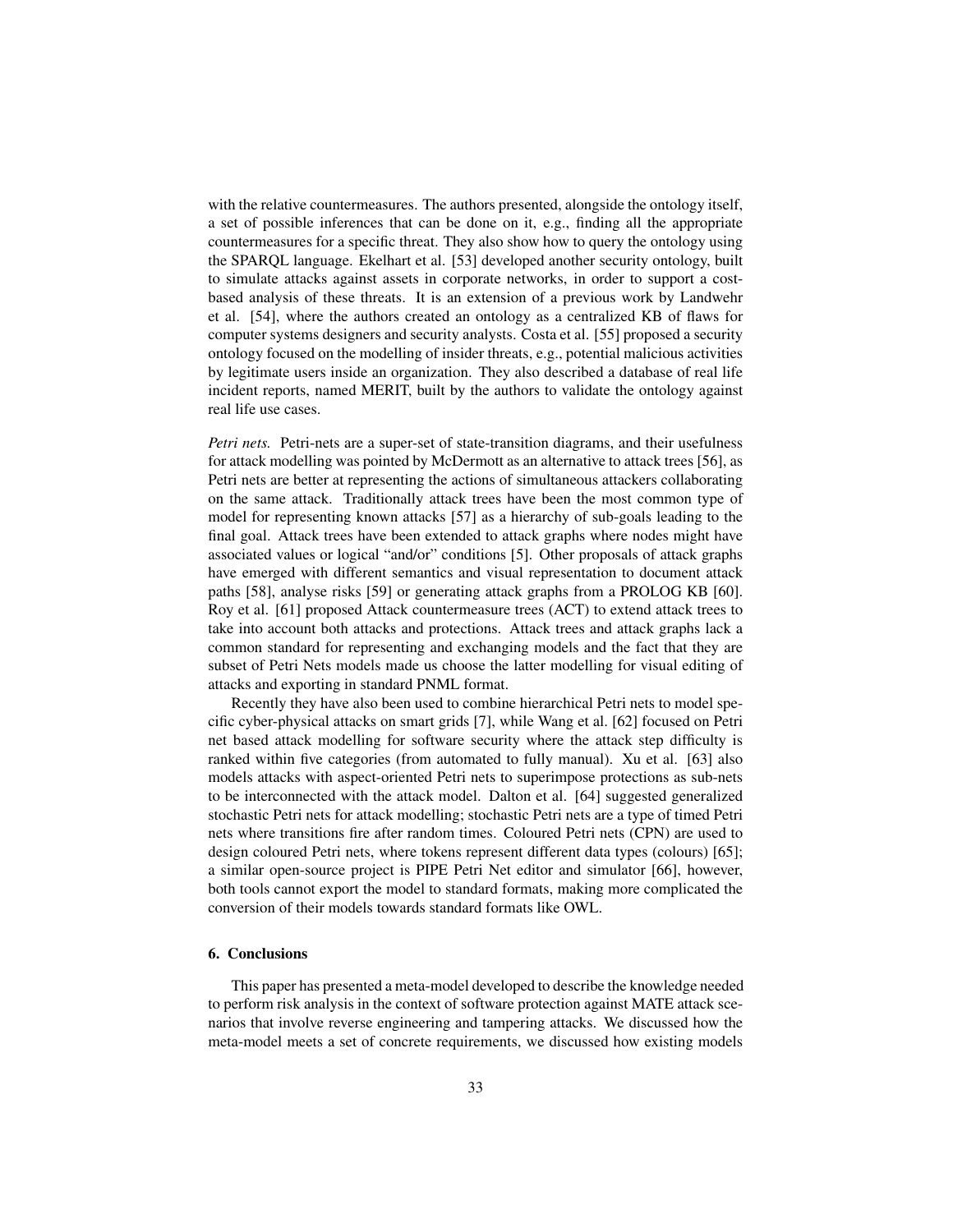and taxonomies in the domain of software protection are covered, and we presented a range of tools that demonstrate the practical usefulness. Moreoever, we provided a detailed use case analysis in the form of an instance of the meta-model in with the data from the risk analysis and a mitigation of an open-source software application.

Developing an automatic decision support system is the long term goal of our research, which we have started addressing with the ASPIRE project. There are several open issues to solve before such a system can be used in the real world. The most relevant one is the weak correlation between measurable characteristics of the software (protected and unprotected) with the empirical assessment of the effort needed to perform successful attacks.

One important result of the research in this field would be instantiating the metamodel with an as much as possible complete representation of the generic a priori information, to be shared with the software protection community. However, this goal will certainly face major issues. For political aspects (related to the adherence to a security by obscurity principle) companies do not share their data about protection assessment (e.g., weak points, attack paths against their protections).

We also foresee that the model may be extended in the future, e.g., to cover different software distribution formats, such as (more symbolic) bytecodes.

## Acknowledgements

This research is supported by the European Union Seventh Framework Programme (FP7/2007-2013), project ASPIRE (Advanced Software Protection: Integration, Research, and Exploitation), under grant agreement no. 609734. The research by Bjorn De Sutter was also funded by the Fund for Scientific Research - Flanders (FWO), as part of the project 3G0E2318.

# References

- [1] P. Falcarin, C. S. Collberg, M. J. Atallah, M. H. Jakubowski, Guest Editors' Introduction: Software Protection, IEEE Software 28 (2) (2011) 24–27.
- [2] B. Barak, O. Goldreich, R. Impagliazzo, S. Rudich, A. Sahai, S. Vadhan, K. Yang, On the (im) possibility of obfuscating programs, in: Advances in cryptology—CRYPTO 2001, Springer, 2001, pp. 1–18.
- [3] M. Ceccato, P. Tonella, C. Basile, B. Coppens, B. De Sutter, P. Falcarin, M. Torchiano, How professional hackers understand protected code while performing attack tasks, in: Proc. 25th Int'l Conf. on Program Comprehension, 2017, pp. 154–164.
- [4] M. Ceccato, P. Tonella, C. Basile, P. Falcarin, M. Torchiano, B. Coppens, B. De Sutter, Understanding the behaviour of hackers while performing attack tasks in a professional setting and in a public challenge, Empirical Software Engineering.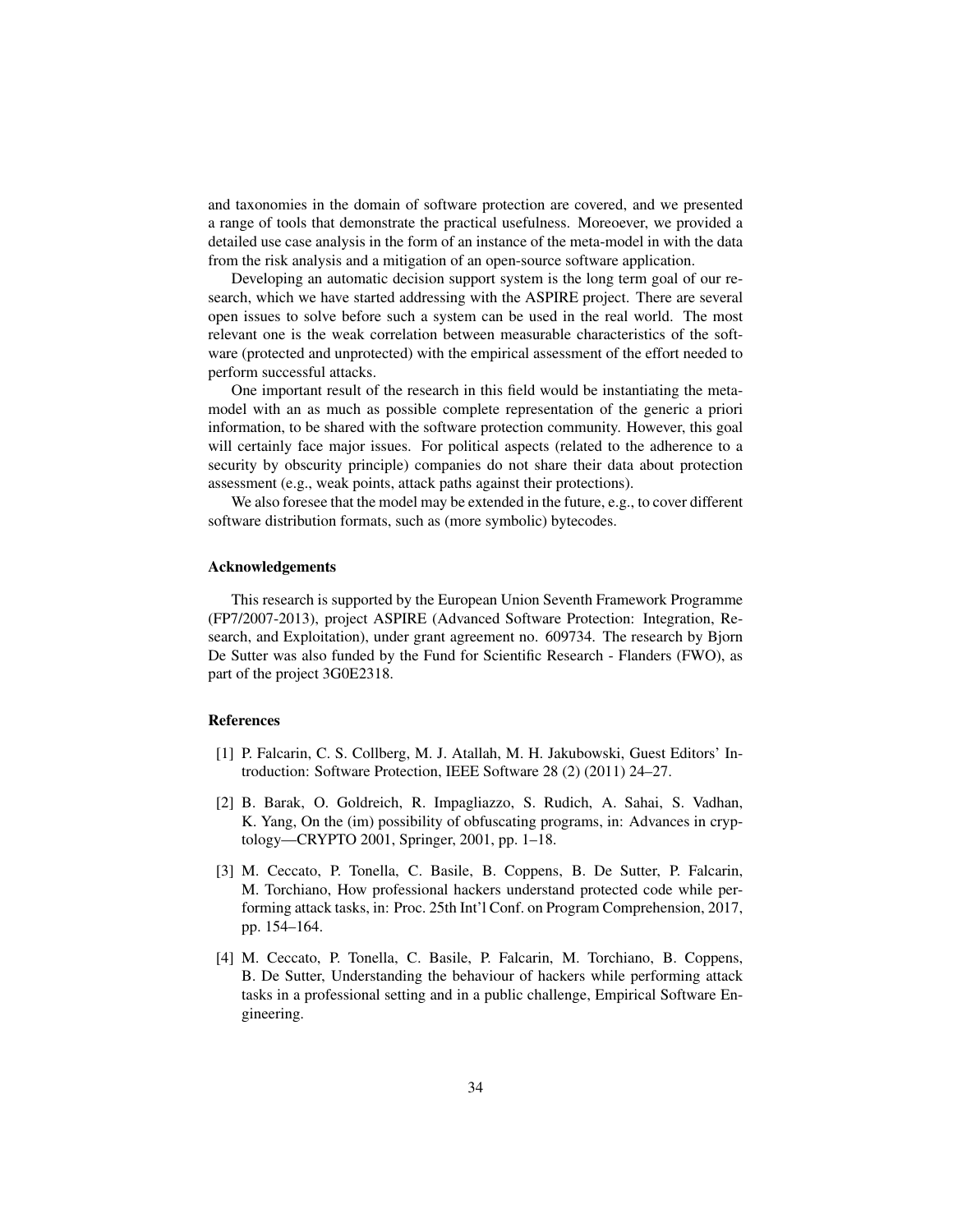- [5] O. Sheyner, J. W. Haines, S. Jha, R. Lippmann, J. M. Wing, Automated Generation and Analysis of Attack Graphs, in: IEEE Symp. Security and Privacy, 2002, pp. 273–284.
- [6] H. Wang, D. Fang, N. Wang, Z. Tang, F. Chen, Y. Gu, Method to Evaluate Software Protection Based on Attack Modeling, in: Proc. 10th IEEE Int. Conf. High Performance Computing and Communications, 2013, pp. 837–844.
- [7] T. M. Chen, J. C. Sánchez-Aarnoutse, J. F. Buford, Petri Net Modeling of Cyber-Physical Attacks on Smart Grid, IEEE Trans. Smart Grid 2 (4) (2011) 741–749.
- [8] P. Mell, K. Scarfone, S. Romanosky, A complete guide to the common vulnerability scoring system version 2.0 (2007).
- [9] D. E. Mann, S. M. Christey, Towards a common enumeration of vulnerabilities, in: 2nd Workshop on Research with Security Vulnerability Databases, Purdue University, West Lafayette, Indiana, 1999.
- [10] M. Wojcik, T. Bergeron, T. Wittbold, R. Roberge, Introduction to OVAL: A new language to determine the presence of software vulnerabilities, Available online at http://oval.mitre.org (2003).
- [11] S. Radack, R. Kuhn, Managing security: The security content automation protocol, IT professional 13 (1) (2011) 9–11.
- [12] D. Waltermire, K. Scarfone, M. Casipe, The Open Checklist Interactive Language (OCIL) Version 2.0 (2011).
- [13] C. Collberg, C. Thomborson, D. Low, A taxonomy of obfuscating transformations, Tech. rep., Department of Computer Science, The University of Auckland, New Zealand (1997).
- [14] C. Collberg, C. Thomborson, D. Low, Manufacturing Cheap, Resilient, and Stealthy Opaque Constructs, in: Proc. 25th Symp. Principles of Programming Languages, 1998, pp. 184–196.
- [15] S. Schrittwieser, S. Katzenbeisser, J. Kinder, G. Merzdovnik, E. Weippl, Protecting software through obfuscation: Can it keep pace with progress in code analysis?, ACM Comput. Surv. 49 (1) (2016) 4:1–4:37.
- [16] B. Anckaert, M. Madou, B. De Sutter, B. De Bus, K. De Bosschere, B. Preneel, Program obfuscation: a quantitative approach, in: Proc. ACM workshop Quality of protection, 2007, pp. 15–20.
- [17] P. Tonella, M. Ceccato, B. De Sutter, B. Coppens, POSTER: A Measurement Framework to Quantify Software Protections, in: Proc. ACM SIGSAC Conf. Computer and Communications Security, 2014, pp. 1505–1507.
- [18] M. Ceccato, ASPIRE Security Evaluation Methodology, Deliverable D4.06, AS-PIRE EU FP7 Project (2016).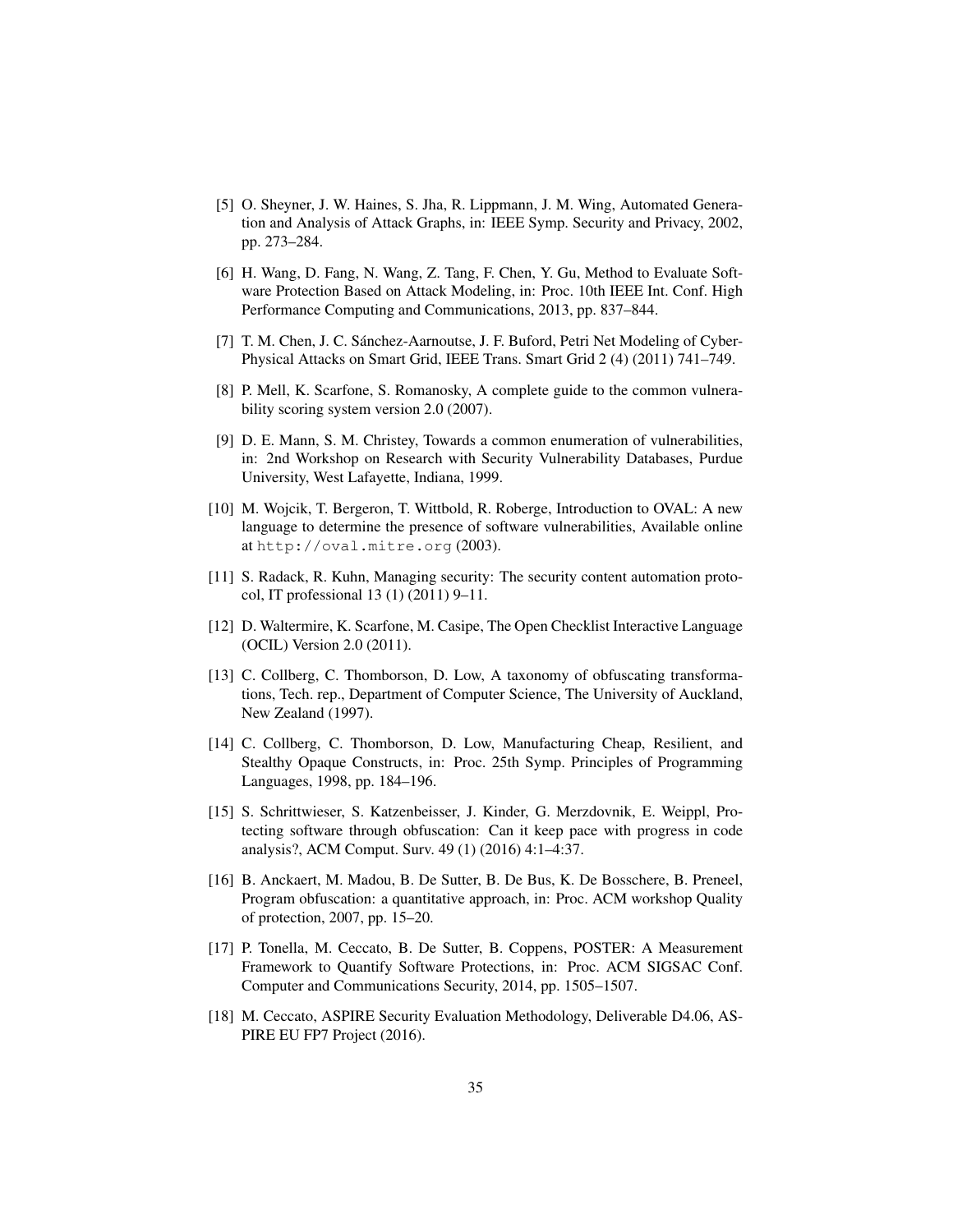- [19] M. Ceccato, A. Capiluppi, P. Falcarin, C. Boldyreff, A large study on the effect of code obfuscation on the quality of java code, Empirical Software Engineering 20 (6) (2015) 1486–1524.
- [20] I. Intel, Software guard extensions programming reference, revision 2 (2014).
- [21] ARM, Security technology building a secure system using trustzone technology (white paper) (2009).
- [22] J. Noorman, P. Agten, W. Daniels, R. Strackx, A. Van Herrewege, C. Huygens, B. Preneel, I. Verbauwhede, F. Piessens, Sancus: Low-cost trustworthy extensible networked devices with a zero-software trusted computing base., in: USENIX Security Symposium, 2013, pp. 479–494.
- [23] R. de Clercq, R. De Keulenaer, B. Coppens, B. Yang, P. Maene, K. de Bosschere, B. Preneel, B. de Sutter, I. Verbauwhede, SOFIA: Software and control flow integrity architecture, in: Proceedings of the Design, Automation & Test in Europe Conference & Exhibition (DATE), 2016, pp. 1172–1177.
- [24] C. Wang, J. Hill, J. Knight, J. Davidson, Software tamper resistance: Obstructing static analysis of programs, Tech. rep., Technical Report CS-2000-12, University of Virginia, 12 2000 (2000).
- [25] E. Biham, A. Shamir, Differential Cryptanalysis of the Data Encryption Standard, Springer-Verlag, London, UK, 1993.
- [26] A. Viticchié, C. Basile, A. Lioy, Remotely assessing integrity of software applications by monitoring invariants: Present limitations and future directions, in: Risks and Security of Internet and Systems, Springer, 2018, pp. 66–82.
- [27] B. Abrath, B. Coppens, S. Volckaert, J. Wijnant, B. De Sutter, Tightly-coupled self-debugging software protection, in: Proc. 6th Workshop on Software Security, Protection, and Reverse Engineering (SSPREW), 2016, pp. 7:1–7:10.
- [28] M. Ahmadvand, A. Pretschner, F. Kelbert, A taxonomy of software integrity protection techniques, Advances in Computers.
- [29] C. Basile, et al., ASPIRE Framework Report, Deliverable D5.11, ASPIRE EU FP7 Project (2016).
- [30] C. Basile, D. Canavese, J. D'Annoville, B. De Sutter, F. Valenza, Automatic discovery of software attacks via backward reasoning, in: Software Protection (SPRO), 2015 IEEE/ACM 1st International Workshop on, 2015, pp. 52–58.
- [31] L. Regano, D. Canavese, C. Basile, A. Viticchie, A. Lioy, Towards automatic risk ´ analysis and mitigation of software applications, in: Information Security Theory and Practice, Springer International Publishing, 2016, pp. 120–135.
- [32] D. Canavese, L. Regano, C. Basile, A. Viticchie, Estimating software obfusca- ´ tion potency with artificial neural networks, in: Security and Trust Management, Springer International Publishing, 2017, pp. 193–202.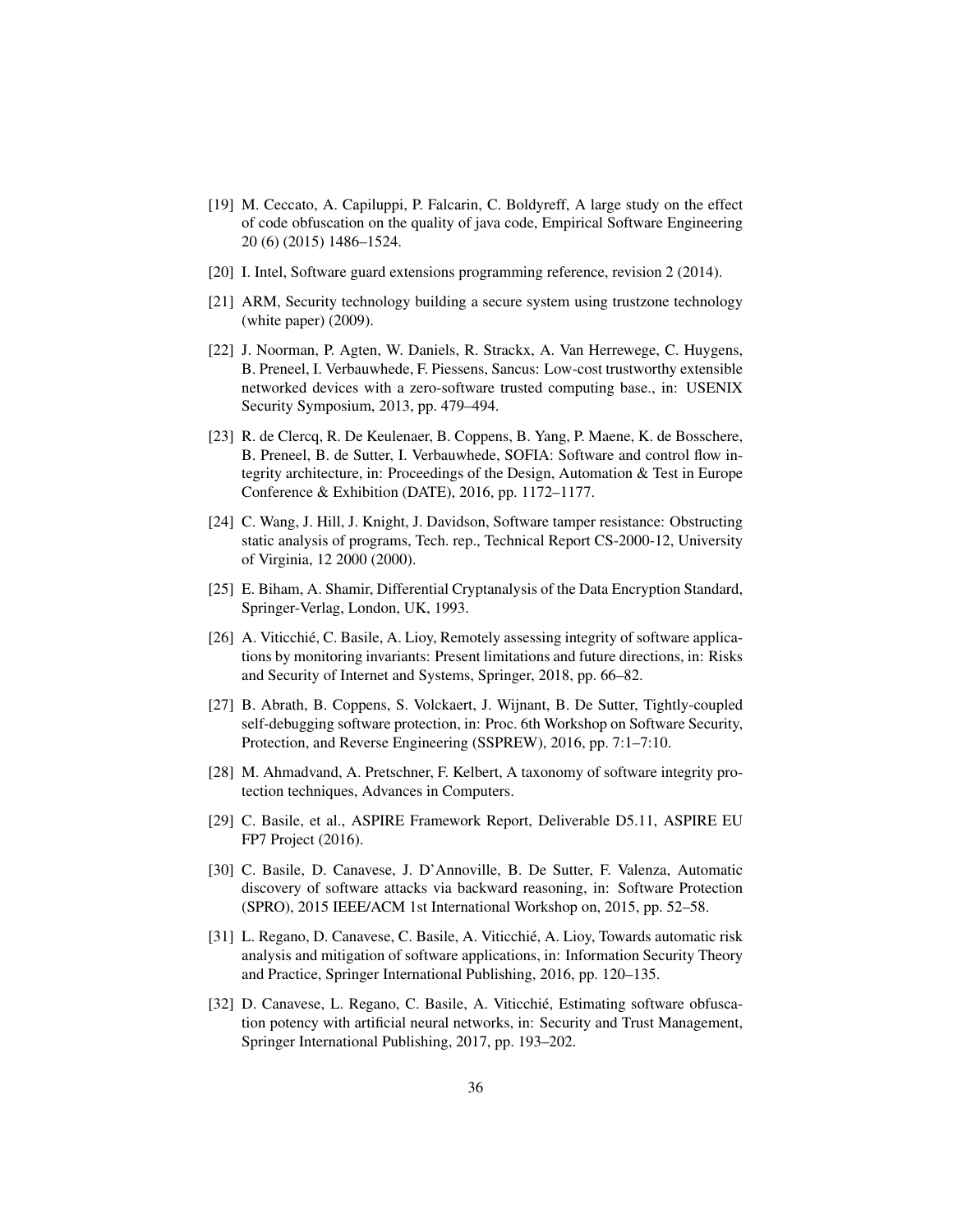- [33] L. Regano, D. Canavese, C. Basile, A. Lioy, Towards optimally hiding protected assets in software applications, in: 2017 IEEE International Conference on Software Quality, Reliability and Security (QRS), 2017, pp. 374–385.
- [34] J. L. Peterson, Petri Nets, ACM Comput. Surv. 9 (3) (1977) 223–252.
- [35] E. Kindler, The ePNK: an extensible Petri net tool for PNML, in: Applications and Theory of Petri Nets, Springer Berlin Heidelberg, 2011, pp. 318–327.
- [36] B. Wyseur, White-box cryptography, Ph.D. thesis, KU Leuven (2008).
- [37] S. Ghosh, J. D. Hiser, J. W. Davidson, A secure and robust approach to software tamper resistance, in: Information Hiding, 2010, pp. 33–47.
- [38] G. Zhang, P. Falcarin, E. Gómez-Martínez, C. Tartary, S. Islam, B. De Sutter, J. D'Annoville, Attack Simulation based Software Protection Assessment Method for Protection Optimisation, in: Proc. Int'l Conf. Cyber Security and Protection of Digital Services, 2016, pp. 1–8.
- [39] B. Wyseur, B. De Sutter, et al., ASPIRE Reference Architecture, Deliverable D1.04 v2.1, ASPIRE (2016).
- [40] B. De Sutter, P. Falcarin, B. Wyseur, C. Basile, M. Ceccato, J. D'Annoville, M. Zunke, A reference architecture for software protection, in: 13th Working IEEE/IFIP Conf. on Software Architecture (WICSA), 2016, pp. 291–294.
- [41] A. Cabutto, P. Falcarin, B. Abrath, B. Coppens, B. De Sutter, Software protection with code mobility, in: Proc. Second ACM Workshop on Moving Target Defense, 2015, pp. 95–103.
- [42] A. Viticchie, C. Basile, A. Avancini, M. Ceccato, B. Abrath, B. Coppens, Reactive ´ attestation: Automatic detection and reaction to software tampering attacks, in: Proc. 2016 ACM Workshop on Software PROtection, 2016, pp. 73–84.
- [43] B. De Sutter, et al., ASPIRE Validation Report, Deliverable D1.06, ASPIRE EU FP7 project (2016).
- [44] B. Coppens, et al., ASPIRE Open Source Manual, Deliverable D5.13, ASPIRE EU FP7 Project (2016).
- [45] C. Basile, D. Cavanese, L. Regano, P. Falcarin, B. De Sutter, A meta-model for software protections and reverse engineering attacks: an instance of the metamodel, Journal of Systems and SoftwareUnder submission.
- [46] D. A. Wheeler, More than a gigabuck: Estimating GNU/Linux's size (2001).
- [47] T. Sommestad, M. Ekstedt, H. Holm, The cyber security modeling language: A tool for assessing the vulnerability of enterprise system architectures, IEEE Systems Journal 7 (3) (2013) 363–373.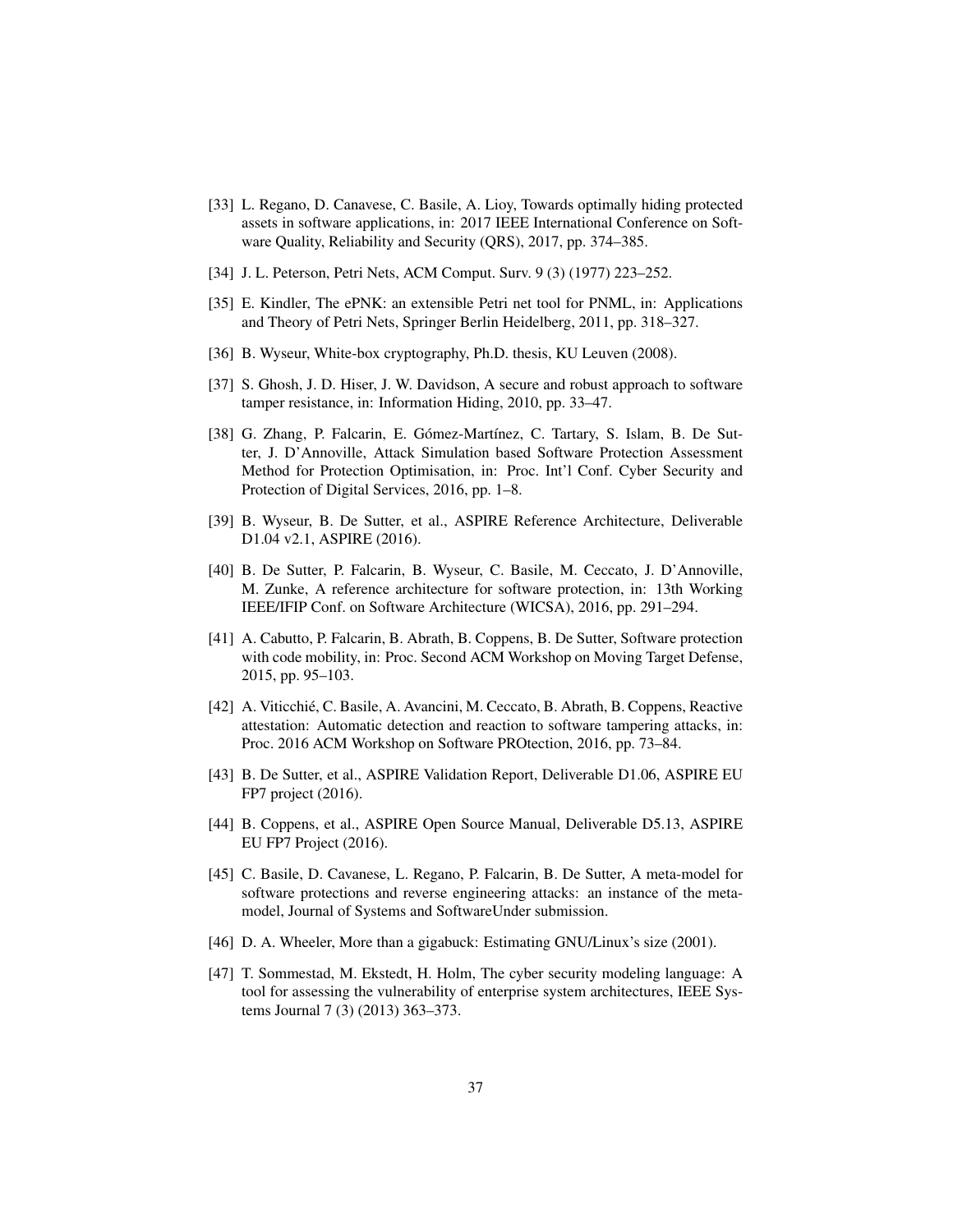- [48] M. Välja, M. Korman, K. Shahzad, P. Johnson, Integrated metamodel for security analysis, in: 48th Hawaii Int'l Conf. on System Sciences, 2015, pp. 5192–5200.
- [49] K. Kritikos, P. Massonet, An integrated meta-model for cloud application security modelling, Procedia Computer Science 97 (2016) 84 – 93, 2nd International Conference on Cloud Forward: From Distributed to Complete Computing.
- [50] T. Mouelhiv, F. Fleurey, B. Baudry, A generic metamodel for security policies mutation, in: 2008 IEEE International Conference on Software Testing Verification and Validation Workshop, 2008, pp. 278–286.
- [51] C. Raibulet, F. A. Fontana, M. Zanoni, Model-driven reverse engineering approaches: A systematic literature review, IEEE Access 5 (2017) 14516–14542.
- [52] A. Herzog, N. Shahmehri, C. Duma, An ontology of information security, International Journal of Information Security and Privacy (IJISP) 1 (4) (2007) 1–23.
- [53] A. Ekelhart, S. Fenz, M. D. Klemen, E. R. Weippl, Security ontology: Simulating threats to corporate assets, in: A. Bagchi, V. Atluri (Eds.), Information Systems Security, Springer Berlin Heidelberg, Berlin, Heidelberg, 2006, pp. 249–259.
- [54] C. E. Landwehr, A. R. Bull, J. P. McDermott, W. S. Choi, A taxonomy of computer program security flaws, ACM Comput. Surv. 26 (3) (1994) 211–254.
- [55] D. Costa, M. Albrethsen, M. Collins, S. Perl, G. Silowash, D. Spooner, An insider threat indicator ontology, Tech. Rep. CMU/SEI-2016-TR-007, Software Engineering Institute, Carnegie Mellon University, Pittsburgh, PA (2016).
- [56] J. P. McDermott, Attack net penetration testing, in: Proc2000 Workshop on New Security Paradigms, 2000, pp. 15–21.
- [57] R. Dewri, N. Poolsappasit, I. Ray, D. Whitley, Optimal security hardening using multi-objective optimization on attack tree models of networks, in: Procs. ACM Conf. Computer and Communications Security, 2007, pp. 204–213.
- [58] S. Gupta, J. Winstead, Using attack graphs to design systems, IEEE Security & Privacy 5 (4) (2007) 80–83.
- [59] O. Sheyner, J. Wing, Tools for generating and analyzing attack graphs, in: International Symposium on Formal Methods for Components and Objects, Springer, 2003, pp. 344–371.
- [60] X. Ou, W. F. Boyer, M. A. McQueen, A scalable approach to attack graph generation, in: Proc. 13th ACM Conf. on Computer and Communications Security, 2006, pp. 336–345.
- [61] A. Roy, D. S. Kim, K. S. Trivedi, Attack countermeasure trees (ACT): towards unifying the constructs of attack and defense trees, Security and Communication Networks 5 (8) (2012) 929–943.